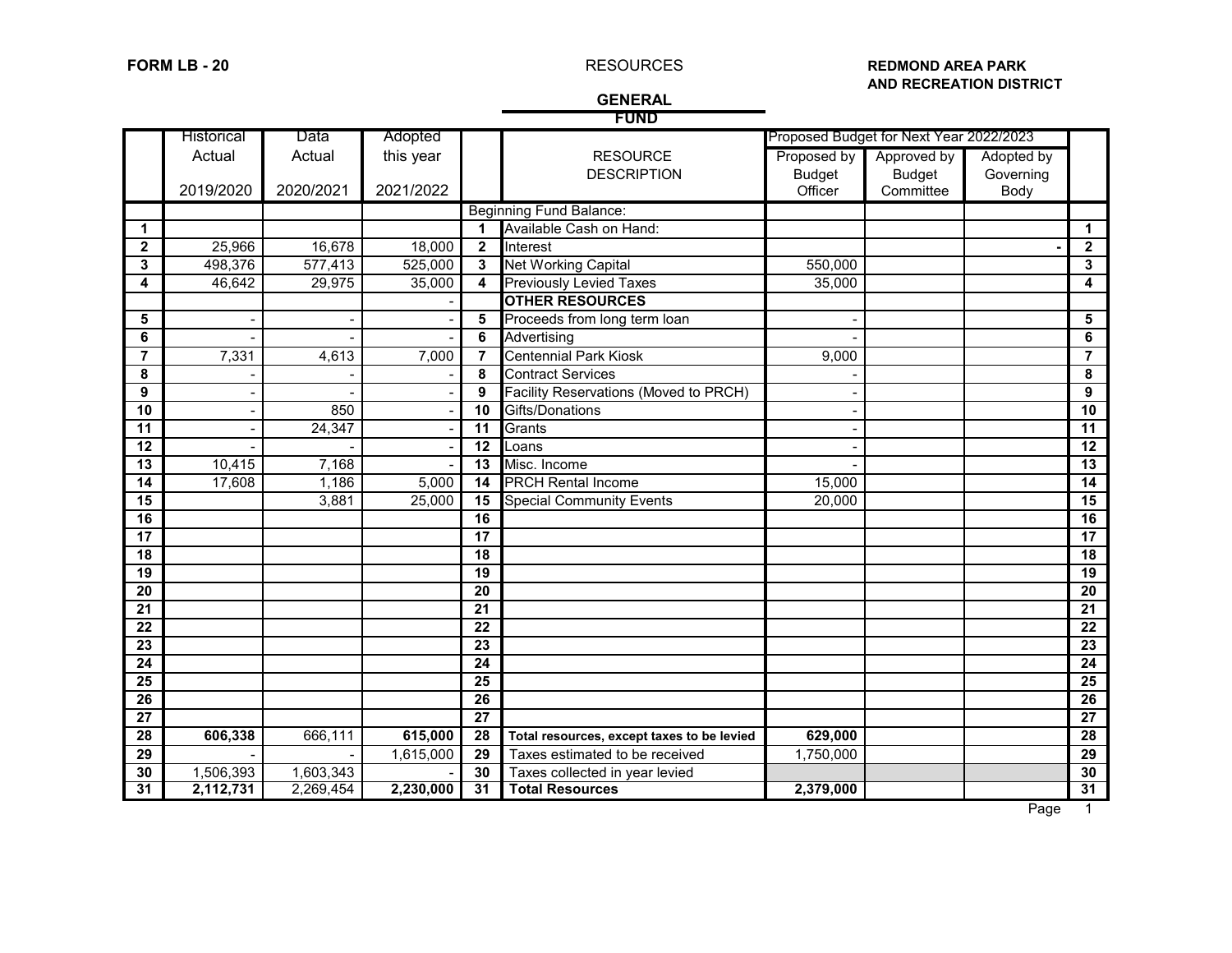# **FORM LB - 31** DETAILED EXPENDITURES **REDMOND AREA PARK**

# **AND RECREATION DISTRICT**

**GENERAL** 

|                 | <b>FUND</b>       |           |           |                         |                                    |               |                                         |            |                 |
|-----------------|-------------------|-----------|-----------|-------------------------|------------------------------------|---------------|-----------------------------------------|------------|-----------------|
|                 | <b>Historical</b> | Data      | Adopted   |                         |                                    |               | Proposed Budget for Next Year 2022/2023 |            |                 |
|                 | Actual            | Actual    | this year |                         | PERSONNEL                          | Proposed by   | Approved by                             | Adopted by |                 |
|                 |                   |           |           |                         | <b>DESCRIPTION</b>                 | <b>Budget</b> | <b>Budget</b>                           | Governing  |                 |
|                 | 2019/2020         | 2020/2021 | 2021/2022 |                         |                                    | Officer       | Committee                               | Body       |                 |
|                 |                   |           |           |                         |                                    |               |                                         |            |                 |
| $\mathbf{1}$    | 247,478           | 266,309   | 280,250   | $\blacktriangleleft$    | Salaries & Wages                   | 309,500       |                                         |            | $\mathbf 1$     |
| $\mathbf{2}$    | 22,613            | 23,101    | 28,000    | $\mathbf{2}$            | <b>Payroll Taxes</b>               | 28,500        |                                         |            | $\mathbf{2}$    |
| 3               | 31,241            | 31,320    | 36,250    | $\mathbf{3}$            | <b>PERS</b>                        | 40,000        |                                         |            | 3               |
| 4               | 5,745             | 2,044     | 7,500     | $\overline{\mathbf{4}}$ | <b>SAIF</b>                        | 5,000         |                                         |            | 4               |
| 5               | 31,978            | 35,908    | 49,750    | 5                       | Medical Insurance & Benefits       | 53,000        |                                         |            | 5               |
| 6               | 3,000             | 3,000     |           | 6                       | <b>Medical Reimbursement</b>       |               |                                         |            | 6               |
| $\overline{7}$  |                   |           |           | $\overline{7}$          |                                    |               |                                         |            | $\overline{7}$  |
| 8               |                   |           |           | 8                       |                                    |               |                                         |            | 8               |
| 9               |                   |           |           | 9                       |                                    |               |                                         |            | 9               |
| $\overline{10}$ |                   |           |           | 10                      |                                    |               |                                         |            | 10              |
| 11              |                   |           |           | 11                      |                                    |               |                                         |            | $\overline{11}$ |
| 12              |                   |           |           | 12                      |                                    |               |                                         |            | $\overline{12}$ |
| 13              |                   |           |           | 13                      |                                    |               |                                         |            | $\overline{13}$ |
| $\overline{14}$ |                   |           |           | 14                      |                                    |               |                                         |            | $\overline{14}$ |
| $\overline{15}$ |                   |           |           | 15                      |                                    |               |                                         |            | $\overline{15}$ |
| 16              |                   |           |           | 16                      |                                    |               |                                         |            | 16              |
| $\overline{17}$ |                   |           |           | $\overline{17}$         |                                    |               |                                         |            | $\overline{17}$ |
| 18              |                   |           |           | 18                      |                                    |               |                                         |            | 18              |
| 19              |                   |           |           | 19                      |                                    |               |                                         |            | $\overline{19}$ |
| $\overline{20}$ |                   |           |           | $\overline{20}$         |                                    |               |                                         |            | $\overline{20}$ |
| $\overline{21}$ |                   |           |           | $\overline{21}$         |                                    |               |                                         |            | $\overline{21}$ |
| 22              |                   |           |           | $\overline{22}$         |                                    |               |                                         |            | $\overline{22}$ |
| 23              |                   |           |           | 23                      |                                    |               |                                         |            | 23              |
| 24              |                   |           |           | $\overline{24}$         |                                    |               |                                         |            | $\overline{24}$ |
| 25              |                   |           |           | $\overline{25}$         |                                    |               |                                         |            | $\overline{25}$ |
| 26              |                   |           |           | 26                      |                                    |               |                                         |            | $\overline{26}$ |
| $\overline{27}$ |                   |           |           | $\overline{27}$         |                                    |               |                                         |            | 27              |
| 28              | 6                 | 6         | 6         | 28                      | <b>Full Time Equivalents</b>       | 6             |                                         |            | $\overline{28}$ |
| 29              | 342,055           | 361,682   | 401,750   | 29                      | <b>TOTAL EXPENDITURES</b>          | 436,000       |                                         |            | $\overline{29}$ |
| 30              |                   |           |           | 30                      | UNAPPROPRIATED ENDING FUND BALANCE |               |                                         |            | 30              |
| 31              | 342,055           | 361,682   | 401,750   | 31                      | <b>TOTAL</b>                       | 436,000       |                                         |            | 31              |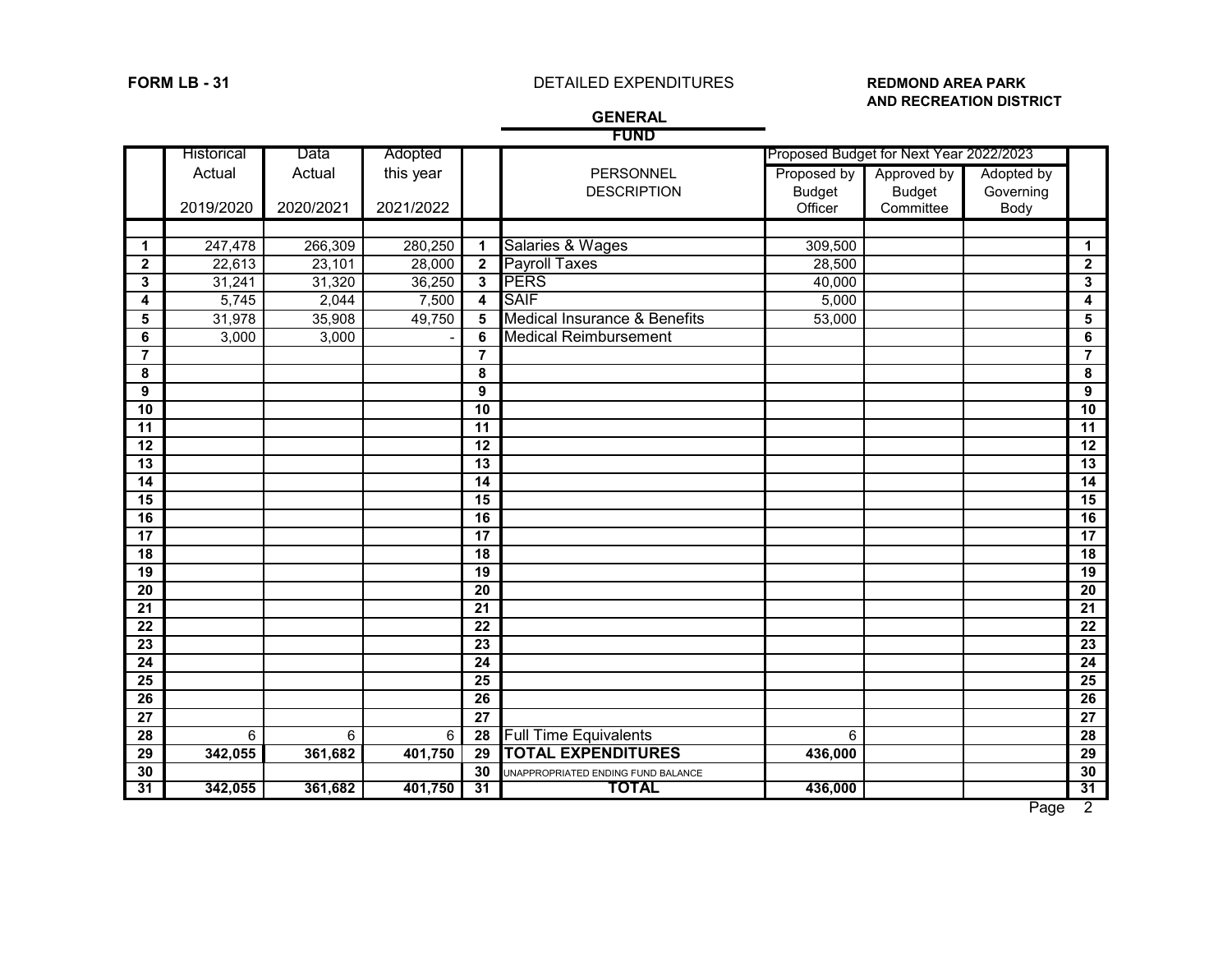## **FORM LB - 31** DETAILED EXPENDITURES **REDMOND AREA PARK**

# **AND RECREATION DISTRICT**

## **GENERAL FUND**

|                  | Historical | Data      | Adopted   |              | <b>EXPENDITURES</b>                | Proposed Budget for Next Year 2022/2023 |               |            |                |
|------------------|------------|-----------|-----------|--------------|------------------------------------|-----------------------------------------|---------------|------------|----------------|
|                  | Actual     | Actual    | this year |              | <b>DESCRIPTION</b>                 | Proposed by                             | Approved by   | Adopted by |                |
|                  |            |           |           |              |                                    | <b>Budget</b>                           | <b>Budget</b> | Governing  |                |
|                  | 2019/2020  | 2020/2021 | 2021/2022 |              |                                    | Officer                                 | Committee     | Body       |                |
|                  |            |           |           |              |                                    |                                         |               |            |                |
| $\mathbf 1$      | 11,338     | 2,886     | 12,000    | 1            | Advertising                        | 12,000                                  |               |            | 1              |
| $\mathbf{2}$     | 15,295     | 16,000    | 18,000    | $\mathbf{2}$ | Audit                              | 19,000                                  |               |            | $\mathbf{2}$   |
| $\mathbf{3}$     |            |           |           | 3            | Cash Over/short                    |                                         |               |            | 3              |
| 4                | 4,188      | 4,633     | 4,000     | 4            | <b>Centennial Park Kiosk</b>       | 5,000                                   |               |            | 4              |
| 5                | 3,636      | 2,912     | 4,000     | 5            | Communications                     | 4,000                                   |               |            | 5              |
| 6                | 5,000      |           | 30,000    | 6            | Consultants                        | 30,000                                  |               |            | $\bf 6$        |
| $\overline{7}$   |            | 7,944     | 10,000    | 7            | <b>Election Fees</b>               | 25,000                                  |               |            | $\overline{7}$ |
| 8                |            |           |           | 8            | <b>Facility Reservation</b>        |                                         |               |            | 8              |
| $\boldsymbol{9}$ | 27,044     | 29,496    | 28,000    | 9            | Insurance                          | 30,000                                  |               |            | 9              |
| 10               | (4)        | 5,433     | 500       | 10           | <b>Interest Expense</b>            | 500                                     |               |            | 10             |
| 11               |            |           |           | 11           | Legal Fees                         |                                         |               |            | 11             |
| $\overline{12}$  | 572        | 613       | 1,800     | 12           | Licenses/Fees                      | 1,800                                   |               |            | 12             |
| 13               | 555        | 2,090     |           | 13           | Misc. Expenses                     |                                         |               |            | 13             |
| 14               | 535        | 1,643     | 2,000     | 14           | <b>Office Equipment</b>            | 2,000                                   |               |            | 14             |
| 15               | 12,581     | 10,891    | 15,000    | 15           | <b>Office Supplies</b>             | 15,000                                  |               |            | 15             |
| 16               | 5,188      | 4,156     | 5,000     | 16           | <b>PR Processing</b>               | 5,000                                   |               |            | 16             |
| 17               |            | 4,887     | 14,000    | 17           | <b>PRCH Expenses</b>               | 10,000                                  |               |            | 17             |
| 18               | 25         |           | 500       | 18           | <b>Publications/Subscriptions</b>  | 500                                     |               |            | 18             |
| 19               | 10,029     | 904       | 18,000    | 19           | <b>Special Community Events</b>    | 10,000                                  |               |            | 19             |
| 20               | 116        |           | 500       | 20           | <b>Staff Uniforms</b>              | 500                                     |               |            | 20             |
| 21               | 4,975      | 3,193     | 5,000     | 21           | Training/Conf/Dues                 | 5,000                                   |               |            | 21             |
| 22               | 311        | 118       | 400       | 22           | Transportation                     | 1,000                                   |               |            | 22             |
| 23               | 14,436     | 12,273    | 15,000    | 23           | <b>Utilities</b>                   | 15,000                                  |               |            | 23             |
| 24               | 4,925      | 2,416     | 8,500     | 24           | <b>Credit Card Fees</b>            | 6,000                                   |               |            | 24             |
| 25               |            |           |           | 25           |                                    |                                         |               |            | 25             |
| 26               |            |           |           | 26           |                                    |                                         |               |            | 26             |
| $\overline{27}$  |            |           |           | 27           |                                    |                                         |               |            | 27             |
| 28               |            |           |           | 28           |                                    |                                         |               |            | 28             |
| 29               | 120,745    | 112,485   | 192,200   | 29           | <b>TOTAL EXPENDITURES</b>          | 197,300                                 |               |            | 29             |
| 30               |            |           |           | 30           | UNAPPROPRIATED ENDING FUND BALANCE |                                         |               |            | 30             |
| 31               | 120,745    | 112,485   | 192,200   | 31           | <b>TOTAL</b>                       | 197,300                                 |               |            | 31             |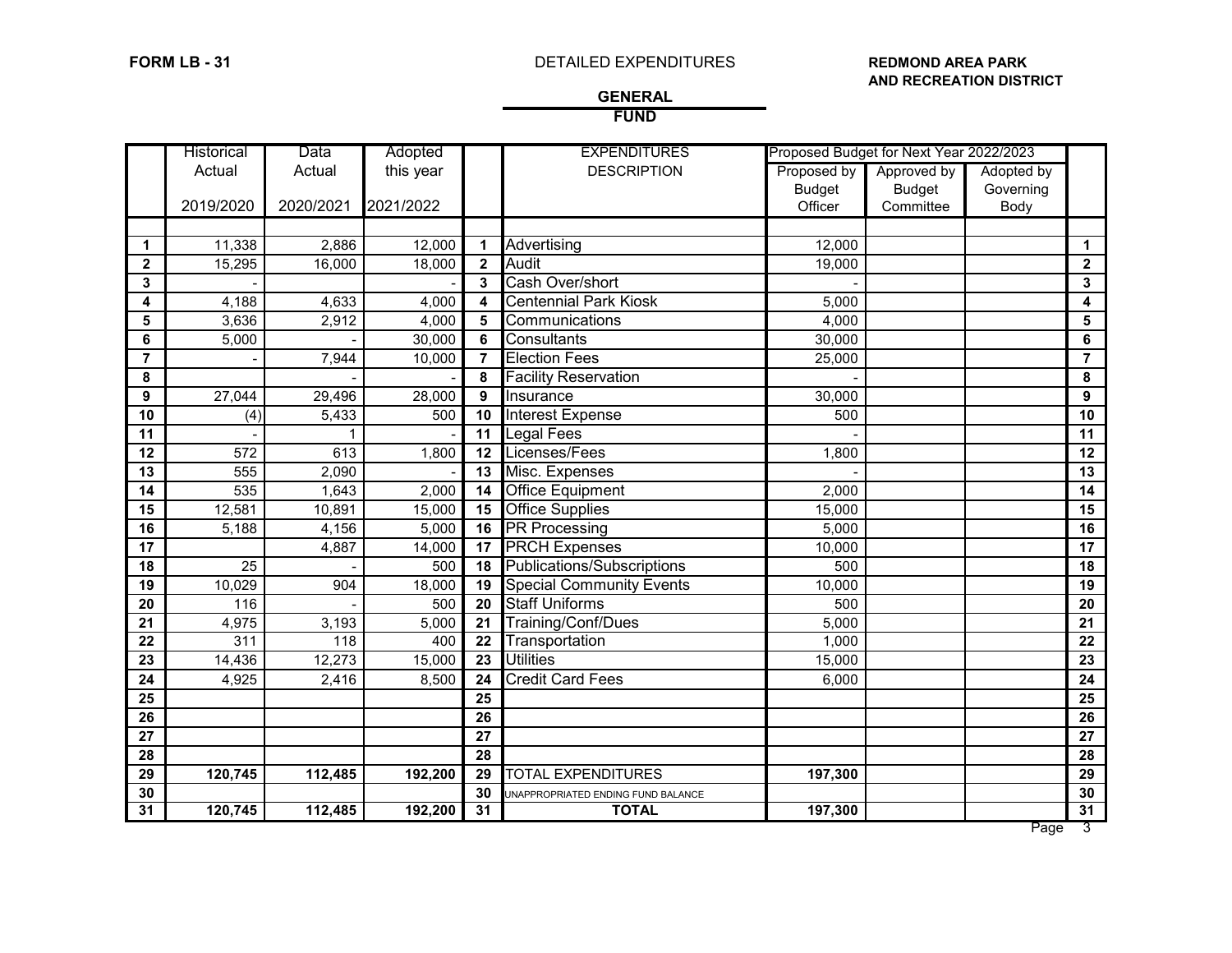# **FORM LB - 31** DETAILED EXPENDITURES **REDMOND AREA PARK**

# **AND RECREATION DISTRICT**

# **GENERAL**

| ۰, |
|----|
|----|

|                | Historical | Data      | Adopted   |                 |                                      |               | Proposed Budget for Next Year 2022/2023 |            |                 |
|----------------|------------|-----------|-----------|-----------------|--------------------------------------|---------------|-----------------------------------------|------------|-----------------|
|                | Actual     | Actual    | this year |                 | <b>EXPENDITURES</b>                  | Proposed by   | Approved by                             | Adopted by |                 |
|                |            |           |           |                 | <b>DESCRIPTION</b>                   | <b>Budget</b> | <b>Budget</b>                           | Governing  |                 |
|                | 2019/2020  | 2020/2021 | 2021/2022 |                 |                                      | Officer       | Committee                               | Body       |                 |
|                |            |           |           |                 |                                      |               |                                         |            |                 |
| 1              |            |           |           | $\mathbf{1}$    | <b>CAPITAL OUTLAY:</b>               |               |                                         |            | 1               |
| $\overline{2}$ |            |           |           | $\overline{2}$  |                                      |               |                                         |            | $\mathbf 2$     |
| 3              |            |           |           | 3               | <b>Building Improvements</b>         |               |                                         |            | 3               |
| 4              |            |           |           | 4               | Equipment                            |               |                                         |            | 4               |
| 5              |            |           |           | 5               | Land Purchase                        |               |                                         |            | $\sqrt{5}$      |
| 6              |            |           |           | 6               | <b>TOTAL CAPITAL OUTLAY</b>          |               |                                         |            | 6               |
| $\overline{7}$ |            |           |           | $\overline{7}$  |                                      |               |                                         |            | $\overline{7}$  |
| 8              |            |           |           | 8               |                                      |               |                                         |            | 8               |
| 9              |            |           |           | 9               | <b>TRANSFERS</b>                     |               |                                         |            | 9               |
| 10             | 70,000     | 105,000   | 75,000    | 10              | To Activity Center Fund              |               |                                         |            | 10              |
| 11             | 565,000    | 650,000   | 550,000   | 11              | To Aquatic Fund (Pool)               | 625,000       |                                         |            | 11              |
| 12             | 17,000     | 12,000    | 15,000    | 12              | To RACE Fund                         | 40,000        |                                         |            | 12              |
| 13             | 25,000     | 25,000    | 25,000    | 13              | To Operating Reserve Fund (Equip)    | 25,000        |                                         |            | 13              |
| 14             | 25,000     | 25,000    | 25,000    | 14              | To Capital Reserve Fund (Facility)   | 25,000        |                                         |            | 14              |
| 15             | 100,000    | 185,000   | 160,000   | 15              | To Park Fund                         | 180,000       |                                         |            | 15              |
| 16             | 100,000    | 160,000   | 170,000   | 16              | To Program Fund                      | 170,000       |                                         |            | 16              |
| 17             | 902,000    | 1,162,000 | 1,020,000 | 17              | <b>TOTAL TRANSFERS</b>               | 1,065,000     |                                         |            | 17              |
| 18             | 95,518     | 87,784    | 96,000    | 18              | <b>DEBT SERVICE</b>                  | 98,000        |                                         |            | 18              |
| 19             |            |           |           | 19              |                                      |               |                                         |            | 19              |
| 20             |            |           | 75,000    | 20              | <b>General Operating Contingency</b> | 75,000        |                                         |            | 20              |
| 21             |            |           |           | 21              |                                      |               |                                         |            | 21              |
| 22             |            |           |           | 22              |                                      |               |                                         |            | 22              |
| 23             |            |           |           | 23              |                                      |               |                                         |            | 23              |
| 24             |            |           |           | 24              |                                      |               |                                         |            | 24              |
| 25             |            |           |           | 25              |                                      |               |                                         |            | 25              |
| 26             |            |           |           | 26              |                                      |               |                                         |            | 26              |
| 27             |            |           |           | 27              |                                      |               |                                         |            | 27              |
| 28             |            |           |           | 28              |                                      |               |                                         |            | 28              |
| 29             | 997,518    | 1,249,784 | 1,191,000 | 29              | <b>TOTAL EXPENDITURES</b>            | 1,238,000     |                                         |            | 29              |
| 30             |            |           |           | 30              | UNAPPROPRIATED ENDING FUND BALANCE   | 1,141,000     |                                         |            | 30              |
| 31             | 997,518    | 1,249,784 | 1,191,000 | $\overline{31}$ | <b>TOTAL</b>                         | 2,379,000     |                                         |            | $\overline{31}$ |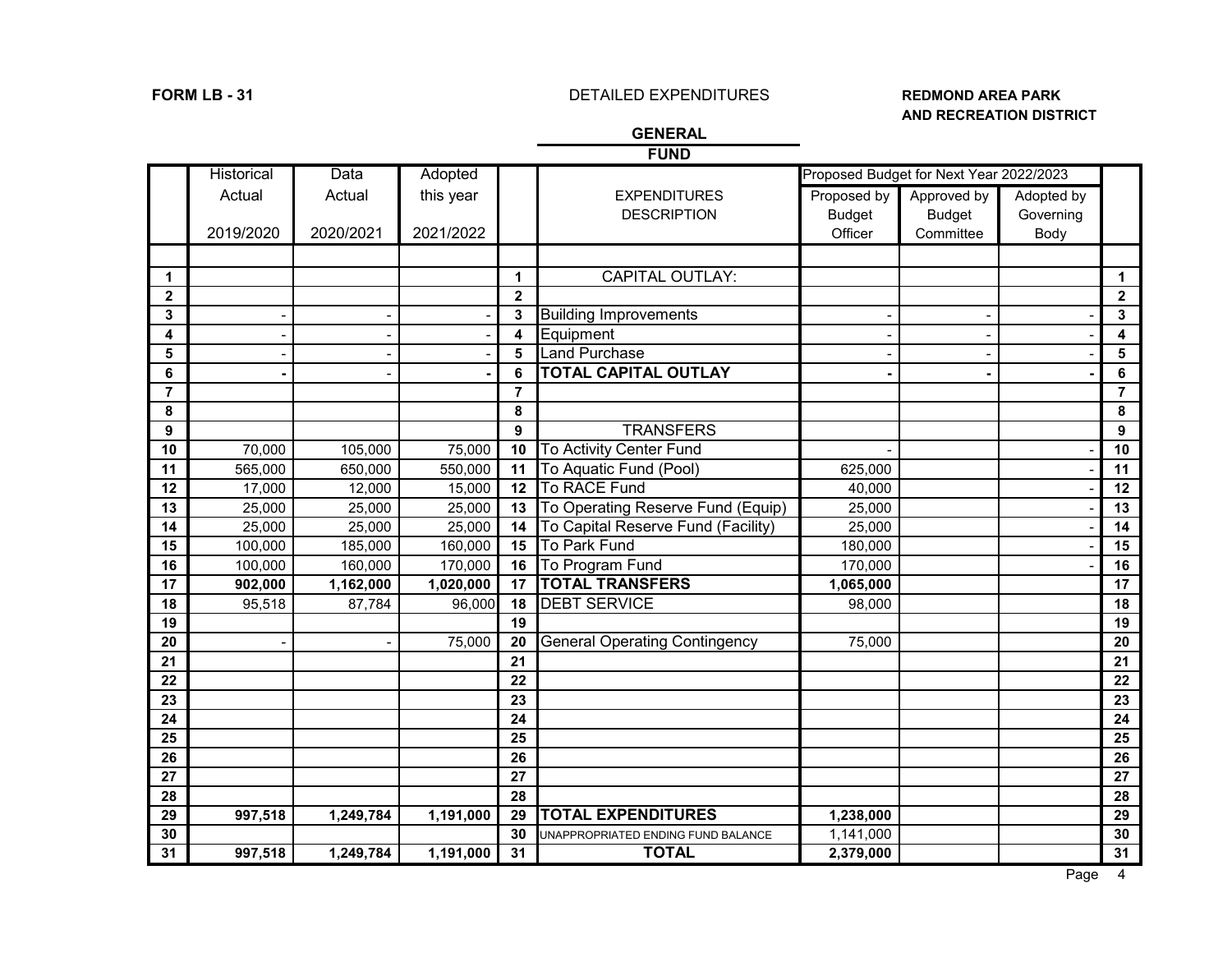# **FORM LB - 31** EXPENDITURE SUMMARY **REDMOND AREA PARK**

# **AND RECREATION DISTRICT**

|                 |                   |           |           |                 | <b>FUND</b>                           |               |                                         |            |                         |
|-----------------|-------------------|-----------|-----------|-----------------|---------------------------------------|---------------|-----------------------------------------|------------|-------------------------|
|                 | <b>Historical</b> | Data      | Adopted   |                 | <b>EXPENDITURES</b>                   |               | Proposed Budget for Next Year 2022/2023 |            |                         |
|                 | Actual            | Actual    | this year |                 | <b>DESCRIPTION</b>                    | Proposed by   | Approved by                             | Adopted by |                         |
|                 |                   |           |           |                 |                                       | <b>Budget</b> | <b>Budget</b>                           | Governing  |                         |
|                 | 2019/2020         | 2020/2021 | 2021/2022 |                 |                                       | Officer       | Committee                               | Body       |                         |
|                 |                   |           |           |                 | <b>PERSONNEL SERVICES</b>             |               |                                         |            |                         |
| $\mathbf 1$     | 342,055           | 361,682   | 401,750   |                 | <b>Personnel Services</b>             | 436,000       |                                         |            | 1                       |
| $\mathbf{2}$    |                   |           |           | $\mathbf{1}$    |                                       |               |                                         |            | $\mathbf{2}$            |
| 3               |                   |           |           | $\overline{2}$  |                                       |               |                                         |            | $\mathbf{3}$            |
| 4               |                   |           |           | $\mathbf{3}$    |                                       |               |                                         |            | $\overline{\mathbf{4}}$ |
| 5               | 342,055           | 361,682   | 401,750   | 4               | <b>TOTAL PERSONNEL SERVICES</b>       | 436,000       |                                         |            | 5                       |
| 6               | 6                 | 6         | 6         | 5               | Total Full-Time Equivelent (FTE)      | 6             |                                         |            | 6                       |
| 7               |                   |           |           | 6               | <b>MATERIALS &amp; SERVICES</b>       |               |                                         |            | $\overline{7}$          |
| 8               | 120,745           | 112,485   | 192,200   | $\overline{7}$  | Materials & Services                  | 197,300       |                                         |            | 8                       |
| 9               |                   |           |           | 8               |                                       |               |                                         |            | 9                       |
| 10              |                   |           |           | 9               |                                       |               |                                         |            | 10                      |
| 11              | 120,745           | 112,485   | 192,200   | $\overline{10}$ |                                       | 197,300       |                                         |            | $\overline{11}$         |
| 12              |                   |           |           | 11              | <b>TOTAL MATERIALS &amp; SERVICES</b> |               |                                         |            | 12                      |
| $\overline{13}$ |                   |           |           | 12              | <b>CAPITAL OUTLAY</b>                 |               |                                         |            | $\overline{13}$         |
| $\overline{14}$ |                   |           |           | $\overline{13}$ | Capital Outlay                        |               |                                         |            | 14                      |
| 15              | 95,518            | 87,784    | 96,000    | 14              | <b>Debt Service</b>                   | 98,000        |                                         |            | 15                      |
| 16              |                   |           |           | 15              | Long term Debt                        |               |                                         |            | 16                      |
| $\overline{17}$ | 95,518            | 87,784    | 96,000    | 16              | TOTAL CAPITAL OUTLAY & DEBT SERVICE   | 98,000        |                                         |            | $\overline{17}$         |
| $\overline{18}$ |                   |           |           | 17              | <b>TRANSFERRED TO OTHER FUNDS</b>     |               |                                         |            | 18                      |
| $\overline{19}$ | 70,000            | 105,000   | 75,000    | 18              | To Activity Center Fund               |               |                                         |            | $\overline{19}$         |
| 20              | 565,000           | 650,000   | 550,000   | 19              | To Aquatic Fund (Pool)                | 625,000       |                                         |            | 20                      |
| 21              | 17,000            | 12,000    | 15,000    | 20              | To RACE Fund                          | 40,000        |                                         |            | 21                      |
| $\overline{22}$ | 25,000            | 25,000    | 25,000    | $\overline{21}$ | To Operating Reserve Fund             | 25,000        |                                         |            | 22                      |
| $\overline{23}$ | 25,000            | 25,000    | 25,000    | 22              | To Capital Reserve Fund               | 25,000        |                                         |            | 23                      |
| $\overline{24}$ | 100,000           | 185,000   | 160,000   | $\overline{23}$ | <b>To Park Fund</b>                   | 180,000       |                                         |            | $\overline{24}$         |
| $\overline{25}$ | 100,000           | 160,000   | 170,000   | 24              | To Program Fund                       | 170,000       |                                         |            | 25                      |
| $\overline{26}$ |                   |           |           | $\overline{25}$ |                                       |               |                                         |            | 26                      |
| $\overline{27}$ | 902,000           | 1,162,000 | 1,020,000 | $\overline{27}$ | <b>TOTAL TRANSFERS</b>                | 1,065,000     |                                         |            | 27                      |
| 28              | 75,000            |           | 75,000    | 28              | <b>General Operating Contingency</b>  | 75,000        |                                         |            | 28                      |
| $\overline{29}$ | 1,535,318         | 1,723,951 | 1,784,950 | 29              | <b>TOTAL EXPENDITURES</b>             | 1,871,300     |                                         |            | 29                      |
| 30              | 577,413           | 545,503   | 445,050   | 30              | UNAPPROPRIATED ENDING FUND BALANCE    | 507,700       |                                         |            | 30                      |
| 31              | 2,112,731         | 2,269,454 | 2,230,000 | 31              | <b>TOTAL</b>                          | 2,379,000     |                                         |            | 31                      |

# **GENERAL**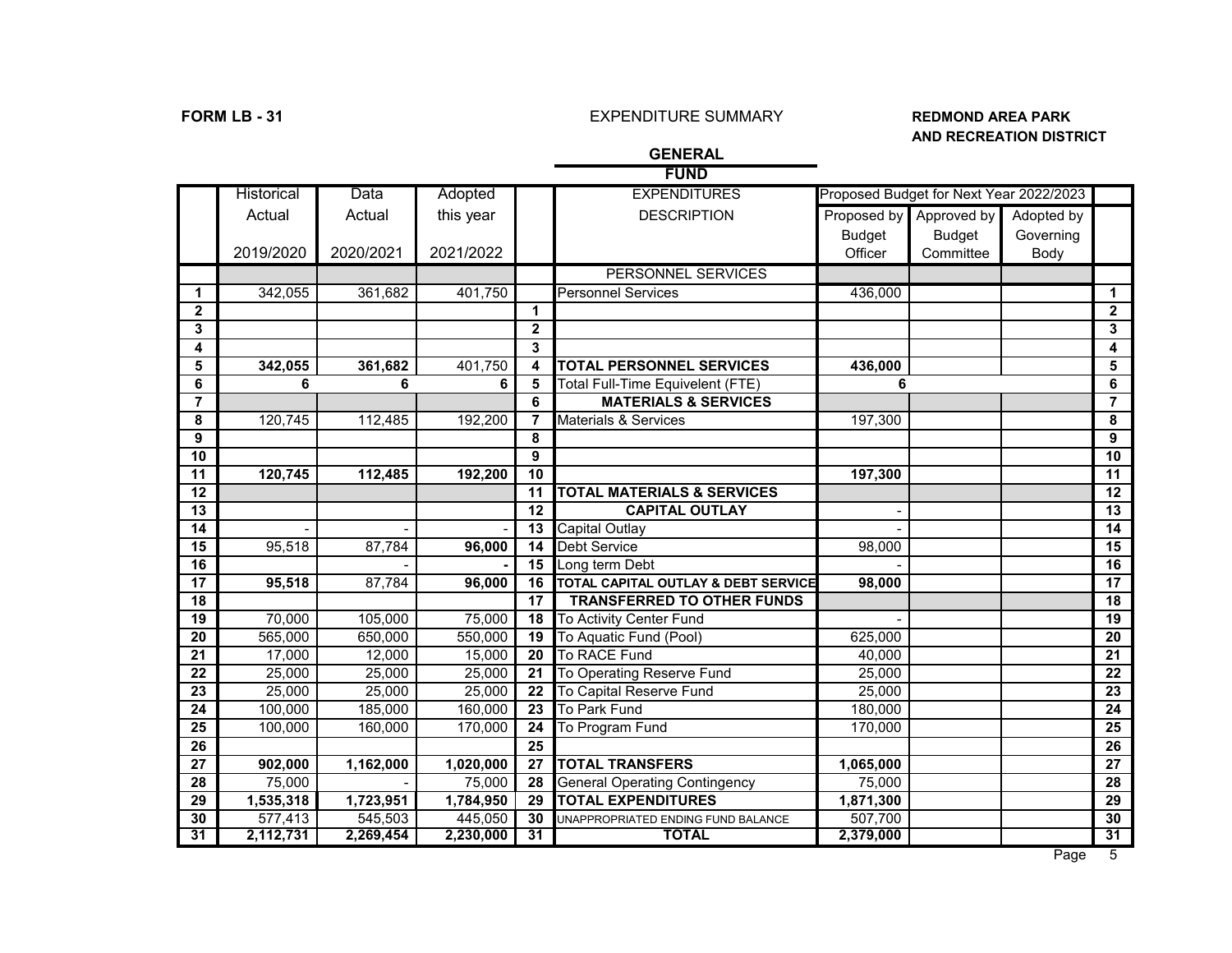### RESOURCES

### FORM LB-20<br>**AQUATIC FUND** REDMOND AREA PARK AND RECREATION DIST **AND RECREATION DISTRICT**

|                         | <b>Historical</b> | Data      | Adopted   |                 |                                            |               | Proposed Budget for Next Year 2022/2023 |            |                         |
|-------------------------|-------------------|-----------|-----------|-----------------|--------------------------------------------|---------------|-----------------------------------------|------------|-------------------------|
|                         | Actual            | Actual    | this year |                 | <b>RESOURCE</b>                            | Proposed by   | Approved by                             | Adopted by |                         |
|                         |                   |           |           |                 | <b>DESCRIPTION</b>                         | <b>Budget</b> | <b>Budget</b>                           | Governing  |                         |
|                         | 2019/2020         | 2020/2021 | 2021/2022 |                 |                                            | Officer       | Committee                               | Body       |                         |
|                         |                   |           |           |                 | <b>Beginning Fund Balance:</b>             |               |                                         |            |                         |
| $\mathbf 1$             |                   |           |           | 1               | Available Cash on Hand:                    |               |                                         |            | 1                       |
| $\overline{\mathbf{2}}$ | 71,223            | 143,590   | 200,000   | $\mathbf{2}$    | <b>Net Working Capital</b>                 | 225,000       |                                         |            | $\overline{\mathbf{2}}$ |
| 3                       |                   |           |           | 3               | <b>Previously Levied Taxes</b>             |               |                                         |            | 3                       |
| 4                       |                   |           |           | 4               | Interest                                   |               |                                         |            | 4                       |
|                         |                   |           |           |                 | <b>OTHER RESOURCES</b>                     |               |                                         |            |                         |
| 5                       | 565,000           | 650,000   | 550,000   | 5               | <b>Transferred from GF</b>                 | 625,000       |                                         |            | 5                       |
| 6                       |                   |           |           | 6               | Proceeds from long term loan               |               |                                         |            | 6                       |
| $\overline{7}$          | 1,704             |           |           | $\overline{7}$  | <b>ADA/Inclusion</b>                       |               |                                         |            | $\overline{7}$          |
| 8                       | 74,898            | 37,607    | 80,000    | 8               | Admissions/Ticket Books&Passes             | 76,000        |                                         |            | 8                       |
| 9                       | 7,616             | 2,258     | 5,000     | 9               | Concessions                                | 6,000         |                                         |            | 9                       |
| $\overline{10}$         | 276               | 2,805     |           | 10              | Gifts/Donations                            |               |                                         |            | $\overline{10}$         |
| 11                      |                   |           |           | 11              | Grants                                     |               |                                         |            | $\overline{11}$         |
| 12                      |                   | 1,517     |           | $\overline{12}$ | Miscellaneous Income                       |               |                                         |            | 12                      |
| 13                      | 1,416             | 1,648     | 1,500     | 13              | <b>Out of District Fees</b>                | 2,500         |                                         |            | $\overline{13}$         |
| $\overline{14}$         | 55,495            | 25,579    | 65,000    | 14              | <b>Pool Activities</b>                     | 75,000        |                                         |            | $\overline{14}$         |
| 15                      | 5,647             | 2,682     | 7,000     | 15              | <b>Pool Rentals</b>                        | 7,000         |                                         |            | 15                      |
| 16                      | 9,349             | 257       |           | 16              | Scholarships                               |               |                                         |            | 16                      |
| $\overline{17}$         |                   |           |           | 17              | Veteran's Programs                         |               |                                         |            | 17                      |
| $\overline{18}$         | 18,161            | (365)     | 26,000    | 18              | Waterpolo                                  | 26,000        |                                         |            | 18                      |
| 19                      |                   |           |           | 19              |                                            |               |                                         |            | 19                      |
| 20                      |                   |           |           | 20              |                                            |               |                                         |            | 20                      |
| $\overline{21}$         |                   |           |           | 21              |                                            |               |                                         |            | 21                      |
| 22                      |                   |           |           | 22              |                                            |               |                                         |            | $\overline{22}$         |
| $\overline{23}$         |                   |           |           | $\overline{23}$ |                                            |               |                                         |            | $\overline{23}$         |
| $\overline{24}$         |                   |           |           | 24              |                                            |               |                                         |            | $\overline{24}$         |
| $\overline{25}$         |                   |           |           | $\overline{25}$ |                                            |               |                                         |            | $\overline{25}$         |
| 26                      |                   |           |           | 26              |                                            |               |                                         |            | 26                      |
| $\overline{27}$         |                   |           |           | $\overline{27}$ |                                            |               |                                         |            | $\overline{27}$         |
| 28                      | 810,785           | 867,577   | 934,500   | 28              | Total resources, except taxes to be levied | 1,042,500     |                                         |            | 28                      |
| $\overline{29}$         |                   |           |           | 29              | Taxes necessary to balance                 |               |                                         |            | 29                      |
| $\overline{30}$         |                   |           |           | 30              | Taxes collected in year levied             |               |                                         |            | 30                      |
| 31                      | 810,785           | 867,577   | 934,500   | 31              | <b>Total Resources</b>                     | 1,042,500     |                                         |            | 31                      |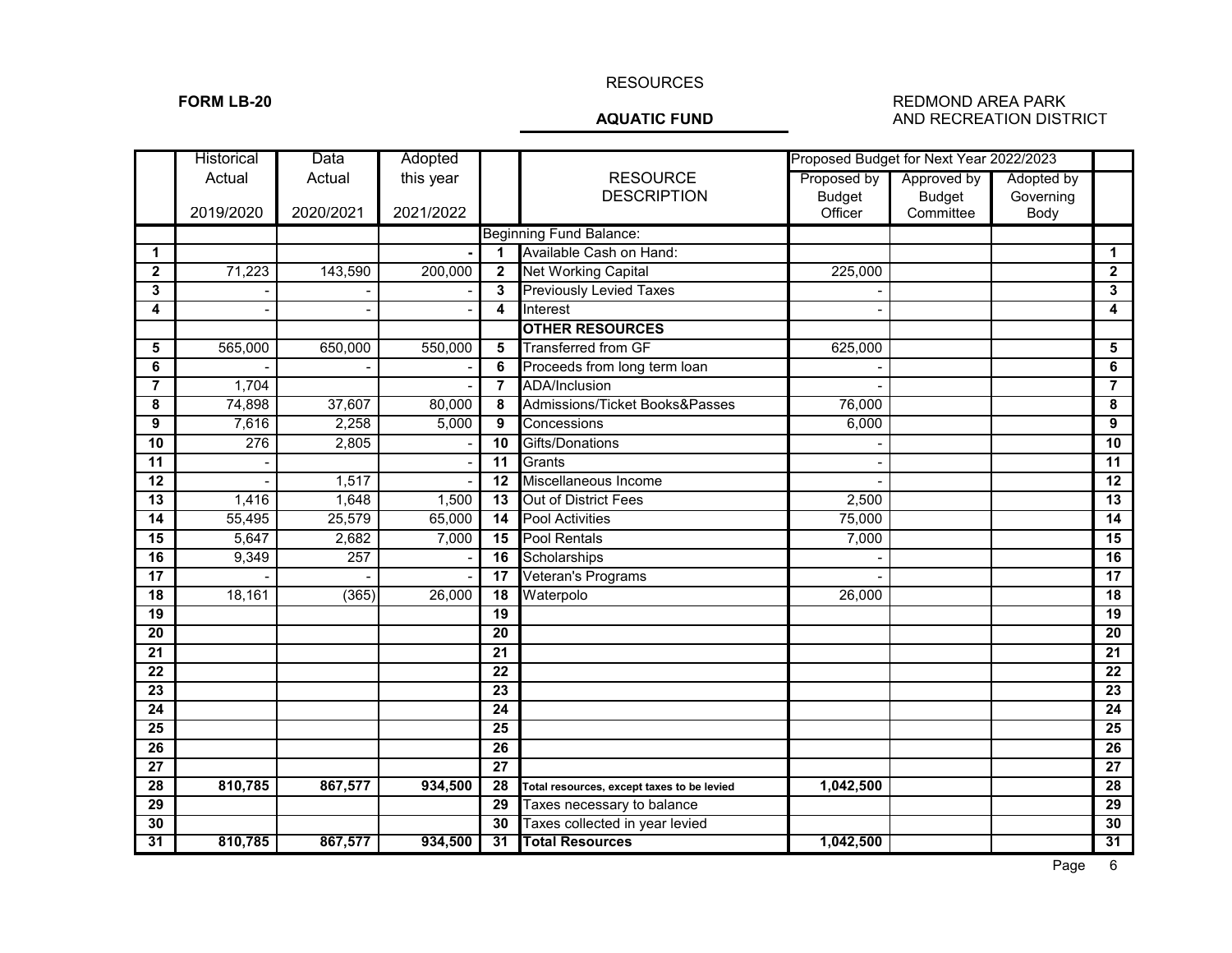# **FUND**

### **FORM LB-31** REDMOND AREA PARK<br>**AQUATICS** AND RECREATION DIST **AND RECREATION DISTRICT**

Historical Data Adopted Proposed Budget for Next Year 2022/2023 Actual | Actual | this year | | EXPENDITURE | Proposed by | Approved by | Adopted by DESCRIPTION Budget Budget Governing<br> **SONNEL SERVICES** Officer Committee Body 2019/2020 **2020/2021 2021/2022 <b>PERSONNEL SERVICES**   $\begin{bmatrix} 374,073 \end{bmatrix}$  284,103 518,500 **1** Salaries & Wages  $\begin{bmatrix} 580,500 \end{bmatrix}$  580,500  $\begin{bmatrix} 1 \end{bmatrix}$   $\vert$  30,542  $\vert$  21,478 52,500 **2** Payroll Taxes  $\vert$  53,000  $\vert$  1  $\vert$  2 29,814 29,619 36,750 **3** PERS 42,000 **3** 13,961 8,950 18,500 **4** SAIF 18,600 **4** 16,337 17,674 42,000 **5** Medical Insurance & Benefits 57,000 **5** 6,000 6,000 - **6** Medical Reimbursements **- 6 7 7 8 8 9 9 10 10 11 11 12 12 13 13 14 14 15 15 16 16 17 17 18 18 19 19 20 20 21 21 22 22 23 23 24 24 25 25 26 26 27 27 28 28 29 470,727 367,824 668,250 29 TOTAL EXPENDITURES 751,100 29 30** UNAPPROPRIATED ENDING FUND BALANCE **30 31 30** UNAPPROPRIATED ENDING FUND BALANCE **30 31 31 31 31 470,727 367,824 668,250 31 TOTAL 751,100 31**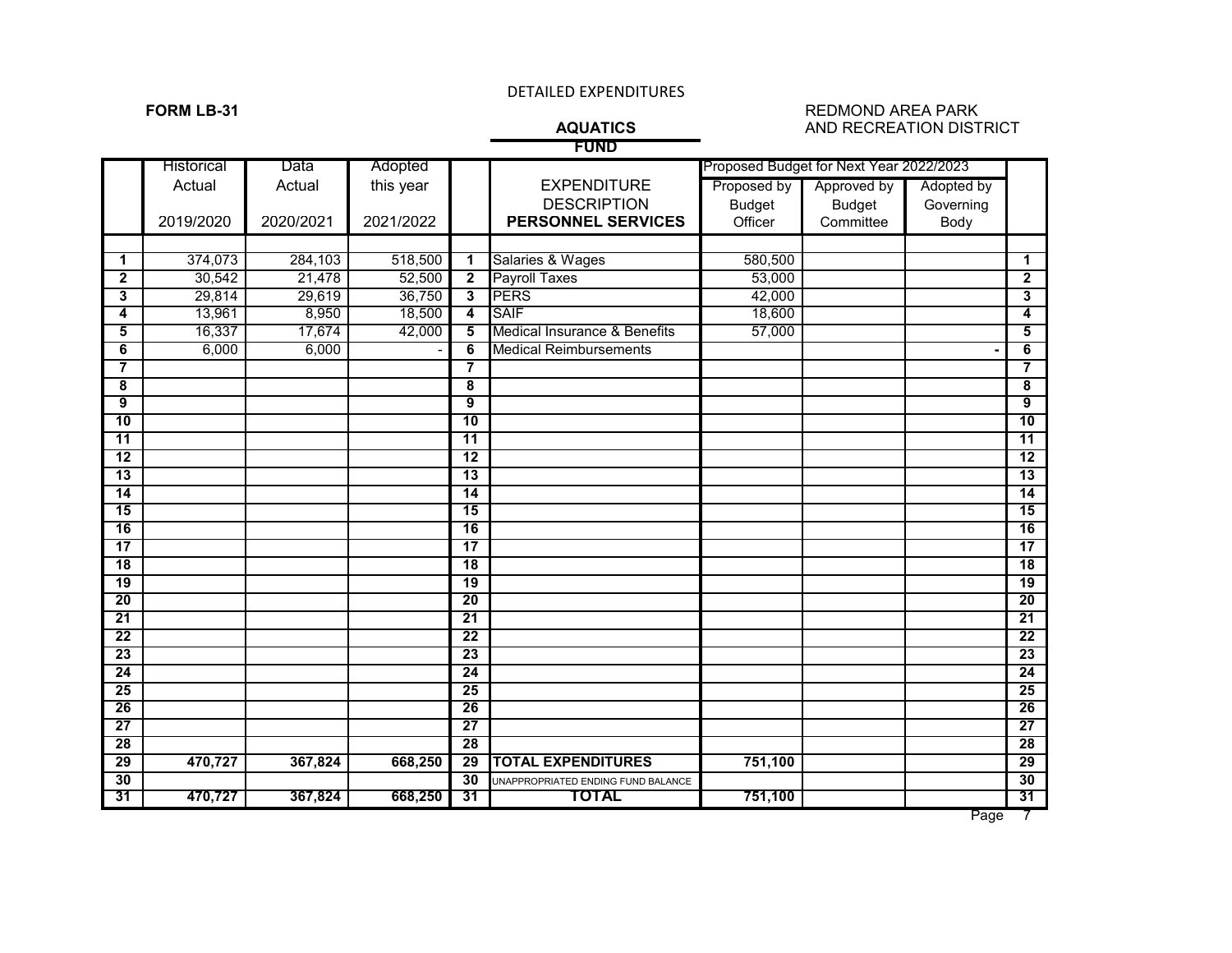## **FORM LB-31** REDMOND AREA PARK<br>**AQUATICS** AND RECREATION DIST **AND RECREATION DISTRICT**

# **FUND**

|                 | Historical | Data      | Adopted   |                 |                                        |               | Proposed Budget for Next Year 2022/2023 |            |                 |
|-----------------|------------|-----------|-----------|-----------------|----------------------------------------|---------------|-----------------------------------------|------------|-----------------|
|                 | Actual     | Actual    | this year |                 | <b>EXPENDITURE</b>                     | Proposed by   | Approved by                             | Adopted by |                 |
|                 |            |           |           |                 | <b>DESCRIPTION</b>                     | <b>Budget</b> | <b>Budget</b>                           | Governing  |                 |
|                 | 2019/2020  | 2020/2021 | 2021/2022 |                 | <b>EXPENDITURES</b>                    | Officer       | Committee                               | Body       |                 |
|                 |            |           |           |                 |                                        |               |                                         |            |                 |
| $\mathbf{1}$    |            |           | 500       | 1               | <b>ADA/Inclusion</b>                   | 500           |                                         |            | 1               |
| $\mathbf{2}$    | 20,378     | 9,449     | 30,000    | $\mathbf{2}$    | <b>Building &amp; Pool Maintenance</b> | 40,000        |                                         |            | $\mathbf 2$     |
| 3               | 2,633      | 2,184     | 3,000     | 3               | Communications                         | 3,000         |                                         |            | 3               |
| 4               | 4,134      | 1,839     | 4,000     | 4               | <b>Concession Supplies</b>             | 4,000         |                                         |            | 4               |
| 5               | 2,809      | 3,371     | 3,000     | 5               | <b>Contract Maintenance</b>            | 4,000         |                                         |            | 5               |
| 6               | 1,940      | 99        | 5,000     | 6               | <b>Equipment Repair</b>                | 6,000         |                                         |            | 6               |
| 7               | 570        | 2,272     | 2,000     | 7               | <b>Grounds Supplies</b>                | 2,000         |                                         |            | $\overline{7}$  |
| 8               | 6,144      | 4,144     | 7,000     | 8               | Janitorial                             | 7,000         |                                         |            | 8               |
| 9               | 2,347      | 1,169     | 3,000     | 9               | icenses and Fees                       | 3,500         |                                         |            | 9               |
| 10              | 2,935      | 1,105     |           | 10              | Misc. Fees                             |               |                                         |            | 10              |
| 11              | 2,243      | 1,768     | 2,500     | 11              | <b>Office Supplies</b>                 | 2,500         |                                         |            | 11              |
| 12              | 33         | 629       | 1,000     | 12              | <b>Office Equipment</b>                | 1,200         |                                         |            | $\overline{12}$ |
| $\overline{13}$ | 11,003     | 6,895     | 14,000    | $\overline{13}$ | <b>Pool Activities</b>                 | 12,000        |                                         |            | 13              |
| 14              | 9,749      | 9,937     | 14,000    | 14              | Pool Chemicals & Supplies              | 14,000        |                                         |            | 14              |
| $\overline{15}$ | 794        | 197       | 1,000     | 15              | Transportation                         | 1,000         |                                         |            | 15              |
| $\overline{16}$ | 162        | 65        | 1,000     | 16              | Vehicle Maint.                         | 2,000         |                                         |            | 16              |
| 17              | 3,403      | 693       | 3,000     | 17              | Training/Conferences/Dues              | 3,000         |                                         |            | 17              |
| 18              | 64,606     | 59,091    | 68,000    | 18              | <b>Utilities/Pool</b>                  | 75,000        |                                         |            | 18              |
| 19              |            | 15        | 3,000     | 19              | Veteran's Programs                     |               |                                         |            | 19              |
| $\overline{20}$ | 13,300     |           | 21,000    | 20              | Waterpolo                              | 10,000        |                                         |            | 20              |
| 21              |            |           |           | 21              |                                        |               |                                         |            | 21              |
| $\overline{22}$ |            |           |           | $\overline{22}$ |                                        |               |                                         |            | $\overline{22}$ |
| 23              |            |           |           | 23              |                                        |               |                                         |            | 23              |
| 24              |            |           |           | 24              |                                        |               |                                         |            | 24              |
| 25              |            |           |           | 25              |                                        |               |                                         |            | 25              |
| 26              |            |           |           | 26              |                                        |               |                                         |            | 26              |
| $\overline{27}$ |            |           |           | $\overline{27}$ |                                        |               |                                         |            | $\overline{27}$ |
| $\overline{28}$ |            |           |           | 28              |                                        |               |                                         |            | 28              |
| 29              | 149,183    | 104,922   | 186,000   | 29              | <b>TOTAL EXPENDITURES</b>              | 190,700       |                                         |            | 29              |
| 30              |            |           |           | 30              | JNAPPROPRIATED ENDING FUND BALANCE     |               |                                         |            | 30              |
| 31              | 149,183    | 104,922   | 186,000   | 31              | <b>TOTAL</b>                           | 190,700       |                                         |            | 31              |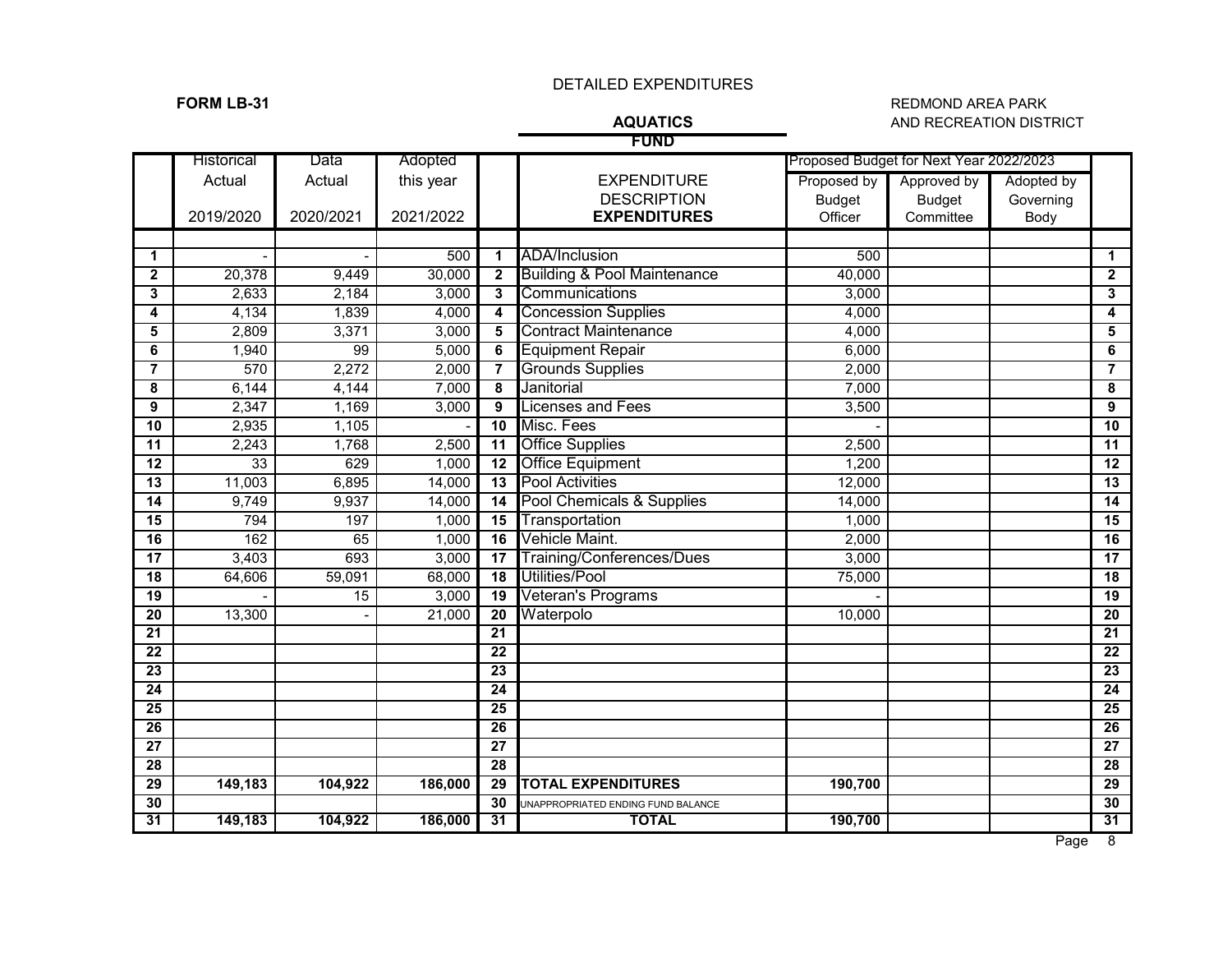# **FUND**

### **FORM LB-31** REDMOND AREA PARK<br>**AQUATICS** AND RECREATION DIST **AND RECREATION DISTRICT**

|                 |            |           |           |                 | .                                    |               |                                         |            |                 |
|-----------------|------------|-----------|-----------|-----------------|--------------------------------------|---------------|-----------------------------------------|------------|-----------------|
|                 | Historical | Data      | Adopted   |                 |                                      |               | Proposed Budget for Next Year 2022/2023 |            |                 |
|                 | Actual     | Actual    | this year |                 | <b>EXPENDITURE</b>                   | Proposed by   | Approved by                             | Adopted by |                 |
|                 |            |           |           |                 | <b>DESCRIPTION</b>                   | <b>Budget</b> | <b>Budget</b>                           | Governing  |                 |
|                 | 2019/2020  | 2020/2021 | 2021/2022 |                 |                                      | Officer       | Committee                               | Body       |                 |
|                 |            |           |           |                 |                                      |               |                                         |            |                 |
| $\mathbf{1}$    |            |           |           | $\mathbf{1}$    | <b>CAPITAL OUTLAY:</b>               |               |                                         |            | $\mathbf{1}$    |
| $\overline{2}$  |            |           |           | $\overline{2}$  |                                      |               |                                         |            | $\overline{2}$  |
| 3               | 6,450      | 43,816    | 30,000    | 3               | <b>Building Improvements</b>         | 30,000        |                                         |            | $\overline{3}$  |
| $\overline{4}$  | 5,038      | 32,966    |           | $\overline{4}$  | Equipment                            | 22,000        |                                         |            | $\overline{4}$  |
| 5               |            |           |           | 5               |                                      |               |                                         |            | $\overline{5}$  |
| $\,6$           | 11,488     | 76,782    | 30,000    | 6               | <b>TOTAL CAPITAL OUTLAY</b>          | 52,000        |                                         |            | $\overline{6}$  |
| $\overline{7}$  |            |           |           | $\overline{7}$  |                                      |               |                                         |            | 7               |
| 8               |            |           |           | 8               |                                      |               |                                         |            | $\overline{8}$  |
| 9               |            |           |           | 9               |                                      |               |                                         |            | $\overline{9}$  |
| 10              |            |           |           | 10              | <b>TRANSFERS</b>                     |               |                                         |            | 10              |
| 11              |            |           |           | 11              |                                      |               |                                         |            | 11              |
| $\overline{12}$ |            |           |           | $\overline{12}$ |                                      |               |                                         |            | 12              |
| 13              |            |           |           | $\overline{13}$ |                                      |               |                                         |            | 13              |
| $\overline{14}$ |            |           |           | 14              |                                      |               |                                         |            | 14              |
| $\overline{15}$ |            |           |           | $\overline{15}$ |                                      |               |                                         |            | 15              |
| 16              |            |           |           | 16              | <b>TOTAL TRANSFERS</b>               |               |                                         |            | 16              |
| 17              |            |           |           | 17              |                                      |               |                                         |            | 17              |
| 18              | 35,797     | 35,797    | 35,800    | 18              | <b>DEBT SERVICE</b>                  | 35,800        |                                         |            | $\overline{18}$ |
| 19              |            |           |           | 19              |                                      |               |                                         |            | 19              |
| 20              |            |           |           | 20              |                                      |               |                                         |            | 20              |
| 21              |            |           |           | $\overline{21}$ |                                      |               |                                         |            | 21              |
| $\overline{22}$ |            |           |           | $\overline{22}$ |                                      |               |                                         |            | 22              |
| 23              |            |           |           | 23              | <b>General Operating Contingency</b> |               |                                         |            | 23              |
| $\overline{24}$ |            |           |           | $\overline{24}$ |                                      |               |                                         |            | 24              |
| 25              |            |           |           | 25              |                                      |               |                                         |            | $\overline{25}$ |
| 26              |            |           |           | 26              |                                      |               |                                         |            | 26              |
| $\overline{27}$ |            |           |           | $\overline{27}$ |                                      |               |                                         |            | $\overline{27}$ |
| 28              |            |           |           | 28              |                                      |               |                                         |            | 28              |
| 29              | 47,285     | 112,579   | 65,800    | 29              | <b>TOTAL EXPENDITURES</b>            | 87,800        |                                         |            | 29              |
| $\overline{30}$ |            |           |           | 30              | UNAPPROPRIATED ENDING FUND BALANCE   |               |                                         |            | 30              |
| 31              | 47,285     | 112,579   | 65,800    | 31              | <b>TOTAL</b>                         | 87,800        |                                         |            | 31              |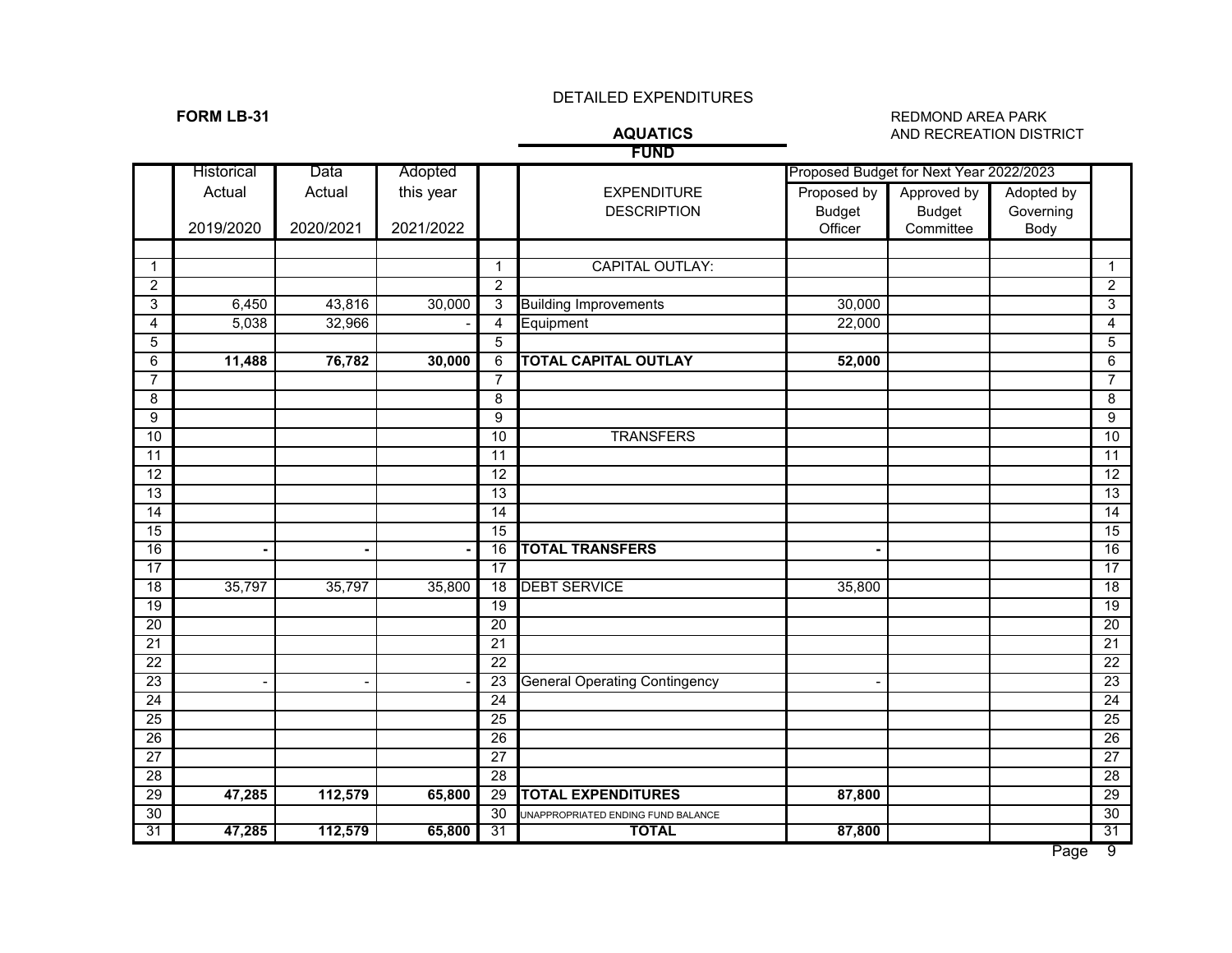### **FORM LB-31** REDMOND AREA PARK<br>**AQUATICS** AND RECREATION DISTI **AND RECREATION DISTRICT**

**FUND**

|                 | Historical      | Data            | Adopted   |                         |                                         |                 | Proposed Budget for Next Year 2022/2023 |            |                 |
|-----------------|-----------------|-----------------|-----------|-------------------------|-----------------------------------------|-----------------|-----------------------------------------|------------|-----------------|
|                 | Actual          | Actual          | this year |                         | <b>EXPENDITURE</b>                      | Proposed by     | Approved by                             | Adopted by |                 |
|                 |                 |                 |           |                         | <b>DESCRIPTION</b>                      | <b>Budget</b>   | <b>Budget</b>                           | Governing  |                 |
|                 | 2019/2020       | 2020/2021       | 2021/2022 |                         |                                         | Officer         | Committee                               | Body       |                 |
| 1               |                 |                 |           | $\mathbf 1$             | PERSONNEL SERVICES                      |                 |                                         |            | 1               |
| $\mathbf{2}$    | 470,727         | 367,824         | 668,250   | $\overline{2}$          | <b>Personnel Services</b>               | 751,100         |                                         |            | $\mathbf{2}$    |
| 3               |                 |                 |           | $\mathbf{3}$            |                                         |                 |                                         |            | 3               |
| 4               |                 |                 |           | $\overline{\mathbf{4}}$ |                                         |                 |                                         |            | 4               |
| 5               |                 |                 |           | 5                       |                                         |                 |                                         |            | 5               |
| 6               | 470,727         | 367,824         | 668,250   | 6                       | <b>TOTAL PERSONNEL SERVICES</b>         | 751,100         |                                         |            | 6               |
|                 | $\overline{16}$ | $\overline{16}$ | 16        |                         | <b>Total Full-Time Equivelent (FTE)</b> | $\overline{16}$ |                                         |            |                 |
| 7               |                 |                 |           | $\overline{7}$          |                                         |                 |                                         |            | 7               |
| 8               | 149,183         | 104,922         | 186,000   | 8                       | <b>MATERIALS &amp; SERVICES</b>         |                 |                                         |            | 8               |
| 9               |                 |                 |           | 9                       | <b>Materials &amp; Services</b>         | 190,700         |                                         |            | 9               |
| 10              |                 |                 |           | 10                      |                                         |                 |                                         |            | 10              |
| 11              |                 |                 |           | $\overline{11}$         |                                         |                 |                                         |            | 11              |
| 12              | 149,183         | 104,922         | 186,000   | 12                      |                                         |                 |                                         |            | $\overline{12}$ |
| 13              |                 |                 |           | 13                      | <b>TOTAL MATERIALS &amp; SERVICES</b>   | 190,700         |                                         |            | $\overline{13}$ |
| $\overline{14}$ |                 |                 |           | 14                      |                                         |                 |                                         |            | 14              |
| 15              |                 |                 |           | 15                      | <b>CAPITAL OUTLAY</b>                   |                 |                                         |            | 15              |
| $\overline{16}$ | 11,488          | 76,782          | 30,000    | 16                      | <b>Capital Outlay</b>                   | 52,000          |                                         |            | 16              |
| 17              | 35,797          | 35,797          | 35,800    | 17                      | <b>Debt Service</b>                     | 35,800          |                                         |            | $\overline{17}$ |
| $\overline{18}$ |                 |                 |           | 18                      |                                         |                 |                                         |            | 18              |
| 19              |                 |                 |           | 19                      |                                         |                 |                                         |            | 19              |
| 20              | 47,285          | 112,579         | 65,800    | 20                      | TOTAL CAPITAL OUTLAY & DEBT SERVICE     | 87,800          |                                         |            | 20              |
| 21              |                 |                 |           | 21                      |                                         |                 |                                         |            | 21              |
| $\overline{22}$ |                 |                 |           | 22                      |                                         |                 |                                         |            | 22              |
| $\overline{23}$ |                 |                 |           | 23                      | <b>TRANSFERRED TO OTHER FUNDS</b>       |                 |                                         |            | $\overline{23}$ |
| 24              |                 |                 |           | 24                      |                                         |                 |                                         |            | 24              |
| 25              |                 |                 |           | 25                      |                                         |                 |                                         |            | 25              |
| 26              |                 |                 |           | 26                      |                                         |                 |                                         |            | $\overline{26}$ |
| 27              |                 |                 |           | 27                      | <b>TOTAL TRANSFERS</b>                  |                 |                                         |            | 27              |
| 28              |                 |                 |           | $\overline{28}$         | <b>Operating Contingency</b>            |                 |                                         |            | $\overline{28}$ |
| 29              | 667,195         | 585,325         | 920,050   | 29                      | <b>TOTAL EXPENDITURES</b>               | 1,029,600       |                                         |            | 29              |
| 30              | 143,590         | 282,252         | 14,450    | 30                      | UNAPPROPRIATED ENDING FUND BALANCE      | 12,900          |                                         |            | 30              |
| 31              | 810,785         | 867,577         | 934,500   | 31                      | <b>TOTAL</b>                            | 1,042,500       |                                         |            | 31              |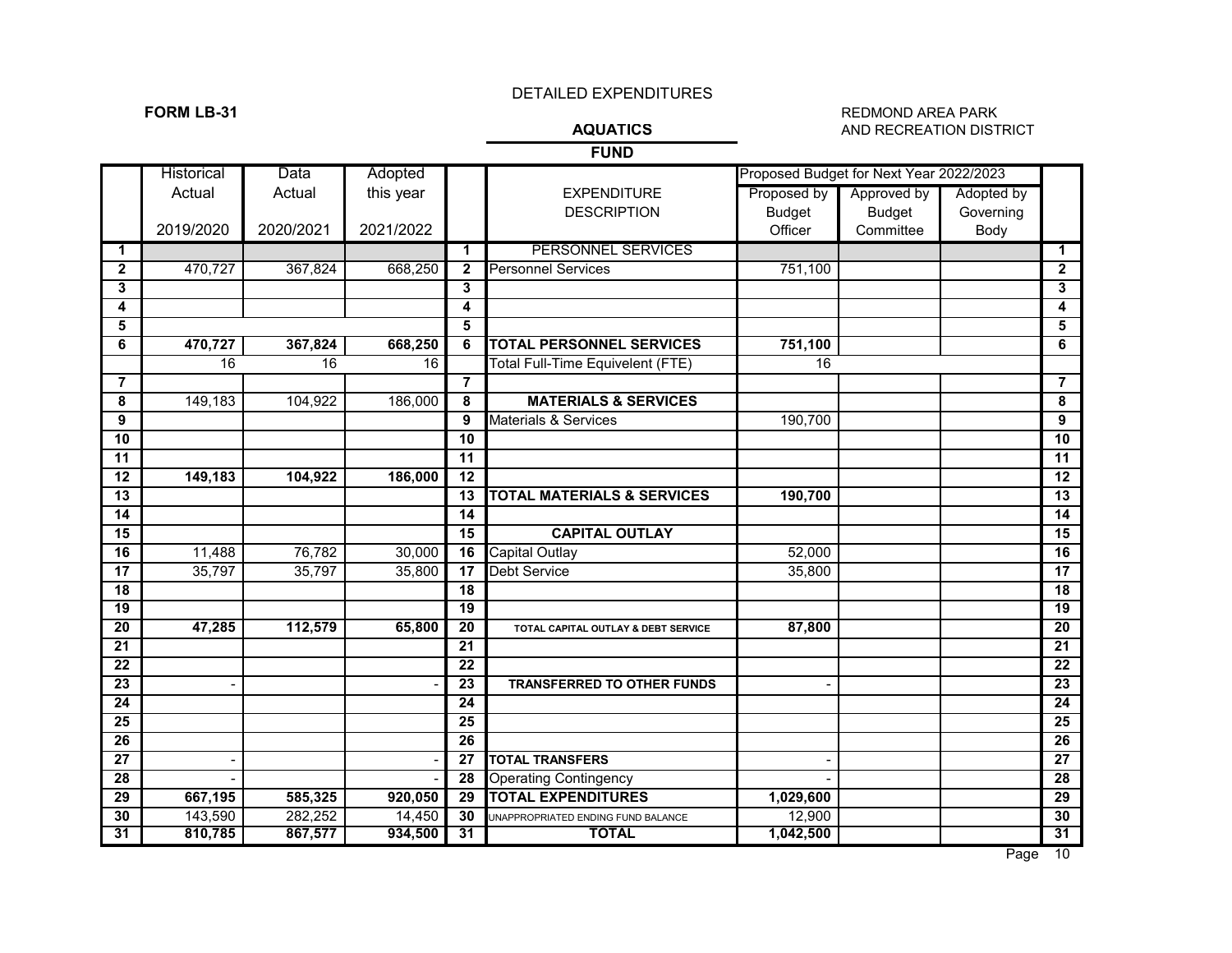# **SPECIAL FUND**

### **FORM - 20** RESOURCES RESOURCES **AND RECREATION DISTRICT**

### **REDMOND AQUATICS CLUB EELS**

**Fund**

|                         | <b>Historical</b> | Data      | Adopted   |                         |                                               | Proposed Budget for Next Year 2022/2023 |               |            |                |
|-------------------------|-------------------|-----------|-----------|-------------------------|-----------------------------------------------|-----------------------------------------|---------------|------------|----------------|
|                         | Actual            | Actual    | this      |                         | <b>RESOURCE</b>                               | Proposed by                             | Approved by   | Adopted by |                |
|                         |                   |           | year      |                         | <b>DESCRIPTION</b>                            | <b>Budget</b>                           | <b>Budget</b> | Governing  |                |
|                         | 2019/2020         | 2020/2021 | 2021/2022 |                         |                                               | Officer                                 | Committee     | Body       |                |
|                         |                   |           |           |                         | <b>Beginning Fund Balance:</b>                |                                         |               |            |                |
| $\mathbf 1$             |                   |           |           | $\blacktriangleleft$    | Cash on Hand                                  |                                         |               |            | $\mathbf{1}$   |
| $\overline{\mathbf{2}}$ | 10,937            | 3,471     |           | $\overline{\mathbf{2}}$ | <b>Net Working Capital</b>                    | 1,000                                   |               |            | $\mathbf{2}$   |
| 3                       |                   |           |           | 3                       | Previously Levied Taxes to be received        |                                         |               |            | $\mathbf{3}$   |
| 4                       |                   |           |           | 4                       | Earnings from temporary earnings              |                                         |               |            | 4              |
| 5                       | 17,000            | 12,000    | 15,000    | 5                       | Transferred from other funds                  | 40,000                                  |               |            | 5              |
|                         |                   |           |           |                         | <b>OTHER RESOURCES</b>                        |                                         |               |            |                |
| 6                       | 18,002            | 24,098    | 24,000    | 6                       | Club Registration/Officials/Coaches/Club Dues | 30,000                                  |               |            | 6              |
| $\overline{7}$          |                   | 6         |           | $\overline{7}$          | Donations/Gifts                               |                                         |               |            | $\overline{7}$ |
| 8                       | 10,074            |           | 15,000    | 8                       | Fundraising                                   | 15,000                                  |               |            | 8              |
| 9                       |                   |           |           | 9                       | Misc. Income                                  |                                         |               |            | 9              |
| 10                      | 803               |           | 1,200     | 10                      | Sportswear/Caps/Bracelets/Consessions         | 1,000                                   |               |            | 10             |
| 11                      | 390               | 464       | 500       | 11                      | SR Concessions (Snack Shack)                  | 1,000                                   |               |            | 11             |
| 12                      |                   |           |           | $\overline{12}$         | SR Trip (Bi-Annual)                           |                                         |               |            | 12             |
| 13                      |                   | 1,141     | 15,000    | 13                      | Swim Meet Fees/Van Trips                      | 13,000                                  |               |            | 13             |
| 14                      | 3,558             | 4,445     | 5,000     | $\overline{14}$         | <b>USA Registrations</b>                      | 6,000                                   |               |            | 14             |
| 15                      |                   |           |           | 15                      |                                               |                                         |               |            | 15             |
| 16                      |                   |           |           | 16                      |                                               |                                         |               |            | 16             |
| 17                      |                   |           |           | 17                      |                                               |                                         |               |            | 17             |
| 18                      |                   |           |           | 18                      |                                               |                                         |               |            | 18             |
| 19                      |                   |           |           | 19                      |                                               |                                         |               |            | 19             |
| 20                      |                   |           |           | 20                      |                                               |                                         |               |            | 20             |
| 20                      |                   |           |           | 20                      |                                               |                                         |               |            | 20             |
| 21                      |                   |           |           | 21                      |                                               |                                         |               |            | 21             |
| 22                      |                   |           |           | $\overline{22}$         |                                               |                                         |               |            | 22             |
| $\overline{23}$         |                   |           |           | $\overline{23}$         |                                               |                                         |               |            | 23             |
| 24                      |                   |           |           | 24                      |                                               |                                         |               |            | 24             |
| $\overline{25}$         |                   |           |           | $\overline{25}$         |                                               |                                         |               |            | 25             |
| 26                      |                   |           |           | 26                      |                                               |                                         |               |            | 26             |
| 27                      |                   |           |           | $\overline{27}$         |                                               |                                         |               |            | 27             |
| 28                      | 60,764            | 45,625    | 75,700    | 28                      | Total resources, except taxes to be levied    | 107,000                                 |               |            | 28             |
| $\overline{29}$         |                   |           |           | 29                      | Taxes necessary to balance                    |                                         |               |            | 29             |
| 30                      |                   |           |           | 30                      | Taxes collected in year levied                |                                         |               |            | 30             |
| 31                      | 60,764            | 45,625    | 75,700    | $\overline{31}$         | <b>Total Resources</b>                        | 107,000                                 |               |            | 31             |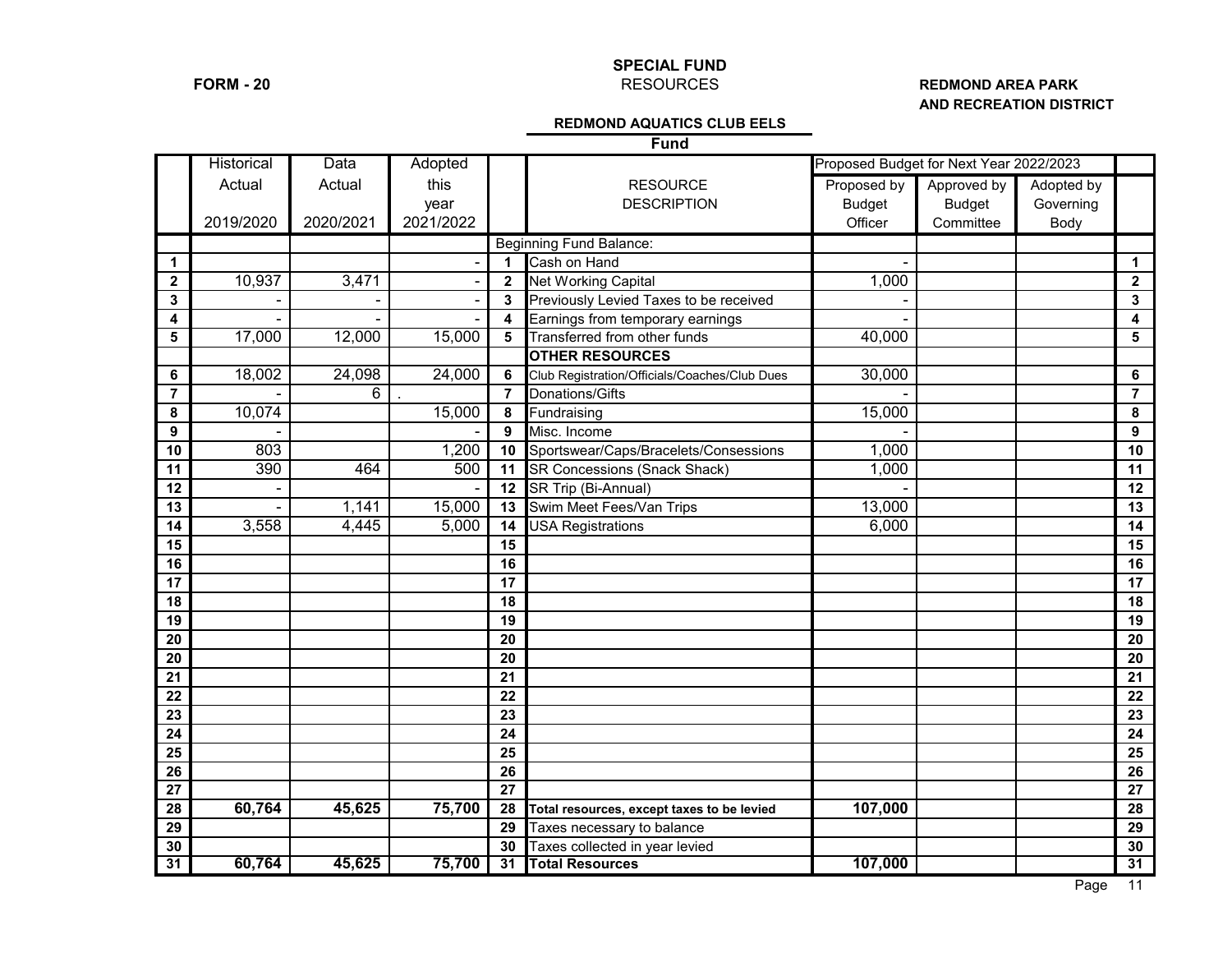# **FORM - 31** DETAILED EXPENDITURES REDMOND AREA PARK

# AND RECREATION DISTRICT

# **REDMOND AQUATICS CLUB EELS**

**Fund**

|                  | Historical | Data            | Adopted   |                |                                           |               | Proposed Budget for Next Year 2022/2023 |            |             |
|------------------|------------|-----------------|-----------|----------------|-------------------------------------------|---------------|-----------------------------------------|------------|-------------|
|                  | Actual     | Actual          | this      |                | PERSONNEL                                 | Proposed by   | Approved by                             | Adopted by |             |
|                  |            |                 | year      |                | <b>DESCRIPTION</b>                        | <b>Budget</b> | <b>Budget</b>                           | Governing  |             |
|                  | 2019/2020  | 2020/2021       | 2021/2022 |                |                                           | Officer       | Committee                               | Body       |             |
|                  |            |                 |           |                |                                           |               |                                         |            |             |
| 1                | 24,092     | 18,409          | 30,500    | $\mathbf 1$    | Salaries & Wages                          | 45,000        |                                         |            | 1           |
| $\boldsymbol{2}$ | 1,865      | 1,492           | 3,100     | $\mathbf{2}$   | Payroll Taxes                             | 4,000         |                                         |            | $\mathbf 2$ |
| 3                | 2,818      | 2,069           | 3,000     | $\mathbf{3}$   | <b>PERS</b>                               | 5,200         |                                         |            | 3           |
| 4                | 281        | 197             | 1,100     | 4              | <b>SAIF</b>                               | 1,500         |                                         |            | 4           |
| 5                |            |                 |           | $5\phantom{1}$ | Medical Insurance & Benefits              | 150           |                                         |            | 5           |
| 6                |            | $\overline{77}$ |           | 6              | <b>Medical Reimbursement</b>              |               |                                         |            | 6           |
| $\overline{7}$   |            |                 |           | $\overline{7}$ |                                           |               |                                         |            | 7           |
| 8                |            |                 |           | 8              |                                           |               |                                         |            | 8           |
| 9                |            |                 |           | 9              |                                           |               |                                         |            | 9           |
| 10               |            |                 |           | 10             |                                           |               |                                         |            | 10          |
| 11               |            |                 |           | 11             |                                           |               |                                         |            | 11          |
| 12               |            |                 |           | 12             |                                           |               |                                         |            | 12          |
| 13               |            |                 |           | 13             |                                           |               |                                         |            | 13          |
| 14               |            |                 |           | 14             |                                           |               |                                         |            | 14          |
| 15               |            |                 |           | 15             |                                           |               |                                         |            | 15          |
| 16               |            |                 |           | 16             |                                           |               |                                         |            | 16          |
| 17               |            |                 |           | 17             |                                           |               |                                         |            | 17          |
| 18               |            |                 |           | 18             |                                           |               |                                         |            | 18          |
| 19               |            |                 |           | 19             |                                           |               |                                         |            | 19          |
| 20               |            |                 |           | 20             |                                           |               |                                         |            | 20          |
| 21               |            |                 |           | 21             |                                           |               |                                         |            | 21          |
| 22               |            |                 |           | 22             |                                           |               |                                         |            | 22          |
| 23               |            |                 |           | 23             |                                           |               |                                         |            | 23          |
| 24               |            |                 |           | 24             |                                           |               |                                         |            | 24          |
| 25               |            |                 |           | 25             |                                           |               |                                         |            | 25          |
| 26               |            |                 |           | 26             |                                           |               |                                         |            | 26          |
| 27               |            |                 |           | 27             |                                           |               |                                         |            | 27          |
| 28               |            |                 |           | 28             |                                           |               |                                         |            | 28          |
| 29               | 29,055     | 22,243          | 37,700    | 29             | <b>TOTAL EXPENDITURES</b>                 | 55,850        |                                         |            | 29          |
| 30               |            |                 |           | 30             | <b>Unappropriated Ending Fund Balance</b> |               |                                         |            | 30          |
| 31               | 29,055     | 22,243          | 37,700    | 31             | <b>TOTAL</b>                              | 55,850        |                                         |            | 31          |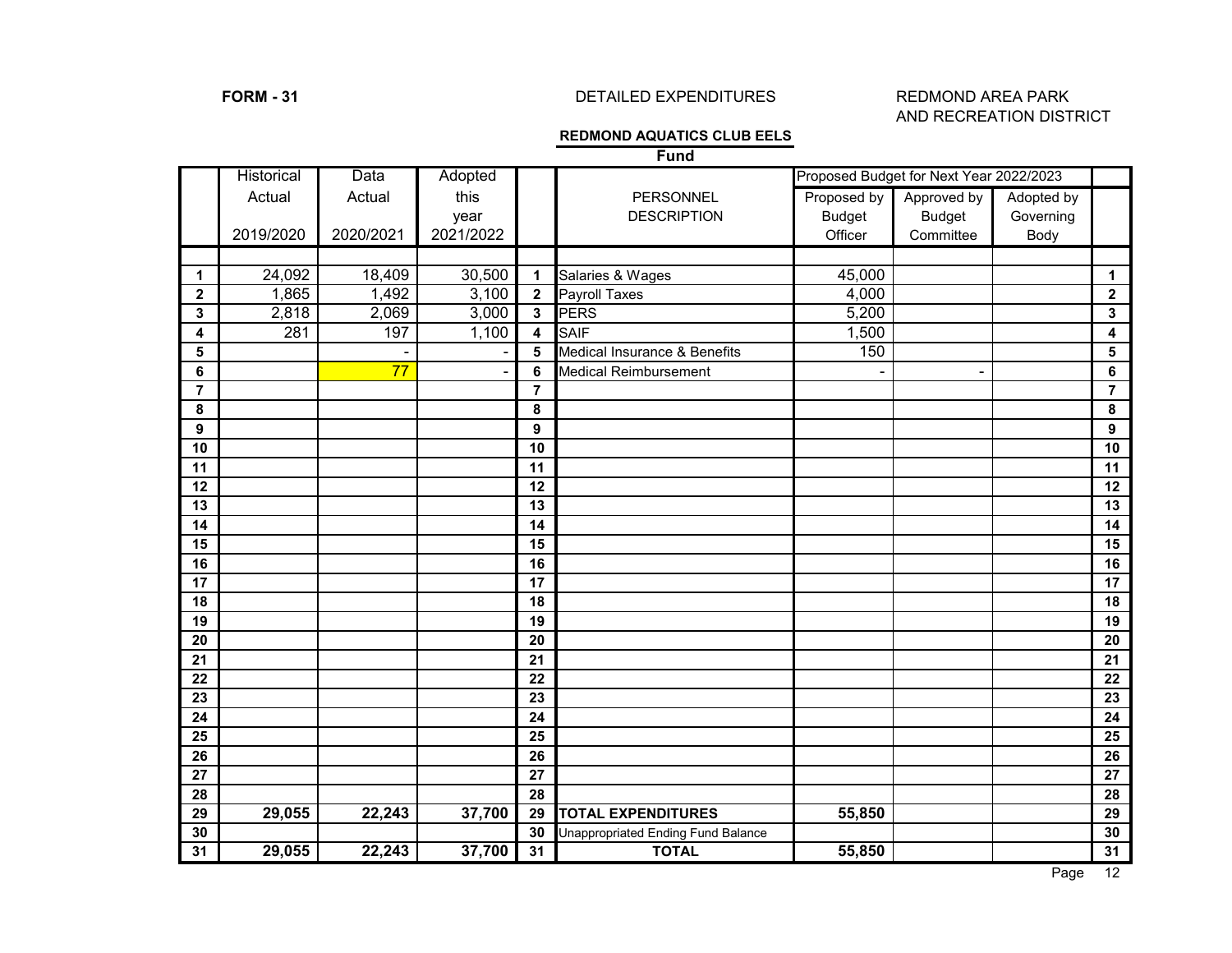# **FORM - 31** DETAILED EXPENDITURES REDMOND AREA PARK

# AND RECREATION DISTRICT

### **REDMOND AQUATICS CLUB EELS**

**Fund**

|                 | Historical | Data      | Adopted   |                         |                                               |               | Proposed Budget for Next Year 2022/2023 |            |                         |
|-----------------|------------|-----------|-----------|-------------------------|-----------------------------------------------|---------------|-----------------------------------------|------------|-------------------------|
|                 | Actual     | Actual    | this      |                         | <b>EXPENDITURE</b>                            | Proposed by   | Approved by                             | Adopted by |                         |
|                 |            |           | year      |                         | <b>DESCRIPTION</b>                            | <b>Budget</b> | <b>Budget</b>                           | Governing  |                         |
|                 | 2019/2020  | 2020/2021 | 2021/2022 |                         |                                               | Officer       | Committee                               | Body       |                         |
|                 |            |           |           |                         |                                               |               |                                         |            |                         |
| $\mathbf 1$     | 716        | 1,310     | 2,000     | $\mathbf{1}$            | Club Registration/Officials/Coaches/Club Dues | 2,200         |                                         |            | $\mathbf 1$             |
| $\mathbf{2}$    | 4,214      | 344       | 5,900     | $\overline{\mathbf{2}}$ | Fundraising                                   | 6,000         |                                         |            | $\mathbf{2}$            |
| 3               | 2,709      | 428       | 4,000     | $\mathbf{3}$            | Lodging/meals - Coaches                       | 4,500         |                                         |            | $\overline{\mathbf{3}}$ |
| 4               |            |           |           | 4                       | Marketing                                     |               |                                         |            | $\overline{\mathbf{4}}$ |
| 5               |            |           |           | 5                       | Misc. Fees                                    |               |                                         |            | $\overline{\mathbf{5}}$ |
| 6               | 802        | 72        | 1,000     | 6                       | Sportswear/Caps/Bracelets/Consessions         | 1,000         |                                         |            | $\bf 6$                 |
| $\overline{7}$  | 475        |           | 800       | $\overline{7}$          | <b>SR Concessions (Snack Shack)</b>           | 800           |                                         |            | $\overline{7}$          |
| 8               | 61         |           |           | 8                       | SR Trip (Bi-Annual)                           |               |                                         |            | 8                       |
| 9               | 7,864      | 1,812     | 13,000    | 9                       | Swimmer Meet Fees/Van/Lodging                 | 13,000        |                                         |            | $\mathbf{9}$            |
| 10              | 4,005      | 4,735     | 1,000     | 10                      | Team/Office Suppl(uniforms/Team Unify fees)   | 4,500         |                                         |            | 10                      |
| 11              | 98         |           | 500       | 11                      | Training, Conferences & Dues                  | 500           |                                         |            | 11                      |
| 12              | 2,768      | (84)      | 3,000     | 12                      | Transportation/Mileage/Gas-Coaches            | 3,500         |                                         |            | 12                      |
| 13              | 4,526      | 740       | 5,000     | 13                      | <b>USA Registrations-Swimmers</b>             | 6,000         |                                         |            | 13                      |
| 14              |            |           |           | 14                      |                                               |               |                                         |            | 14                      |
| 15              |            |           |           | 15                      |                                               |               |                                         |            | 15                      |
| 16              |            |           |           | 16                      |                                               |               |                                         |            | 16                      |
| 17              |            |           |           | 17                      |                                               |               |                                         |            | 17                      |
| 18              |            |           |           | 18                      |                                               |               |                                         |            | 18                      |
| 19              |            |           |           | 19                      |                                               |               |                                         |            | 19                      |
| 20              |            |           |           | 20                      |                                               |               |                                         |            | $\overline{20}$         |
| $\overline{21}$ |            |           |           | 21                      |                                               |               |                                         |            | 21                      |
| 22              |            |           |           | 22                      |                                               |               |                                         |            | 22                      |
| 23              |            |           |           | 23                      |                                               |               |                                         |            | 23                      |
| 24              |            |           |           | 24                      |                                               |               |                                         |            | 24                      |
| 25              |            |           |           | 25                      |                                               |               |                                         |            | 25                      |
| 26              |            |           |           | 26                      |                                               |               |                                         |            | $\overline{26}$         |
| 28              |            |           |           | 28                      |                                               |               |                                         |            | 28                      |
| 28              |            |           |           | 28                      |                                               |               |                                         |            | 28                      |
| 29              | 28,238     | 9,357     | 36,200    | 29                      | <b>TOTAL EXPENDITURES</b>                     | 42,000        |                                         |            | 29                      |
| 30              |            |           |           | 30                      | Unappropriated Ending Fund Balance            |               |                                         |            | 30                      |
| 31              | 28,238     | 9,357     | 36,200    | $\overline{31}$         | <b>TOTAL</b>                                  | 42,000        |                                         |            | 31                      |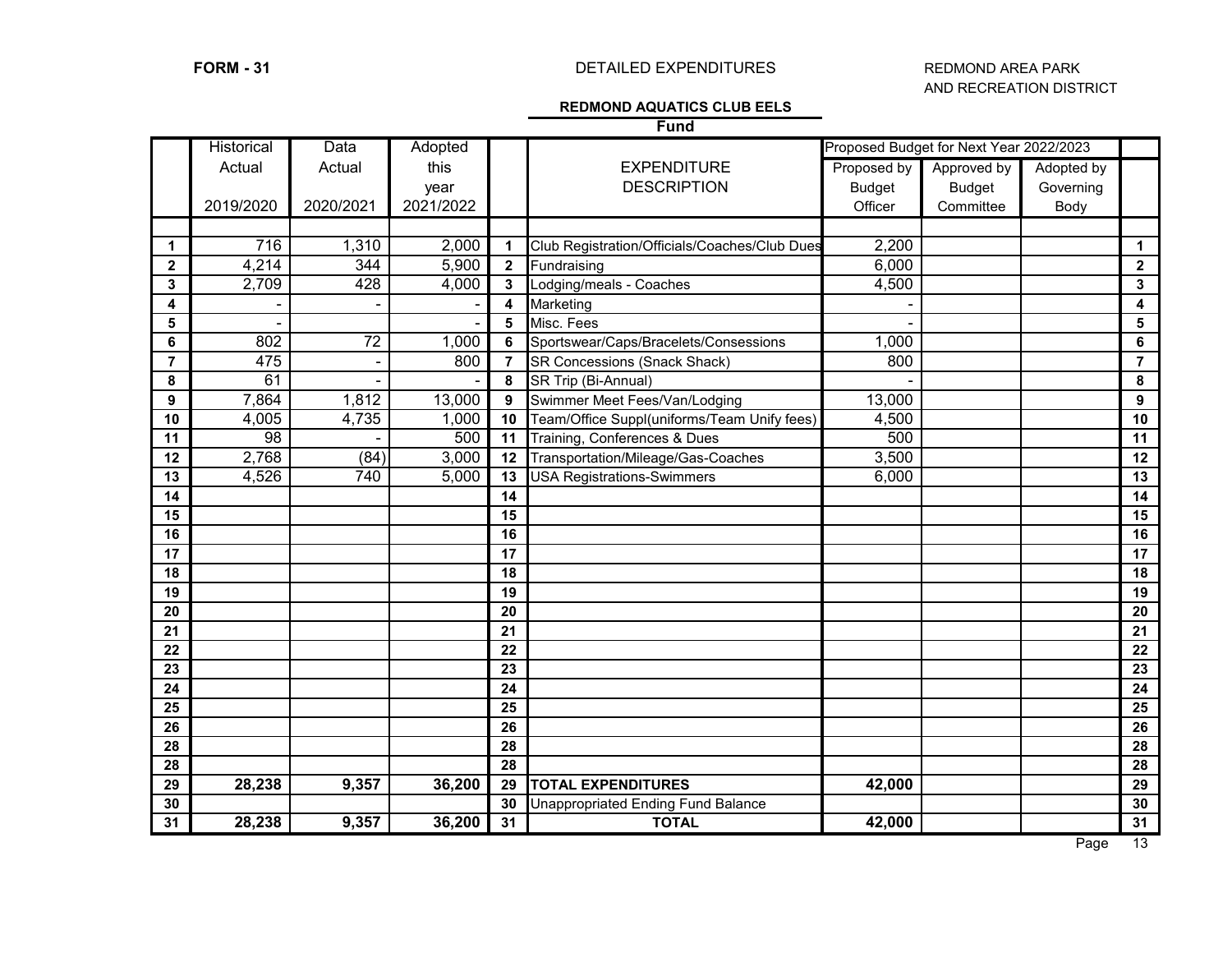# **FORM - 31** REDMOND AREA PARK

### **REDMOND AQUATICS CLUB EELS** AND RECREATION DISTRICT

**Fund**

|                 | Historical     | Data           | Adopted   |                 |                                            |               | Proposed Budget for Next Year 2022/2023 |            |                 |
|-----------------|----------------|----------------|-----------|-----------------|--------------------------------------------|---------------|-----------------------------------------|------------|-----------------|
|                 | Actual         | Actual         | this      |                 | <b>EXPENDITURE</b>                         | Proposed by   | Approved by                             | Adopted by |                 |
|                 |                |                | year      |                 | <b>DESCRIPTION</b>                         | <b>Budget</b> | <b>Budget</b>                           | Governing  |                 |
|                 | 2019/2020      | 2020/2021      | 2021/2022 |                 |                                            | Officer       | Committee                               | Body       |                 |
|                 |                |                |           |                 | PERSONNEL SERVICES                         |               |                                         |            |                 |
| $\overline{1}$  | 29,055         | 22,243         | 37,700    | $\overline{1}$  | <b>Personnel Services</b>                  | 55,850        |                                         |            | $\mathbf{1}$    |
| $\overline{2}$  |                |                |           | 2               |                                            |               |                                         |            | $\overline{2}$  |
| $\mathsf 3$     |                |                |           | 3               |                                            |               |                                         |            | 3               |
| 4               |                |                |           | 4               |                                            |               |                                         |            | 4               |
| 5               |                |                |           | 5               |                                            |               |                                         |            | $\overline{5}$  |
| 6               |                |                |           | 6               |                                            |               |                                         |            | 6               |
| $\overline{7}$  |                |                |           | $\overline{7}$  |                                            |               |                                         |            | $\overline{7}$  |
| 8               | 29,055         | 22,243         | 37,700    | 8               | <b>TOTAL PERSONNEL SERVICES</b>            | 55,850        |                                         |            | 8               |
|                 | 1              | 1              | 1         |                 | <b>Total Full-Time Rquivelent (FTE)</b>    |               |                                         |            |                 |
| 9               |                |                |           | 9               | <b>MATERIALS &amp; SERVICES</b>            |               |                                         |            | 9               |
| 10              | 28,238         | 9,357          | 36,200    | 10              | <b>Materials &amp; Services</b>            | 42,000        |                                         |            | 10              |
| $\overline{11}$ |                |                |           | 11              |                                            |               |                                         |            | 11              |
| $\overline{12}$ |                |                |           | $\overline{12}$ |                                            |               |                                         |            | 12              |
| $\overline{13}$ |                |                |           | $\overline{13}$ |                                            |               |                                         |            | $\overline{13}$ |
| 14              |                |                |           | 14              |                                            |               |                                         |            | $\overline{14}$ |
| $\overline{15}$ | 28,238         | 9,357          | 36,200    | 15              | <b>TOTAL MATERIALS &amp; SERVICES</b>      | 42,000        |                                         |            | 15              |
| 16              |                |                |           | $\overline{16}$ | <b>CAPTIAL OUTLAY</b>                      |               |                                         |            | 16              |
| $\overline{17}$ |                | $\blacksquare$ |           | 17              | <b>Capital Outlay</b>                      |               |                                         |            | $\overline{17}$ |
| $\overline{18}$ |                |                |           | 18              |                                            |               |                                         |            | $\overline{18}$ |
| 19              |                |                |           | 19              |                                            |               |                                         |            | $\overline{19}$ |
| $\overline{20}$ |                |                |           | 20              |                                            |               |                                         |            | $\overline{20}$ |
| $\overline{21}$ | $\blacksquare$ | $\blacksquare$ |           | 21              | <b>TOTAL CAPITAL OUTLAY</b>                |               |                                         |            | 21              |
| $\overline{22}$ |                |                |           | 22              | <b>TRANSFERS TO OTHER FUNDS</b>            |               |                                         |            | $\overline{22}$ |
| $\overline{23}$ |                |                |           | 23              |                                            |               |                                         |            | $\overline{23}$ |
| $\overline{24}$ |                |                |           | 24              |                                            |               |                                         |            | $\overline{24}$ |
| $\overline{25}$ |                |                |           | $\overline{25}$ |                                            |               |                                         |            | $\overline{25}$ |
| $\overline{26}$ |                |                |           | $\overline{26}$ |                                            |               |                                         |            | $\overline{26}$ |
| $\overline{27}$ | $\blacksquare$ | $\blacksquare$ |           | 27              | <b>General Operating Contingency</b>       |               |                                         |            | $\overline{27}$ |
| 28              |                |                |           | 28              | <b>TOTAL TRANSFERS &amp; CONTINGENCIES</b> |               |                                         |            | $\overline{28}$ |
| 29              | 57,293         | 31,599         | 73,900    | 29              | <b>TOTAL EXPENDITURES</b>                  | 97,850        |                                         |            | 29              |
| 30              | 3,471          | 14,026         | 1,800     | 30              | UNAPPROPRIATED ENDING FUND BALANCE         | 9,150         |                                         |            | 30              |
| 31              | 60,764         | 45,625         | 75,700    | $\overline{31}$ | <b>TOTAL</b>                               | 107,000       |                                         |            | 31              |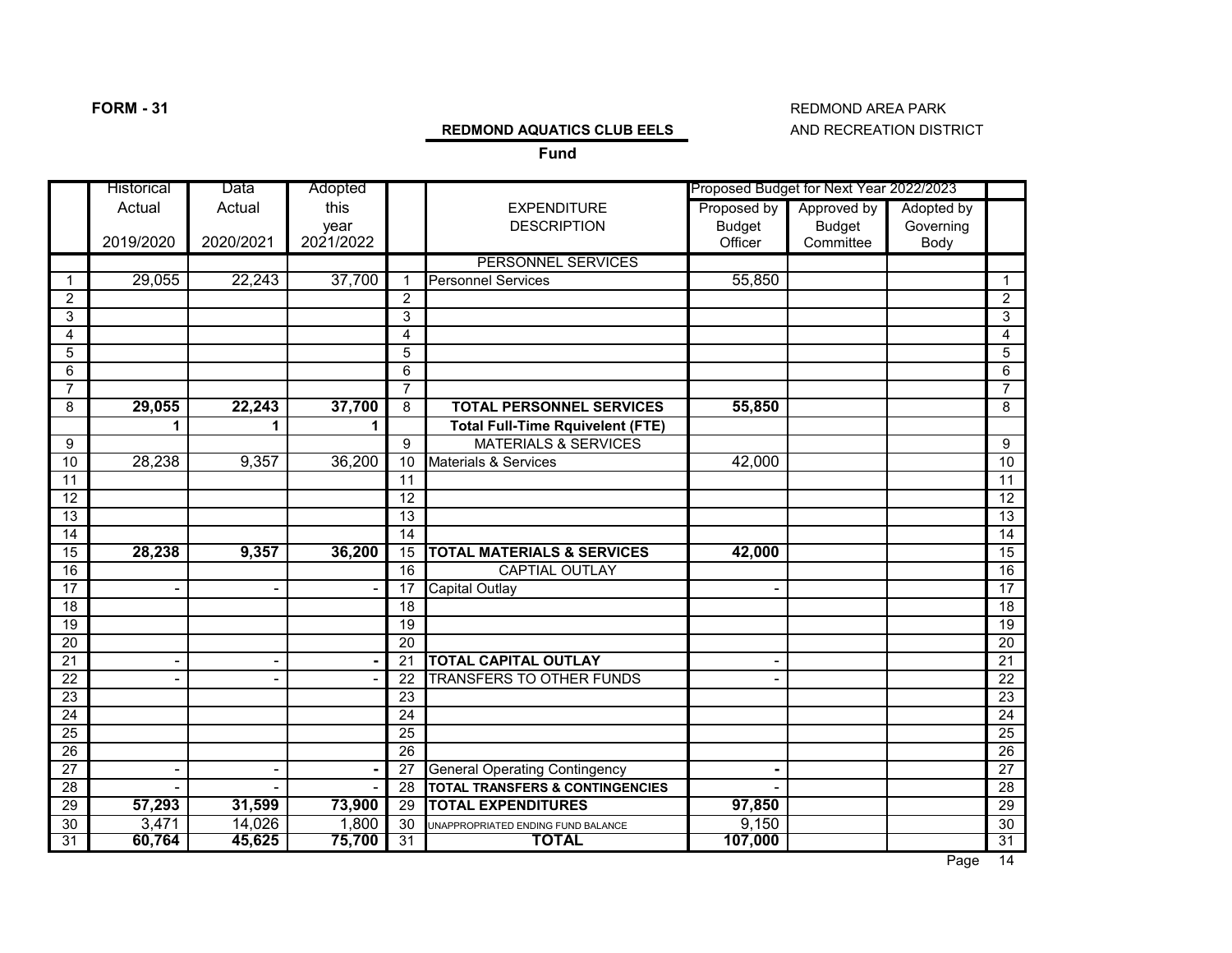### **FORM LB-20 RESOURCES** RESOURCES RESOURCES REDMOND AREA PARK AND RECREATION DISTRICT

### **PROGRAM FUND**

|                 | Historical | Data      | Adopted   |                 |                                            |               | Proposed Budget for Next Year 2022/2023 |            |                 |
|-----------------|------------|-----------|-----------|-----------------|--------------------------------------------|---------------|-----------------------------------------|------------|-----------------|
|                 | Actual     | Actual    | this year |                 | <b>RESOURCE</b>                            |               | Proposed by Approved by                 | Adopted by |                 |
|                 |            |           |           |                 | <b>DESCRIPTION</b>                         | <b>Budget</b> | Budget                                  | Governing  |                 |
|                 | 2019/2020  | 2020/2021 | 2021/2022 |                 |                                            | Officer       | Committee                               | Body       |                 |
|                 |            |           |           |                 | <b>Beginning Fund Balance:</b>             |               |                                         |            |                 |
| 1               |            |           |           |                 | Available Cash on Hand                     |               |                                         |            | 1               |
| $\mathbf{2}$    | 40,445     | 56,300    | 40,000    | $\mathbf{2}$    | Net Working Capital                        | 70,000        |                                         |            | $\mathbf{2}$    |
| 3               |            |           |           | 3               | Previously Levied Taxes(Deferred Rev)      |               |                                         |            | 3               |
| 4               |            |           |           | 4               | Interest                                   |               |                                         |            | 4               |
| 5               | 175,000    | 160,000   | 170,000   | 5               | <b>Transferred from GF</b>                 | 170,000       |                                         |            | 5               |
| 6               |            |           |           | 6               | <b>OTHER RESOURCES</b>                     |               |                                         |            | 6               |
| 7               |            |           |           | $\overline{7}$  | Adaptive/Inclusion                         |               |                                         |            | $\overline{7}$  |
| 8               | 10,595     | 5,634     | 14,500    | 8               | <b>Adult Leagues/Sports</b>                | 15,000        |                                         |            | 8               |
| 9               | 29,023     | 11,269    | 18,750    | 9               | <b>Enrichment Programs</b>                 | 24,000        |                                         |            | 9               |
| 10              | 8,135      |           | 17,500    | 10              | <b>Exercise Programs (MTM/Fit Over 50)</b> | 20,000        |                                         |            | 10              |
| 11              | 125        |           | 3,000     | 11              | <b>Facility Rentals (Tournaments)</b>      | 1,500         |                                         |            | 11              |
| 12              |            | (30)      |           | 12              | <b>Hunter Safety</b>                       |               |                                         |            | 12              |
| 13              | 21,761     |           | 22,000    | 13              | <b>Ice Skating Rink/Lessons</b>            | 22,000        |                                         |            | 13              |
| 14              | (25)       | 505       |           | 14              | <b>Outdoor Recreation</b>                  |               |                                         |            | 14              |
| 15              | 1,357      | 1,143     | 1,500     | 15              | <b>Out of District Fees</b>                | 4,000         |                                         |            | 15              |
| 16              | 5,614      | 2,000     |           | 16              | <b>Program Grants</b>                      |               |                                         |            | 16              |
| 17              | 683        |           |           | 17              | <b>Scholarships (Team&amp;Individual)</b>  |               |                                         |            | 17              |
| 18              |            |           |           | $\overline{18}$ | <b>School Programs</b>                     |               |                                         |            | 18              |
| 19              | 588        | 1,651     | 10,000    | $\overline{19}$ | <b>Summer Camps</b>                        |               |                                         |            | $\overline{19}$ |
| $\overline{20}$ | 50,270     | 13,581    | 88,000    | $\overline{20}$ | <b>Youth Sports Leagues</b>                | 119,500       |                                         |            | 20              |
| 21              | 14,298     | 16,851    | 15,700    | 21              | <b>Youth Sports Camps/Clinics</b>          | 29,000        |                                         |            | 21              |
| 22              | 357,869    | 268,905   | 400,950   | $\overline{22}$ | <b>Total Resources</b>                     | 475,000       |                                         |            | 22              |
| 23              |            |           |           | 23              | Taxes necessary to balance                 |               |                                         |            | 23              |
| 24              |            |           |           | 24              | Taxes collected in year levied             |               |                                         |            | 24              |
| 25              | 357,869    | 268,905   | 400,950   | $\overline{25}$ | <b>Total Resources</b>                     | 475,000       |                                         |            | 25              |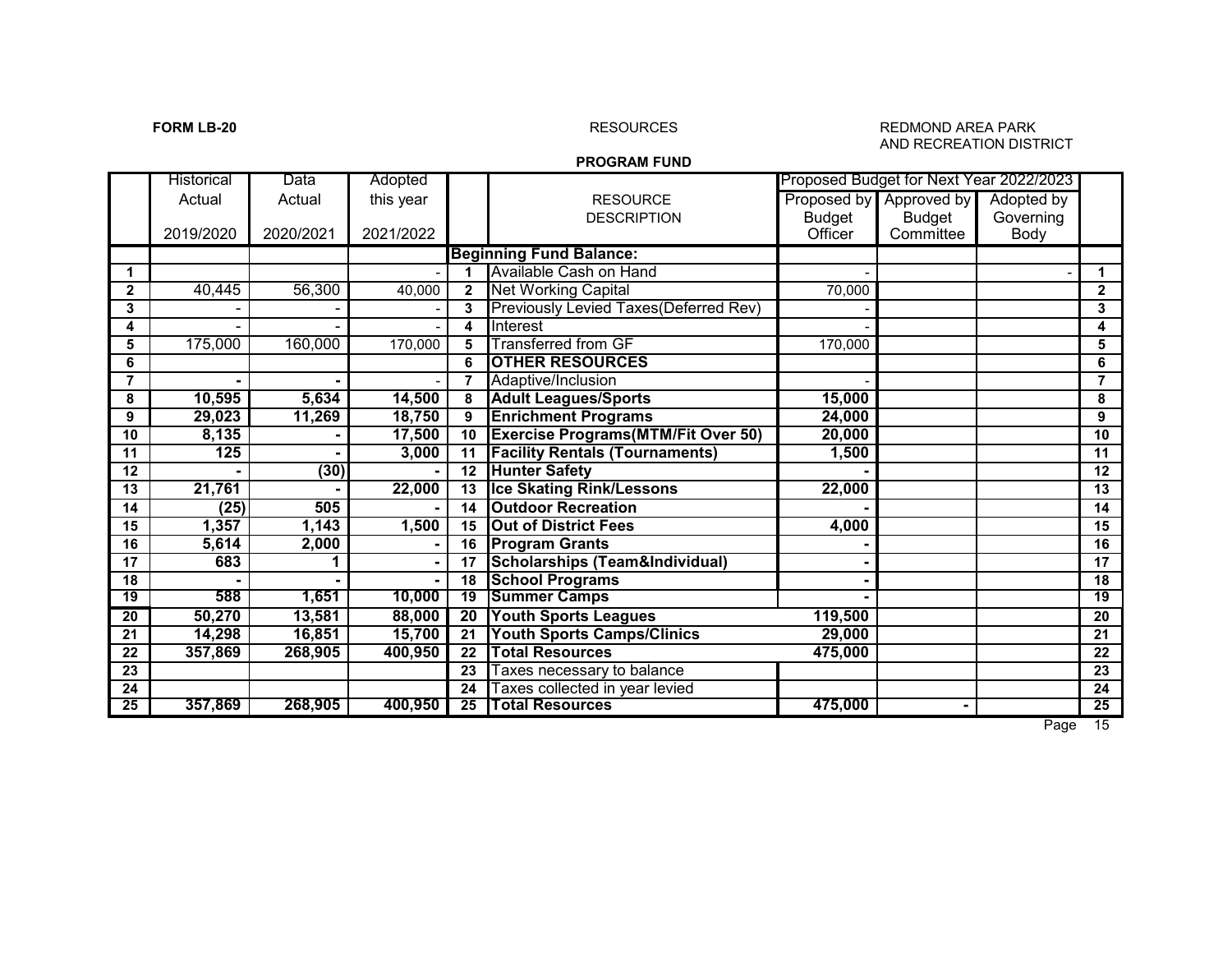## DETAILED EXPENDITURES REDMOND AREA PARK

# **FORM LB-31** AND RECREATION DISTRICT

### **PROGRAM FUND**

|                         |            |           |           |                         | שויט ו                                  |               |                                       |            |                         |
|-------------------------|------------|-----------|-----------|-------------------------|-----------------------------------------|---------------|---------------------------------------|------------|-------------------------|
|                         | Historical | Data      | Adopted   |                         |                                         |               | Proposed Budget for Next Year 2022/23 |            |                         |
|                         | Actual     | Actual    | this      |                         | <b>EXPENSE</b>                          | Proposed by   | Approved by                           | Adopted by |                         |
|                         |            |           | year      |                         | <b>DESCRIPTION</b>                      | <b>Budget</b> | <b>Budget</b>                         | Governing  |                         |
|                         | 2019/2020  | 2020/2021 | 2020/2022 |                         |                                         | Officer       | Committee                             | Body       |                         |
|                         |            |           |           |                         |                                         |               |                                       |            |                         |
| $\mathbf{1}$            | 145,446    | 101,911   | 200,500   | $\mathbf{1}$            | Salaries & Wages                        | 235,250       |                                       |            | $\mathbf{1}$            |
| $\mathbf 2$             | 9,614      | 8,341     | 20,650    | $\overline{2}$          | <b>Payroll Taxes</b>                    | 20,750        |                                       |            | $\overline{2}$          |
| 3                       | 19,165     | 13,917    | 18,000    | $\overline{\mathbf{3}}$ | <b>PERS</b>                             | 21,500        |                                       |            | 3                       |
| 4                       | 9,480      | 2,566     | 7,100     | $\overline{\mathbf{4}}$ | <b>SAIF</b>                             | 7,500         |                                       |            | $\overline{\mathbf{4}}$ |
| 5                       | 18,801     | 19,802    | 30,200    | 5                       | <b>Medical Insurance &amp; Benefits</b> | 32,500        |                                       |            | $\overline{\mathbf{5}}$ |
| 6                       |            |           |           | 6                       | <b>Medical Reimbursements</b>           |               |                                       |            | 6                       |
| $\overline{\mathbf{7}}$ |            |           |           | $\overline{7}$          |                                         |               |                                       |            | $\overline{7}$          |
| 8                       |            |           |           | 8                       |                                         |               |                                       |            | 8                       |
| 9                       |            |           |           | $\overline{9}$          |                                         |               |                                       |            | 9                       |
| 10                      |            |           |           | 10                      |                                         |               |                                       |            | 10                      |
| 11                      |            |           |           | 11                      |                                         |               |                                       |            | $\overline{11}$         |
| $\overline{12}$         |            |           |           | 12                      |                                         |               |                                       |            | $\overline{12}$         |
| $\overline{13}$         |            |           |           | 13                      |                                         |               |                                       |            | $\overline{13}$         |
| 14                      |            |           |           | 14                      |                                         |               |                                       |            | 14                      |
| 15                      |            |           |           | $\overline{15}$         |                                         |               |                                       |            | 15                      |
| 16                      |            |           |           | 16                      |                                         |               |                                       |            | 16                      |
| 17                      |            |           |           | 17                      |                                         |               |                                       |            | $\overline{17}$         |
| 18                      |            |           |           | 18                      |                                         |               |                                       |            | $\overline{18}$         |
| 19                      |            |           |           | 19                      |                                         |               |                                       |            | $\overline{19}$         |
| $\overline{20}$         |            |           |           | $\overline{20}$         |                                         |               |                                       |            | $\overline{20}$         |
| 21                      |            |           |           | $\overline{21}$         |                                         |               |                                       |            | $\overline{21}$         |
| $\overline{22}$         |            |           |           | $\overline{22}$         |                                         |               |                                       |            | 22                      |
| 23                      |            |           |           | 23                      |                                         |               |                                       |            | 23                      |
| 24                      |            |           |           | 24                      |                                         |               |                                       |            | 24                      |
| $\overline{25}$         |            |           |           | 25                      |                                         |               |                                       |            | 25                      |
| $\overline{26}$         |            |           |           | 26                      |                                         |               |                                       |            | 26                      |
| $\overline{27}$         |            |           |           | $\overline{27}$         |                                         |               |                                       |            | $\overline{27}$         |
| $\overline{28}$         | 8          | 6         | 6         | 28                      | Total Full-Time Equivelent (FTE)        | 6             |                                       |            | 28                      |
| $\overline{29}$         | 202,506    | 146,537   | 276,450   | $\overline{29}$         | <b>TOTAL EXPENDITURES</b>               | 317,500       |                                       |            | 29                      |
| 30                      |            |           |           | 30                      | UNAPPROPRIATED ENDING FUND BALANCE      |               |                                       |            | 30                      |
| 31                      | 202,506    | 146,537   | 276,450   | 31                      | <b>TOTAL</b>                            | 317,500       |                                       |            | 31                      |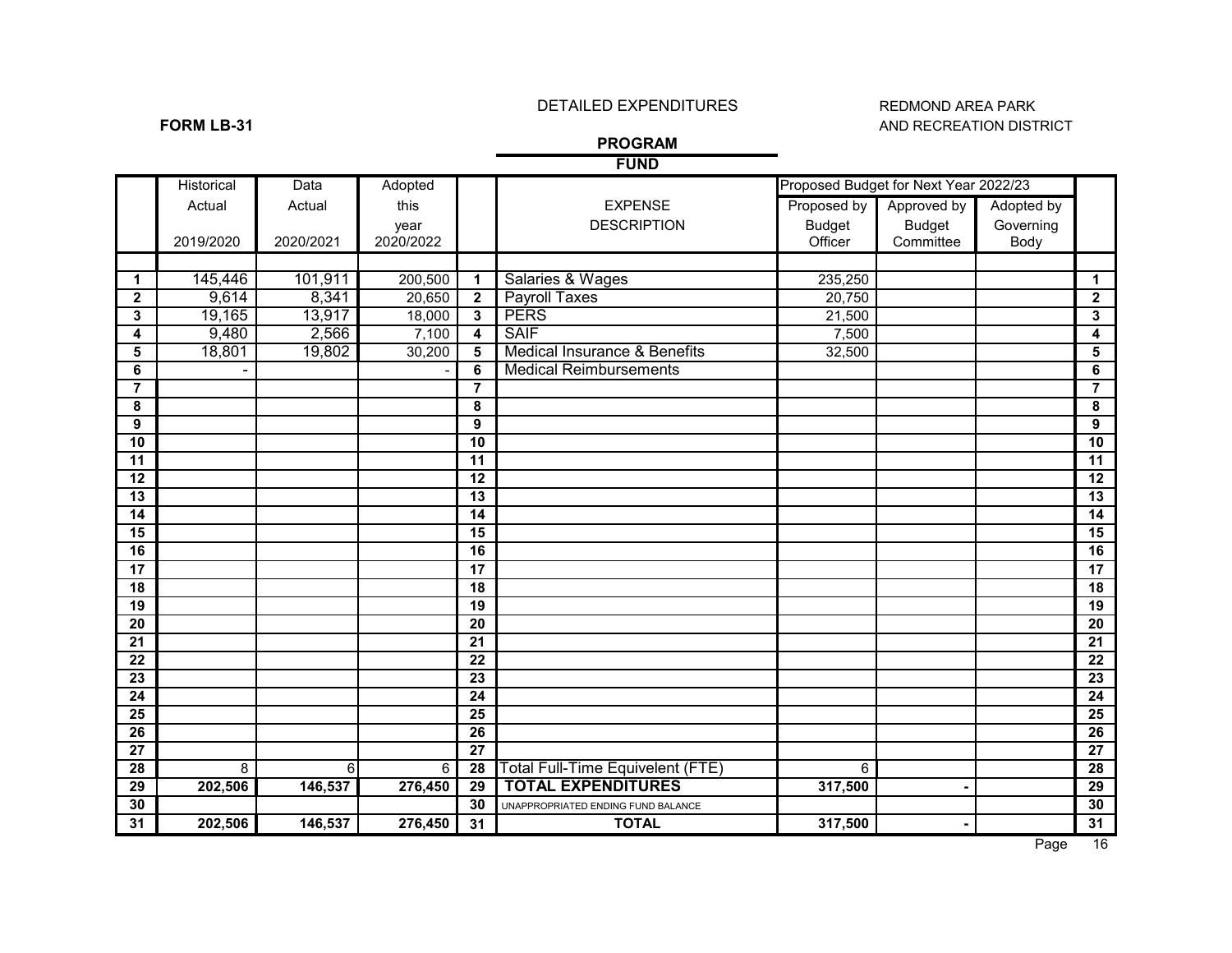### **FORM LB-31** REDMOND AREA PARK REDMOND AREA PARK REDMOND AREA PARK REDMOND AREA PARK **AND RECREATION DISTRICT**

|                | <b>FUND</b> |           |                |              |                                            |               |                                         |            |                |  |  |  |
|----------------|-------------|-----------|----------------|--------------|--------------------------------------------|---------------|-----------------------------------------|------------|----------------|--|--|--|
|                | Historical  | Data      | Adopted        |              |                                            |               | Proposed Budget for Next Year 2022/2023 |            |                |  |  |  |
|                | Actual      | Actual    | this           |              | <b>EXPENSE</b>                             | Proposed by   | Approved by                             | Adopted by |                |  |  |  |
|                |             |           | year           |              | <b>DESCRIPTION</b>                         | <b>Budget</b> | <b>Budget</b>                           | Governing  |                |  |  |  |
|                | 2019/2929   | 2020/2021 | 2021/2022      |              |                                            | Officer       | Committee                               | Body       |                |  |  |  |
| 1              |             |           |                |              | <b>Adaptive/Inclusion</b>                  |               |                                         |            | 1              |  |  |  |
| $\mathbf{2}$   | 5,995       | 2,091     | 9,450          | $\mathbf{2}$ | <b>Adult Sports</b>                        | 10,000        |                                         |            | $\mathbf{2}$   |  |  |  |
| 3              | 3,493       | 3,146     | 3,750          | 3            | Communications-(phone/internet)            | 5,500         |                                         |            | 3              |  |  |  |
| 4              | 26,438      | 14,848    | 14,350         | 4            | <b>Enrichment Programs</b>                 | 16,000        |                                         |            | 4              |  |  |  |
| 5              | 5,440       |           | 5,000          |              | <b>Exercise Programs (MTM/Fit over 50)</b> | 6,000         |                                         |            | 5              |  |  |  |
| 6              |             |           | 1,200          | 6            | <b>Facility Rentals (Tournaments)</b>      | 250           |                                         |            | 6              |  |  |  |
| $\overline{7}$ |             |           |                | 7            |                                            |               |                                         |            | $\overline{7}$ |  |  |  |
| 8              | 1,548       | 105       | 4,500          | 8            | <b>Ice Skating Rink/Lessons</b>            | 3,000         |                                         |            | 8              |  |  |  |
|                |             |           |                | 9            | <b>Maintanence</b>                         | 3,000         |                                         |            |                |  |  |  |
| 9              | 1           | 460       | $\blacksquare$ | 10           | <b>Outdoor Recreation</b>                  |               |                                         |            | 9              |  |  |  |
|                |             |           |                | 11           | Rent/Lease                                 | 17,500        |                                         |            |                |  |  |  |
| 10             |             |           |                | 12           | <b>School Programs/AQ</b>                  |               |                                         |            | 10             |  |  |  |
| 11             | 144         | 448       | 5,000          | 13           | <b>Summer Camps</b>                        |               |                                         |            | 11             |  |  |  |
| 12             | 183         | 260       | 500            | 14           | <b>Staff Uniforms</b>                      | 500           |                                         |            | 12             |  |  |  |
| 13             | 2,038       | 120       | 3,000          | 15           | <b>Training, Conferences &amp; Dues</b>    | 3,000         |                                         |            | 13             |  |  |  |
| 14             | 1,664       | 840       | 3,000          | 16           | <b>Transportation/Mileage</b>              | 2,000         |                                         |            | 14             |  |  |  |
| 15             | 372         |           |                | 17           | <b>Vehicle Maint.</b>                      |               |                                         |            | 15             |  |  |  |
| 16             | 35,908      | 13,769    | 59,000         | 18           | <b>Youth Sports Leagues</b>                | 65,500        |                                         |            | 16             |  |  |  |
| 17             | 15,839      | 10,269    | 13,000         | 19           | <b>Youth Sports Camps</b>                  | 24,000        |                                         |            | 17             |  |  |  |
| 18             | 99,063      | 46,356    | 121,750        | 20           | <b>TOTAL EXPENDITURES</b>                  | 156,250       |                                         |            | 18             |  |  |  |
| 19             |             |           |                | 21           | UNAPPROPRIATED ENDING FUND BALANCE         |               |                                         |            | 19             |  |  |  |
| 20             | 99,063      | 46,356    | 121,750        | 22           | <b>TOTAL</b>                               | 156,250       |                                         |            | 20             |  |  |  |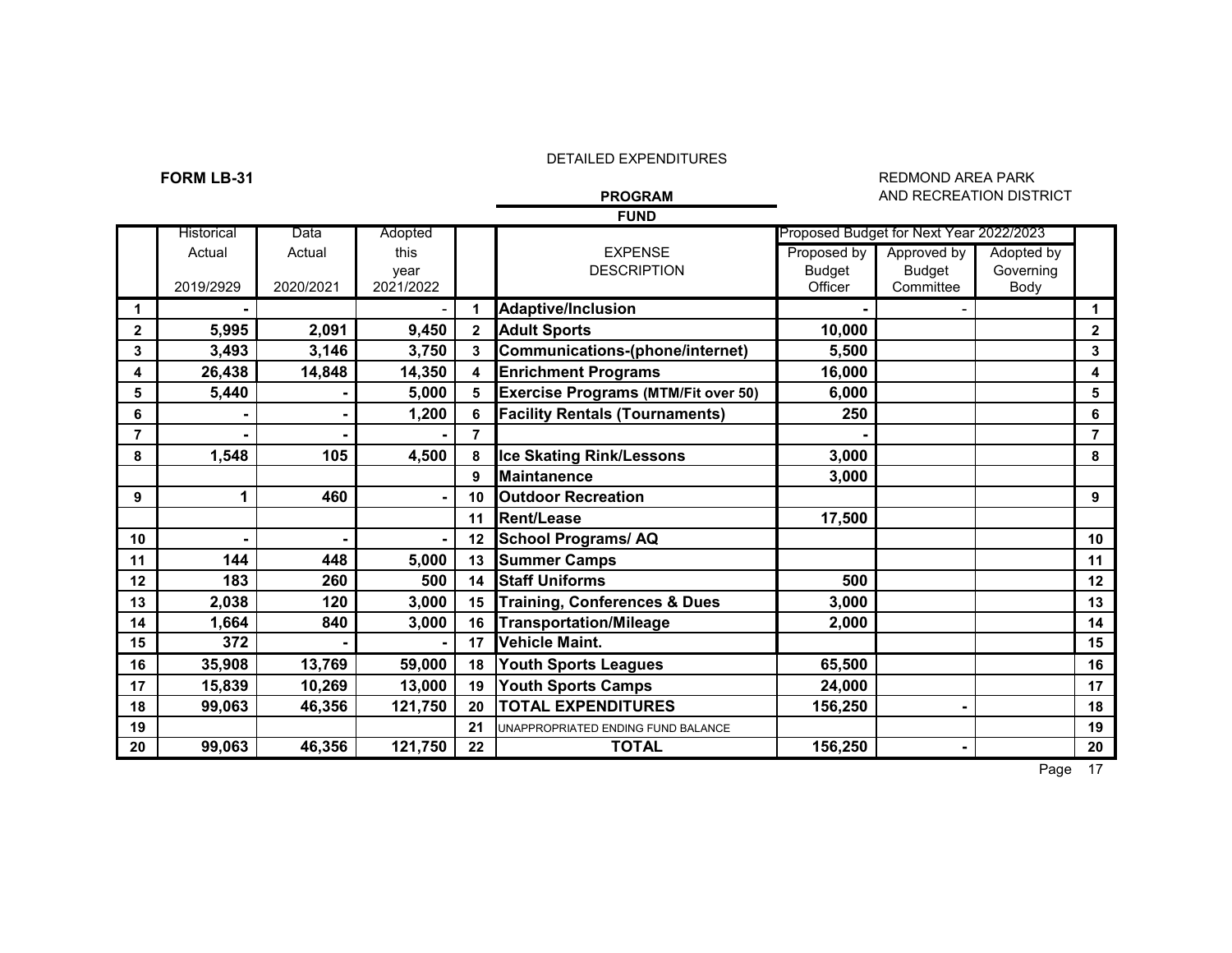# **FORM LB-31** DETAILED EXPENDITURES

### REDMOND AREA PARK **AND RECREATION DISTRICT**

|                 |                          |           |           |                         | <b>PROGRAMS</b>                      |                | AND RECREATION DISTRICT                 |            |                       |
|-----------------|--------------------------|-----------|-----------|-------------------------|--------------------------------------|----------------|-----------------------------------------|------------|-----------------------|
|                 |                          |           |           |                         | <b>FUND</b>                          |                |                                         |            |                       |
|                 | Historical               | Data      | Adopted   |                         |                                      |                | Proposed Budget for Next Year 2022/2023 |            |                       |
|                 | Actual                   | Actual    | this      |                         | <b>EXPENSE</b>                       | Proposed by    | Approved by                             | Adopted by |                       |
|                 |                          |           | year      |                         | <b>DESCRIPTION</b>                   | <b>Budget</b>  | <b>Budget</b>                           | Governing  |                       |
|                 | 2019/2020                | 2020/2021 | 2021/2022 |                         |                                      | Officer        | Committee                               | Body       |                       |
|                 |                          |           |           |                         |                                      |                |                                         |            |                       |
| $\mathbf 1$     |                          |           |           | $\mathbf{1}$            | <b>CAPITAL OUTLAY:</b>               |                |                                         |            | $\mathbf{1}$          |
| $\mathbf{2}$    |                          |           |           | $\mathbf 2$             | <b>Building Improvements</b>         | $\blacksquare$ | $\blacksquare$                          |            | $\mathbf{2}$          |
| $\mathbf 3$     |                          |           |           | $\overline{\mathbf{3}}$ | Equipment                            | $\blacksquare$ | $\blacksquare$                          |            | 3                     |
| 4               |                          |           |           | 4                       |                                      |                |                                         |            | 4                     |
| 5               |                          |           |           | 5                       | <b>TOTAL CAPITAL OUTLAY</b>          | $\blacksquare$ | $\blacksquare$                          |            | 5                     |
| 6               |                          |           |           | 6                       |                                      |                |                                         |            | 6                     |
| $\overline{7}$  |                          |           |           | $\overline{7}$          |                                      |                |                                         |            | $\overline{7}$        |
| 8               |                          |           |           | 8                       | <b>TRANSFERS</b>                     |                |                                         |            | 8                     |
| 9               |                          |           |           | $\overline{9}$          |                                      |                |                                         |            | 9                     |
| 10              |                          |           |           | $\overline{10}$         |                                      |                |                                         |            | $\overline{10}$       |
| $\overline{11}$ |                          |           |           | 11                      |                                      |                |                                         |            | $\overline{11}$       |
| 12<br>13        |                          |           |           | 12<br>13                |                                      |                |                                         |            | $\overline{12}$<br>13 |
| 14              | $\overline{a}$           |           |           | 14                      | <b>TOTAL TRANSFERS</b>               | $\blacksquare$ | $\blacksquare$                          |            | 14                    |
| 15              |                          |           |           | 15                      |                                      |                |                                         |            | 15                    |
| 16              | $\overline{\phantom{0}}$ |           |           | 16                      | <b>DEBT SERVICE</b>                  | $\overline{a}$ | ۰                                       |            | 16                    |
| 17              |                          |           |           | $\overline{17}$         |                                      |                |                                         |            | $\overline{17}$       |
| 18              |                          |           |           | 18                      |                                      |                |                                         |            | 18                    |
| 19              |                          |           |           | 19                      |                                      |                |                                         |            | 19                    |
| $\overline{20}$ |                          |           |           | $\overline{20}$         |                                      |                |                                         |            | $\overline{20}$       |
| $\overline{21}$ |                          |           |           | $\overline{21}$         | <b>General Operating Contingency</b> | $\blacksquare$ | $\blacksquare$                          |            | $\overline{21}$       |
| $\overline{22}$ |                          |           |           | $\overline{22}$         |                                      |                |                                         |            | 22                    |
| 23              |                          |           |           | $\overline{23}$         |                                      |                |                                         |            | 23                    |
| 24              |                          |           |           | $\overline{24}$         |                                      |                |                                         |            | 24                    |
| 25              |                          |           |           | $\overline{25}$         |                                      |                |                                         |            | $\overline{25}$       |
| $\overline{26}$ |                          |           |           | $\overline{26}$         |                                      |                |                                         |            | $\overline{26}$       |
| $\overline{27}$ |                          |           |           | 27                      |                                      |                |                                         |            | $\overline{27}$       |
| 28              |                          |           |           | $\overline{28}$         |                                      |                |                                         |            | $\overline{28}$       |
| 29              | ۰                        | -         |           | 29                      | <b>TOTAL EXPENDITURES</b>            | $\blacksquare$ | $\blacksquare$                          |            | 29                    |
| 30              |                          |           |           | 30                      | UNAPPROPRIATED ENDING FUND BALANCE   |                |                                         |            | 30                    |
| 31              | ۰                        |           |           | 31                      | <b>TOTAL</b>                         | $\blacksquare$ | $\blacksquare$                          |            | 31                    |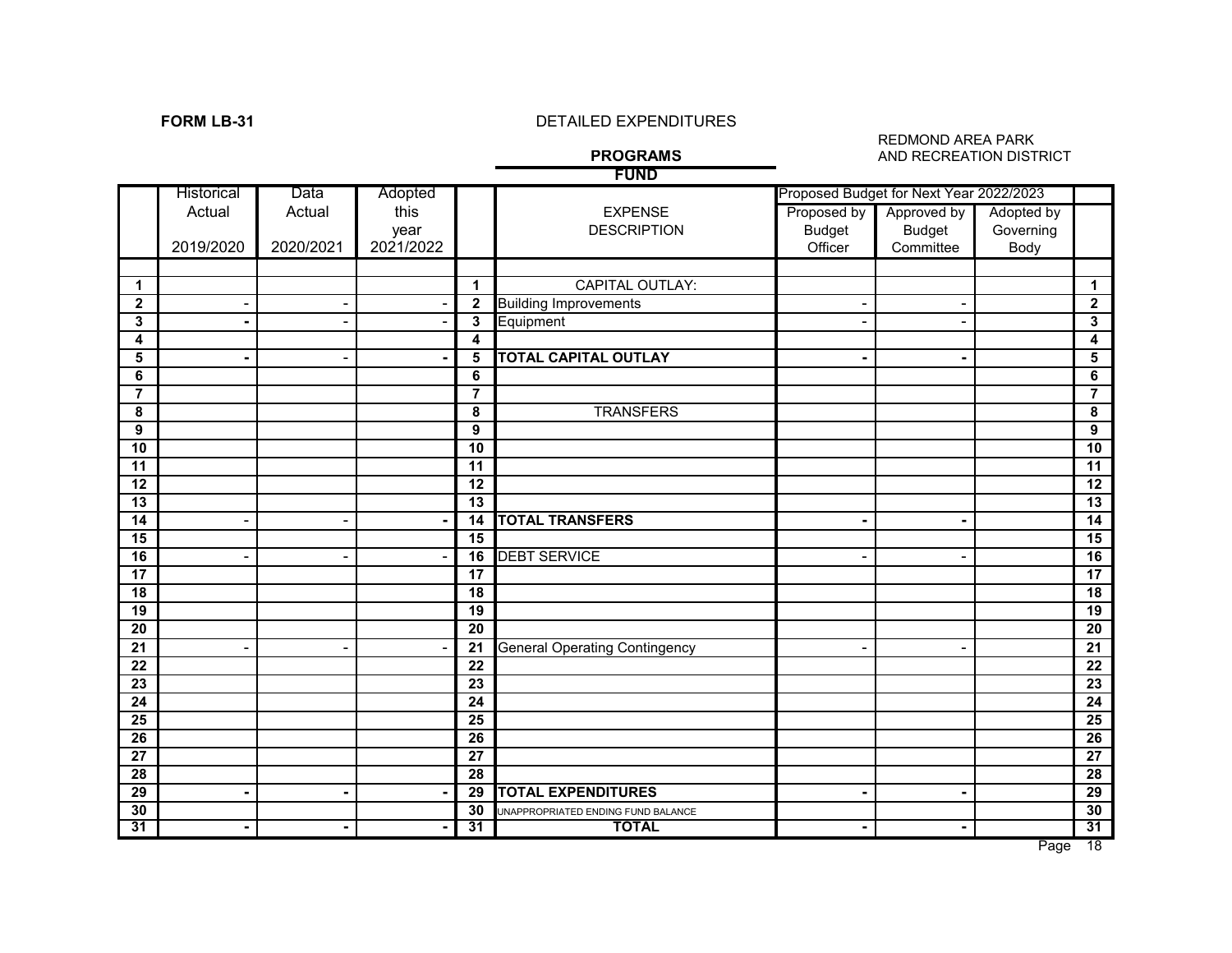## **FORM LB-31** REDMOND AREA PARK **AND RECREATION DISTRICT**

## **FUND**

|                  | <b>Historical</b> | Data      | Adopted   |                 |                                            |                | Proposed Budget for Next Year 2022/2023 |            |                  |
|------------------|-------------------|-----------|-----------|-----------------|--------------------------------------------|----------------|-----------------------------------------|------------|------------------|
|                  | Actual            | Actual    | this      |                 | <b>EXPENSE</b>                             | Proposed by    | Approved by                             | Adopted by |                  |
|                  |                   |           | year      |                 | <b>DESCRIPTION</b>                         | <b>Budget</b>  | <b>Budget</b>                           | Governing  |                  |
|                  | 2019/2020         | 2020/2021 | 2021/2022 |                 |                                            | Officer        | Committee                               | Body       |                  |
|                  |                   |           |           |                 | <b>PERSONNEL SERVICES</b>                  |                |                                         |            |                  |
| $\mathbf 1$      | 202,506           | 146,537   | 276,450   | 1               | <b>Personnel Services</b>                  | 317,500        |                                         |            | 1                |
| $\mathbf{2}$     |                   |           |           | $\mathbf{2}$    |                                            |                |                                         |            | $\mathbf{2}$     |
| 3                |                   |           |           | 3               |                                            |                |                                         |            | 3                |
| 4                |                   |           |           | 4               |                                            |                |                                         |            | 4                |
| 5                |                   |           |           | 5               |                                            |                |                                         |            | 5                |
| 6                |                   |           |           | 6               |                                            |                |                                         |            | 6                |
| $\overline{7}$   | 202,506           | 146,537   | 276,450   | $\overline{7}$  | <b>TOTAL PERSONNEL SERVICES</b>            | 317,500        | $\blacksquare$                          |            | $\overline{7}$   |
| 8                | 8                 | 6         | 6         | 8               | Total Full Time Equivelent (FTE)           | 6              | 6                                       |            | 8                |
| $\boldsymbol{9}$ | 99,063            | 46,356    | 121,750   | 9               | <b>MATERIALS &amp; SERVICES</b>            | 156,250        |                                         |            | $\boldsymbol{9}$ |
| 10               |                   |           |           | 10              | <b>Materials &amp; Services</b>            |                |                                         |            | 10               |
| 11               |                   |           |           | 11              |                                            |                |                                         |            | 11               |
| 12               |                   |           |           | 12              |                                            |                |                                         |            | 12               |
| 13               |                   |           |           | 13              |                                            |                |                                         |            | 13               |
| 14               | 99,063            | 46,356    | 121,750   | 14              |                                            | 156,250        |                                         |            | 14               |
| 15               |                   |           |           | 15              | <b>TOTAL MATERIALS &amp; SERVICES</b>      |                |                                         |            | 15               |
| 16               |                   |           |           | 16              | <b>CAPTIAL OUTLAY</b>                      |                |                                         |            | 16               |
| 17               |                   |           |           | 17              | Capital Outlay                             |                |                                         |            | 17               |
| 18               |                   |           |           | 18              |                                            |                |                                         |            | 18               |
| 19               |                   |           |           | 19              |                                            |                |                                         |            | 19               |
| 20               |                   |           |           | 20              |                                            |                |                                         |            | 20               |
| 21               |                   |           |           | 21              | <b>TOTAL CAPITAL OUTLAY</b>                | $\blacksquare$ | $\blacksquare$                          |            | 21               |
| 22               |                   |           |           | 22              |                                            |                |                                         |            | $\overline{22}$  |
| 23               |                   |           |           | 23              | <b>TRANSFERS TO OTHER FUNDS</b>            |                |                                         |            | 23               |
| 24               |                   |           |           | $\overline{24}$ |                                            |                |                                         |            | 24               |
| 25               |                   |           |           | 25              |                                            |                |                                         |            | 25               |
| 26               |                   |           |           | 26              | <b>General Operating Contingency</b>       |                |                                         |            | 26               |
| 27               |                   |           |           | 27              | <b>TOTAL TRANSFERS &amp; CONTINGENCIES</b> |                |                                         |            | 27               |
| 28               | 301,569           | 192,893   | 398,200   | 28              | <b>TOTAL EXPENDITURES</b>                  | 473,750        | $\blacksquare$                          |            | 28               |
| 29               | 56,300            | 76,012    | 2,750     | 29              | UNAPPROPRIATED ENDING FUND BALANCE         | 1,250          | $\blacksquare$                          |            | 29               |
| 30               | 357,869           | 268,905   | 400,950   | 30              | <b>TOTAL</b>                               | 475,000        | $\blacksquare$                          |            | 30               |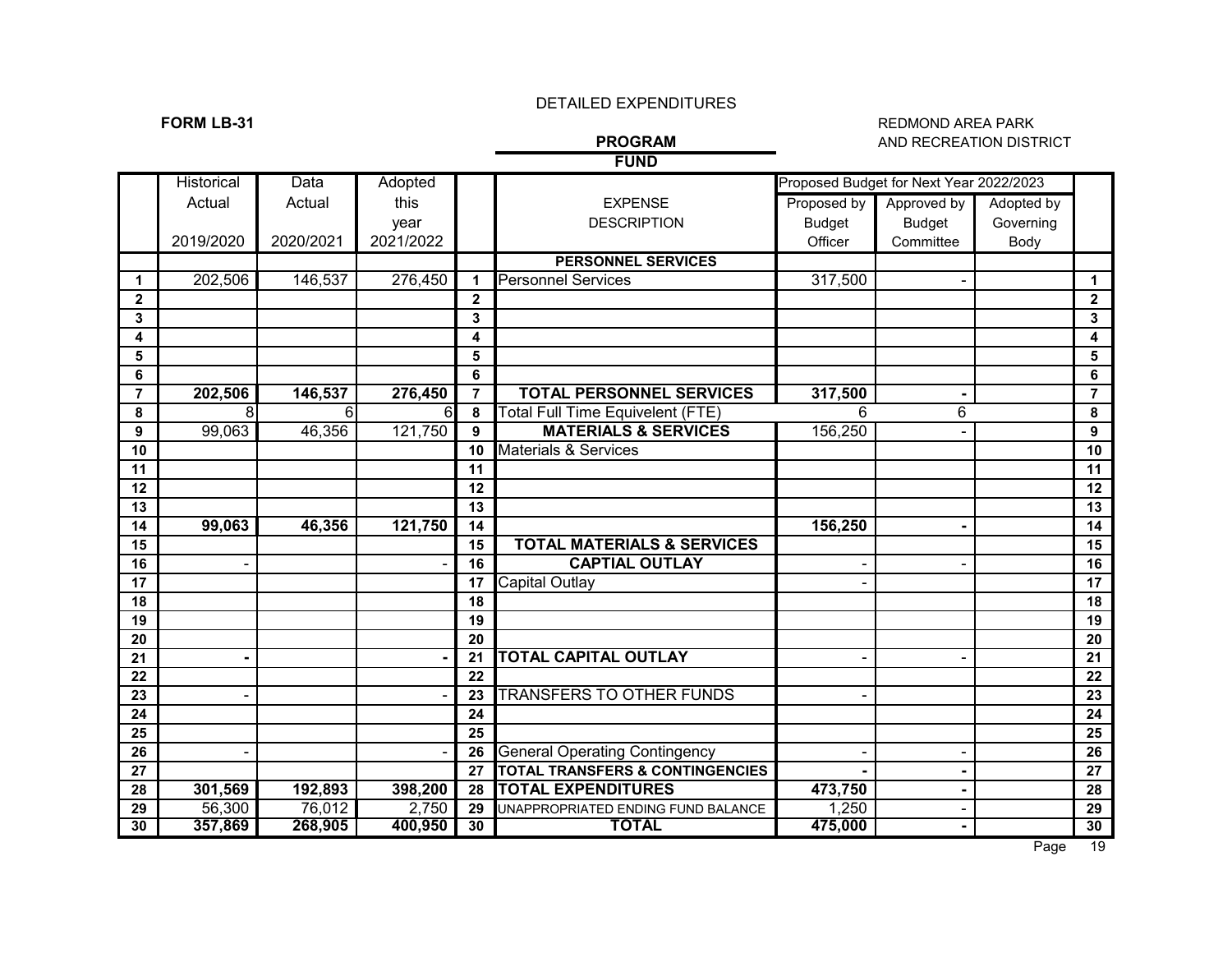### RESOURCES

### **FORM LB-20 REDMOND AREA PARK AND RECREATION DISTRICT**

| Funa            |                   |                 |           |                 |                                           |               |                                         |            |                 |  |  |  |
|-----------------|-------------------|-----------------|-----------|-----------------|-------------------------------------------|---------------|-----------------------------------------|------------|-----------------|--|--|--|
|                 | <b>Historical</b> | Data            | Adopted   |                 |                                           |               | Proposed Budget for Next Year 2022/2023 |            |                 |  |  |  |
|                 | Actual            | Actual          | this year |                 | <b>RESOURCE</b>                           | Proposed by   | Approved by                             | Adopted by |                 |  |  |  |
|                 |                   |                 |           |                 | <b>DESCRIPTION</b>                        | <b>Budget</b> | <b>Budget</b>                           | Governing  |                 |  |  |  |
|                 | 2019/2020         | 2020/2021       | 2021/2022 |                 |                                           | Officer       | Committee                               | Body       |                 |  |  |  |
|                 |                   |                 |           |                 | <b>Beginning Fund Balance:</b>            |               |                                         |            |                 |  |  |  |
| 1               |                   |                 |           |                 | Available Cash on Hand                    |               |                                         |            |                 |  |  |  |
| $\mathbf{2}$    | 32,085            | 25,039          | 20,000    | $\mathbf{2}$    | <b>Net Working Capital</b>                | 20,000        |                                         |            | $\mathbf{2}$    |  |  |  |
| 3               |                   |                 |           | 3               | <b>Previously Levied Taxes</b>            |               |                                         |            | 3               |  |  |  |
| 4               |                   |                 |           | 4               | Interest                                  |               |                                         |            | 4               |  |  |  |
| 5               | 70,000            | 105,000         | 75,000    | 5               | <b>Transferred from GF</b>                |               |                                         |            | 5               |  |  |  |
| 6               |                   |                 |           | 6               | <b>OTHER RESOURCES</b>                    |               |                                         |            | 6               |  |  |  |
| $\overline{7}$  |                   |                 |           |                 | Adaptive/Inclusion                        |               |                                         |            | $\overline{7}$  |  |  |  |
| 8               | 350               | 306             |           | 8               | <b>Consessions/Equipment Sales</b>        |               |                                         |            | 8               |  |  |  |
| 9               | 4,949             | 4               | 1,850     | 9               | <b>DROP IN ACTIVITIES</b>                 |               |                                         |            | 9               |  |  |  |
| 10              | 275               |                 | 150       | 10              | <b>Facility Rentals</b>                   |               |                                         |            | 10              |  |  |  |
| 11              | 6,844             | 6,063           | 5,400     | 11              | <b>Enrichment</b>                         |               |                                         |            | 11              |  |  |  |
| $\overline{12}$ | 34,342            | 4,519           | 18,000    | $\overline{12}$ | <b>Fitness</b>                            |               |                                         |            | $\overline{12}$ |  |  |  |
| 13              | 82                | $\overline{12}$ | 150       | 13              | <b>Out of District Fees</b>               |               |                                         |            | 13              |  |  |  |
| 14              |                   |                 |           | 14              |                                           |               |                                         |            | 14              |  |  |  |
| 15              | 1,672             | (22)            | 400       | 15              | <b>Sports Camps/Leagues</b>               |               |                                         |            | 15              |  |  |  |
| 16              |                   |                 |           | $\overline{16}$ |                                           |               |                                         |            | $\overline{16}$ |  |  |  |
| 17              | 150,599           | 140,922         | 120,950   | 17              | <b>Total resources, except taxes to b</b> | 20,000        |                                         |            | 17              |  |  |  |
| 18              |                   |                 |           | 18              | Taxes necessary to balance                |               |                                         |            | 18              |  |  |  |
| 19              |                   |                 |           | $\overline{19}$ | Taxes collected in year levied            |               |                                         |            | $\overline{19}$ |  |  |  |
| 20              | 150,599           | 140,922         | 120,950   | 20              | Total Resources                           | 20,000        |                                         |            | 20              |  |  |  |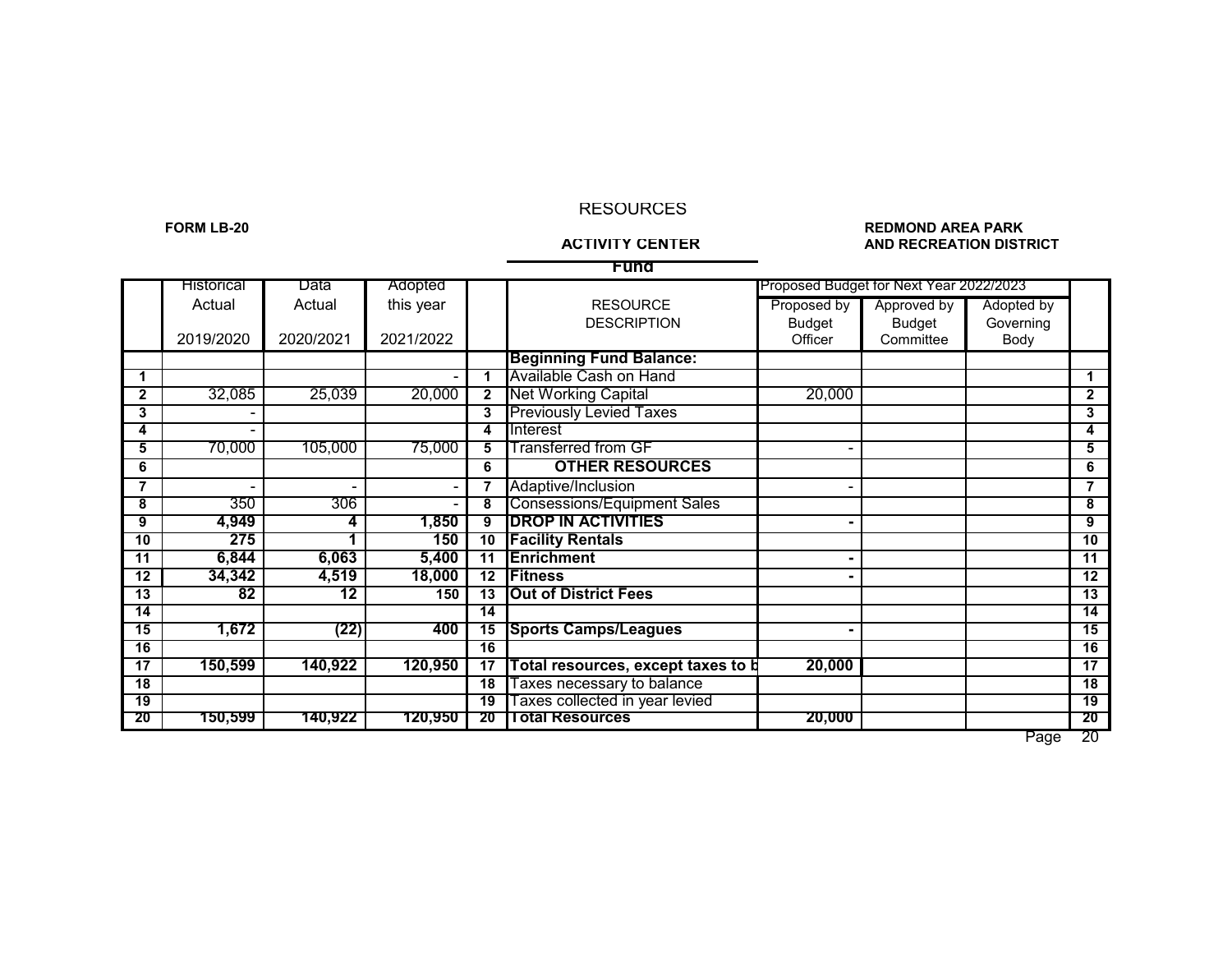# **FORM LB-31 REDMOND AREA PARK AND RECREATION DISTRICT**

|                       | <b>FUND</b> |           |           |                                    |                                    |                |                                         |            |                                    |  |  |  |  |
|-----------------------|-------------|-----------|-----------|------------------------------------|------------------------------------|----------------|-----------------------------------------|------------|------------------------------------|--|--|--|--|
|                       | Historical  | Data      | Adopted   |                                    |                                    |                | Proposed Budget for Next Year 2022/2023 |            |                                    |  |  |  |  |
|                       | Actual      | Actual    | this year |                                    | PERSONNEL                          | Proposed by    | Approved by                             | Adopted by |                                    |  |  |  |  |
|                       |             |           |           |                                    | <b>DESCRIPTION</b>                 | <b>Budget</b>  | <b>Budget</b>                           | Governing  |                                    |  |  |  |  |
|                       | 2019/2020   | 2020/2021 | 2021/2022 |                                    |                                    | Officer        | Committee                               | Body       |                                    |  |  |  |  |
|                       |             |           |           |                                    |                                    |                |                                         |            |                                    |  |  |  |  |
| $\mathbf{1}$          | 78,432      | 48,566    | 55,500    | $\mathbf{1}$                       | Salaries/Wages                     |                |                                         |            | 1                                  |  |  |  |  |
| $\mathbf{2}$          | 6,331       | 4,900     | 5,750     | $\overline{2}$                     | <b>Payroll Taxes</b>               |                |                                         |            | $\mathbf 2$                        |  |  |  |  |
| 3                     | 4,322       | 5,221     | 4,500     | $\overline{\mathbf{3}}$            | <b>PERS</b>                        |                |                                         |            | 3                                  |  |  |  |  |
| 6                     | 4,084       | 1,854     | 2,000     | $\overline{6}$                     | <b>SAIF</b>                        |                |                                         |            | 6                                  |  |  |  |  |
| 4                     | 978         | 26        | 250       | $\overline{\mathbf{4}}$            | <b>Medical Insurance/Benefits</b>  |                |                                         |            | 4                                  |  |  |  |  |
| 5                     |             |           |           | $5\phantom{a}$                     |                                    |                |                                         |            | 5                                  |  |  |  |  |
| $\overline{7}$        |             |           |           | $\overline{7}$                     |                                    |                |                                         |            | $\overline{7}$                     |  |  |  |  |
| 8                     |             |           |           | 8                                  |                                    |                |                                         |            | 8                                  |  |  |  |  |
| 9                     |             |           |           | $\boldsymbol{9}$                   |                                    |                |                                         |            | 9                                  |  |  |  |  |
| 10                    |             |           |           | 10                                 |                                    |                |                                         |            | 10                                 |  |  |  |  |
| 11                    |             |           |           | 11                                 |                                    |                |                                         |            | 11                                 |  |  |  |  |
| 12                    |             |           |           | 12                                 |                                    |                |                                         |            | 12                                 |  |  |  |  |
| 13                    |             |           |           | 13                                 |                                    |                |                                         |            | $\overline{13}$                    |  |  |  |  |
| 14                    |             |           |           | 14                                 |                                    |                |                                         |            | 14                                 |  |  |  |  |
| 15                    |             |           |           | 15                                 |                                    |                |                                         |            | 15                                 |  |  |  |  |
| 16                    |             |           |           | 16                                 |                                    |                |                                         |            | 16                                 |  |  |  |  |
| 17                    |             |           |           | 17                                 |                                    |                |                                         |            | 17                                 |  |  |  |  |
| 18                    |             |           |           | 18                                 |                                    |                |                                         |            | 18                                 |  |  |  |  |
| 19                    |             |           |           | $\overline{19}$                    |                                    |                |                                         |            | 19                                 |  |  |  |  |
| 20                    |             |           |           | 20                                 |                                    |                |                                         |            | 20                                 |  |  |  |  |
| 21<br>$\overline{22}$ |             |           |           | $\overline{21}$<br>$\overline{22}$ |                                    |                |                                         |            | $\overline{21}$<br>$\overline{22}$ |  |  |  |  |
| 23                    |             |           |           | 23                                 |                                    |                |                                         |            | 23                                 |  |  |  |  |
| 24                    |             |           |           | 24                                 |                                    |                |                                         |            | $\overline{24}$                    |  |  |  |  |
| 25                    |             |           |           | 25                                 |                                    |                |                                         |            | 25                                 |  |  |  |  |
| 26                    |             |           |           | 26                                 |                                    |                |                                         |            | 26                                 |  |  |  |  |
| 27                    | 4           | 4         | 3         | 27                                 | Total Full-Time Equivelent (FTE)   | $\blacksquare$ |                                         |            | 27                                 |  |  |  |  |
| 28                    | 94,147      | 60,568    | 68,000    | 28                                 | <b>TOTAL EXPENDITURES</b>          |                | $\blacksquare$                          |            | 28                                 |  |  |  |  |
| 29                    |             |           |           | 29                                 | UNAPPROPRIATED ENDING FUND BALANCE |                |                                         |            | 29                                 |  |  |  |  |
| 30                    | 94,147      | 60,568    | 68,000    | 30                                 | <b>TOTAL</b>                       |                |                                         |            | 30                                 |  |  |  |  |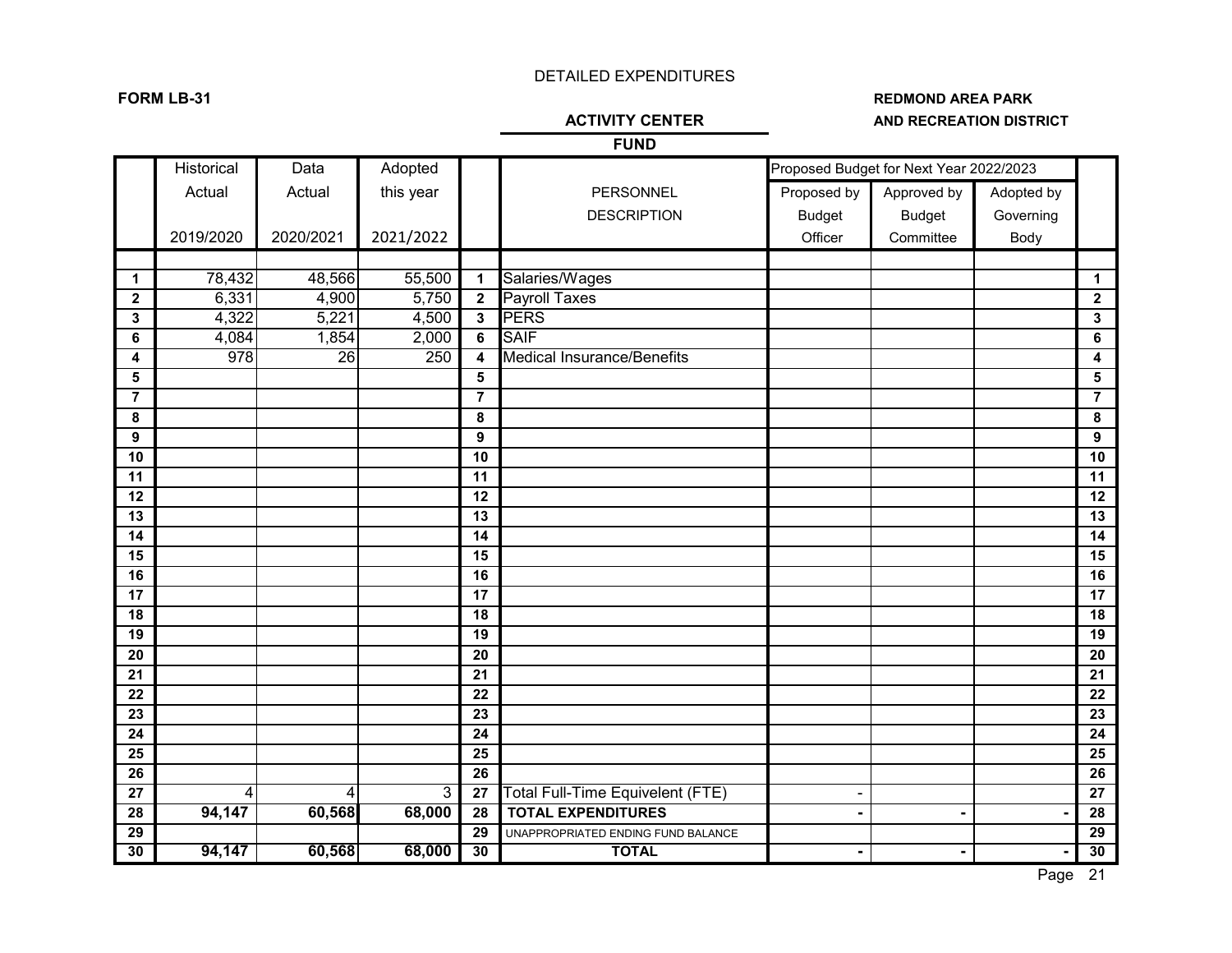### **FORM LB-31 REDMOND AREA PARK AND RECREATION DISTRICT**

|                 | <b>FUND</b> |           |           |                 |                                    |               |                                         |            |              |  |  |  |  |
|-----------------|-------------|-----------|-----------|-----------------|------------------------------------|---------------|-----------------------------------------|------------|--------------|--|--|--|--|
|                 | Historical  | Data      | Adopted   |                 |                                    |               | Proposed Budget for Next Year 2022/2023 |            |              |  |  |  |  |
|                 | Actual      | Actual    | this year |                 | <b>EXPENDITURES</b>                | Proposed by   | Approved by                             | Adopted by |              |  |  |  |  |
|                 |             |           |           |                 | <b>DESCRIPTION</b>                 | <b>Budget</b> | <b>Budget</b>                           | Governing  |              |  |  |  |  |
|                 | 2019/2020   | 2020/2021 | 2021/2022 |                 |                                    | Officer       | Committee                               | Body       |              |  |  |  |  |
|                 |             |           |           | 1               | Adaptive/Inclusion                 |               |                                         |            |              |  |  |  |  |
| $\mathbf{2}$    | 1,460       | 2,052     | 1,300     | $\mathbf{2}$    | Communications                     |               |                                         |            | $\mathbf{2}$ |  |  |  |  |
| 3               | 934         | 81        |           | 3               | Concessions (& Equip Sales)        |               |                                         |            | 3            |  |  |  |  |
| 4               | 1,881       | 2,884     | 1,000     | 4               | <b>Contract Maintenance</b>        | 20,000        |                                         |            | 4            |  |  |  |  |
| 5               | 250         |           | 500       | 5               | Equipment repair/purchases         |               |                                         |            | 5            |  |  |  |  |
| 6               |             |           |           | 6               | <b>Facility Rentals</b>            |               |                                         |            | 6            |  |  |  |  |
|                 | 1,937       | ,942      | 1,600     | 7               | Janitorial                         |               |                                         |            |              |  |  |  |  |
| 8               |             |           |           | 8               | Lease-City                         |               |                                         |            | 8            |  |  |  |  |
| 9               | 3,976       | ,572      | 33,400    | 9               | Maintenance                        |               |                                         |            | 9            |  |  |  |  |
| 10              | 2,888       | 3,166     | 1,600     | 10              | <b>Office Supplies</b>             |               |                                         |            | 10           |  |  |  |  |
|                 |             |           |           |                 | <b>Office Equipment</b>            |               |                                         |            |              |  |  |  |  |
| $\overline{11}$ |             |           |           | $\overline{11}$ | <b>Staff Uniforms</b>              |               |                                         |            | 11           |  |  |  |  |
| 12              |             | 25        |           | 12              | Training, Conferences/Dues         |               |                                         |            | 12           |  |  |  |  |
| 13              | 10,202      | 8,524     | 6,000     | 13              | <b>Utilities</b>                   |               |                                         |            | 13           |  |  |  |  |
| 14              | 521         | 6         | 400       | 14              | <b>Drop In Activities</b>          |               |                                         |            | 14           |  |  |  |  |
| 15              | 4,356       | 2,981     | 3,600     | 15              | <b>Enrichment</b>                  |               |                                         |            |              |  |  |  |  |
| 16              | 2,918       | 1,227     | 2,000     | 16              | <b>Fitness Classes</b>             |               |                                         |            |              |  |  |  |  |
| 17              | 90          |           | 100       | 17              | <b>Sports Camps</b>                |               |                                         |            |              |  |  |  |  |
| 18              | 31,413      | 24,460    | 51,500    | 18              | <b>TOTAL EXPENDITURES</b>          | 20,000        |                                         |            | 18           |  |  |  |  |
| 19              |             |           |           | 19              | UNAPPROPRIATED ENDING FUND BALANCE |               |                                         |            | 19           |  |  |  |  |
| 20              | 31,413      | 24,460    | 51,500    | 20              | TOTAL                              | 20,000        |                                         | 20,000     | 20           |  |  |  |  |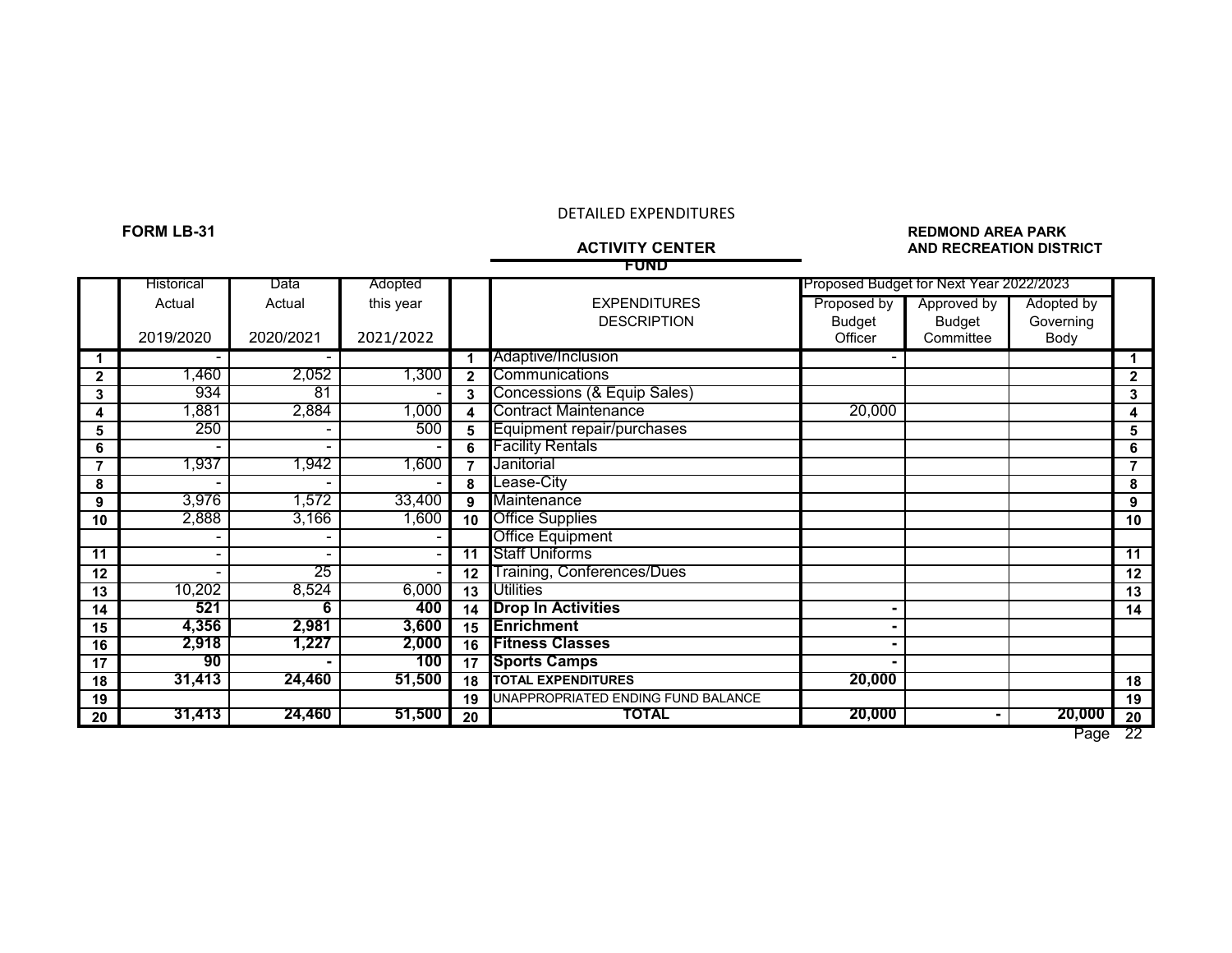# **FORM LB-31** DETAILED EXPENDITURES

### REDMOND AREA PARK **ACTIVITY CENTER** AND RECREATION DISTRICT

|                 | <b>FUND</b>                  |                          |           |                         |                                      |                |                                         |            |                 |  |
|-----------------|------------------------------|--------------------------|-----------|-------------------------|--------------------------------------|----------------|-----------------------------------------|------------|-----------------|--|
|                 | <b>Historical</b>            | Data                     | Adopted   |                         |                                      |                | Proposed Budget for Next Year 2022/2023 |            |                 |  |
|                 | Actual                       | Actual                   | this year |                         | <b>EXPENDITURES</b>                  | Proposed by    | Approved by                             | Adopted by |                 |  |
|                 |                              |                          |           |                         | <b>DESCRIPTION</b>                   | <b>Budget</b>  | <b>Budget</b>                           | Governing  |                 |  |
|                 | 2019/2020                    | 2020/2021                | 2021/2022 |                         |                                      | Officer        | Committee                               | Body       |                 |  |
|                 |                              |                          |           |                         |                                      |                |                                         |            |                 |  |
| $\mathbf 1$     |                              |                          |           | $\mathbf 1$             | <b>CAPITAL OUTLAY</b>                |                |                                         |            | $\mathbf 1$     |  |
| $\mathbf{2}$    |                              | $\overline{a}$           |           | $\overline{\mathbf{2}}$ | <b>Building Improvements</b>         |                |                                         |            | $\mathbf{2}$    |  |
| 3               |                              |                          |           | $\overline{\mathbf{3}}$ | Equipment                            |                |                                         |            | 3               |  |
| 4               |                              |                          |           | 4                       |                                      |                |                                         |            | 4               |  |
| 5               | ٠                            | $\overline{\phantom{0}}$ |           | $\overline{\mathbf{5}}$ | <b>TOTAL CAPITAL OUTLAY</b>          |                |                                         |            | 5               |  |
| 6               |                              |                          |           | 6                       |                                      |                |                                         |            | 6               |  |
| $\overline{7}$  |                              |                          |           | $\overline{\mathbf{7}}$ |                                      |                |                                         |            | $\overline{7}$  |  |
| 8               |                              |                          |           | 8                       | <b>TRANSFERS</b>                     |                |                                         |            | 8               |  |
| $\overline{9}$  |                              |                          |           | 9                       |                                      |                |                                         |            | 9               |  |
| 10              |                              |                          |           | $\overline{10}$         |                                      |                |                                         |            | 10              |  |
| $\overline{11}$ |                              |                          |           | $\overline{11}$         |                                      |                |                                         |            | $\overline{11}$ |  |
| 12              |                              |                          |           | $\overline{12}$         |                                      |                |                                         |            | $\overline{12}$ |  |
| $\overline{13}$ |                              |                          |           | 13                      |                                      |                |                                         |            | $\overline{13}$ |  |
| 14              |                              |                          |           | 14                      |                                      |                |                                         |            | 14              |  |
| $\overline{15}$ |                              |                          |           | $\overline{15}$         |                                      |                |                                         |            | 15              |  |
| 16              |                              | $\overline{a}$           |           | 16                      | <b>TOTAL TRANSFERS</b>               |                |                                         |            | 16              |  |
| $\overline{17}$ |                              | $\overline{\phantom{a}}$ |           | $\overline{17}$         | <b>DEBT SERVICE</b>                  |                |                                         |            | $\overline{17}$ |  |
| 18              |                              |                          |           | $\overline{18}$         |                                      |                |                                         |            | $\overline{18}$ |  |
| 19              | $\qquad \qquad \blacksquare$ | $\overline{\phantom{a}}$ |           | 19                      | <b>General Operating Contingency</b> |                |                                         |            | 19              |  |
| $\overline{20}$ |                              |                          |           | $\overline{20}$         |                                      |                |                                         |            | 20              |  |
| $\overline{21}$ |                              |                          |           | 21                      |                                      |                |                                         |            | 21              |  |
| $\overline{22}$ |                              |                          |           | $\overline{22}$         |                                      |                |                                         |            | $\overline{22}$ |  |
| $\overline{23}$ |                              |                          |           | 23                      |                                      |                |                                         |            | 23              |  |
| $\overline{24}$ |                              |                          |           | 24                      |                                      |                |                                         |            | 24              |  |
| $\overline{25}$ |                              |                          |           | 25                      |                                      |                |                                         |            | 25              |  |
| 26              |                              |                          |           | 26                      |                                      |                |                                         |            | 26              |  |
| $\overline{27}$ |                              |                          |           | 27                      |                                      |                |                                         |            | 27              |  |
| 28              |                              |                          |           | 28                      |                                      |                |                                         |            | 28              |  |
| 29              | ٠                            | $\blacksquare$           |           | 29                      | <b>TOTAL EXPENDITURES</b>            | $\blacksquare$ |                                         |            | 29              |  |
| 30              |                              |                          |           | 30                      | UNAPPROPRIATED ENDING FUND BALANCE   |                |                                         |            | 30              |  |
| 31              | $\blacksquare$               | $\overline{\phantom{a}}$ |           | 31                      | <b>TOTAL</b>                         | ٠              |                                         |            | 31              |  |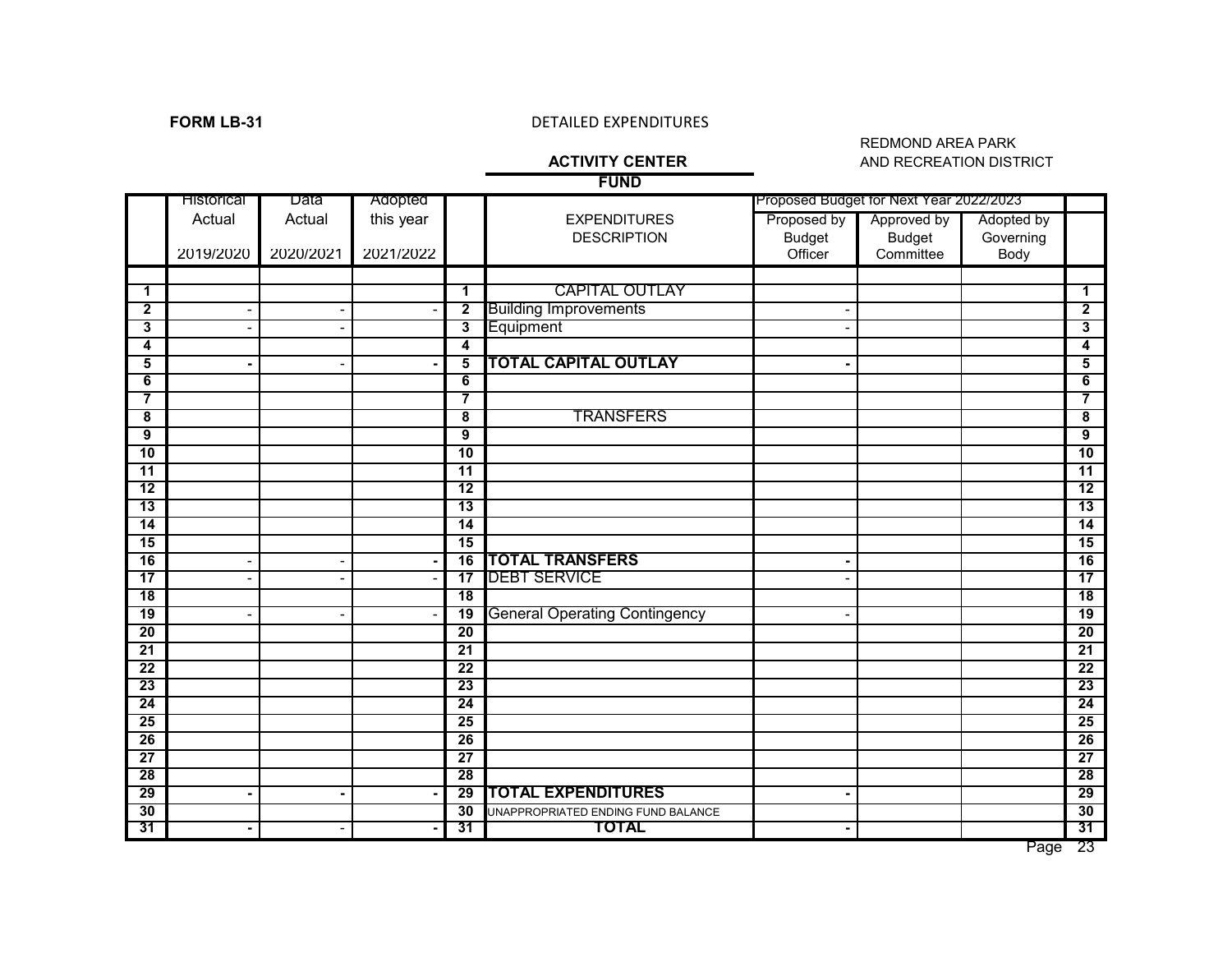# **FUND**

### **FORM LB-31 REDMOND AREA PARK AND RECREATION DISTRICT**

|                 | Historical | Data      | Adopted   |                         |                                            |               | Proposed Budget for Next Year 2022/2023 |            |                         |
|-----------------|------------|-----------|-----------|-------------------------|--------------------------------------------|---------------|-----------------------------------------|------------|-------------------------|
|                 | Actual     | Actual    | this year |                         | <b>EXPENDITURES</b>                        | Proposed by   | Approved by                             | Adopted by |                         |
|                 |            |           |           |                         | <b>DESCRIPTION</b>                         | <b>Budget</b> | <b>Budget</b>                           | Governing  |                         |
|                 | 2019/2020  | 2020/2021 | 2021/2022 |                         |                                            | Officer       | Committee                               | Body       |                         |
|                 |            |           |           |                         | <b>PERSONNEL SERVICES</b>                  |               |                                         |            |                         |
| 1               | 94,147     | 60,568    | 68,000    | 1                       | <b>Personnel Services</b>                  |               |                                         |            | 1                       |
| 2               |            |           |           | $\overline{\mathbf{2}}$ |                                            |               |                                         |            | $\overline{\mathbf{2}}$ |
| 3               |            |           |           | 3                       |                                            |               |                                         |            | 3                       |
| 4               |            |           |           | 4                       |                                            |               |                                         |            | 4                       |
| 5               |            |           |           | $\overline{\mathbf{5}}$ |                                            |               |                                         |            | $\overline{\mathbf{5}}$ |
| 6               | 4          | 4         | 3         | 6                       |                                            | 3             |                                         |            | $6\overline{6}$         |
| 7               | 94,147     | 60,568    | 68,000    | 7                       | <b>TOTAL PERSONNEL SERVICES</b>            |               |                                         |            | 7                       |
| 8               |            |           |           | $\overline{\mathbf{8}}$ | <b>MATERIALS &amp; SERVICES</b>            |               |                                         |            | 8                       |
| 9               | 31,413     | 24,460    | 51,500    | $\overline{9}$          | <b>Materials &amp; Services</b>            | 20,000        |                                         |            | 9                       |
| 10              |            |           |           | $\overline{10}$         |                                            |               |                                         |            | 10                      |
| $\overline{11}$ |            |           |           | 11                      |                                            |               |                                         |            | $\overline{11}$         |
| $\overline{12}$ |            |           |           | $\overline{12}$         |                                            |               |                                         |            | 12                      |
| $\overline{13}$ |            |           |           | $\overline{13}$         |                                            |               |                                         |            | $\overline{13}$         |
| 14              |            |           |           | 14                      |                                            |               |                                         |            | 14                      |
| 15              | 31,413     | 24,460    | 51,500    | $\overline{15}$         | <b>TOTAL MATERIALS &amp; SERVICES</b>      | 20,000        |                                         |            | 15                      |
| 16              |            |           |           | $\overline{16}$         | <b>CAPTIAL OUTLAY</b>                      |               |                                         |            | 16                      |
| $\overline{17}$ |            |           |           | $\overline{17}$         | <b>Capital Outlay</b>                      |               |                                         |            | 17                      |
| $\overline{18}$ |            |           |           | $\overline{18}$         |                                            |               |                                         |            | 18                      |
| $\overline{19}$ |            |           |           | $\overline{19}$         |                                            |               |                                         |            | $\overline{19}$         |
| 20              |            |           |           | 20                      |                                            |               |                                         |            | $\overline{20}$         |
| $\overline{21}$ |            |           |           | $\overline{21}$         |                                            |               |                                         |            | 21                      |
| 22              |            |           |           | $\overline{22}$         | <b>TOTAL CAPITAL OUTLAY</b>                |               |                                         |            | $\overline{22}$         |
| $\overline{23}$ |            |           |           | $\overline{23}$         | <b>TRANSFERS TO OTHER FUNDS</b>            |               |                                         |            | 23                      |
| $\overline{24}$ |            |           |           | $\overline{24}$         | <b>Transfer to Park Fund</b>               |               |                                         |            | $\overline{24}$         |
| 25              |            |           |           | 25                      |                                            |               |                                         |            | 25                      |
| 26              |            |           |           | 26                      |                                            |               |                                         |            | 26                      |
| $\overline{27}$ |            |           |           | $\overline{27}$         | <b>General Operating Contingency</b>       |               |                                         |            | 27                      |
| 28              |            |           |           | $\overline{28}$         | <b>TOTAL TRANSFERS &amp; CONTINGENCIES</b> |               |                                         |            | 28                      |
| 29              | 125,560    | 85,028    | 119,500   | 29                      | <b>TOTAL EXPENDITURES</b>                  | 20,000        |                                         |            | 29                      |
| 30              | 25,039     | 55,894    | 1,450     | 30                      | UNAPPROPRIATED ENDING FUND BALANCE         |               |                                         |            | 30                      |
| 31              | 150,599    | 140,922   | 120,950   | 31                      | <b>TOTAL</b>                               | 20,000        |                                         |            | 31                      |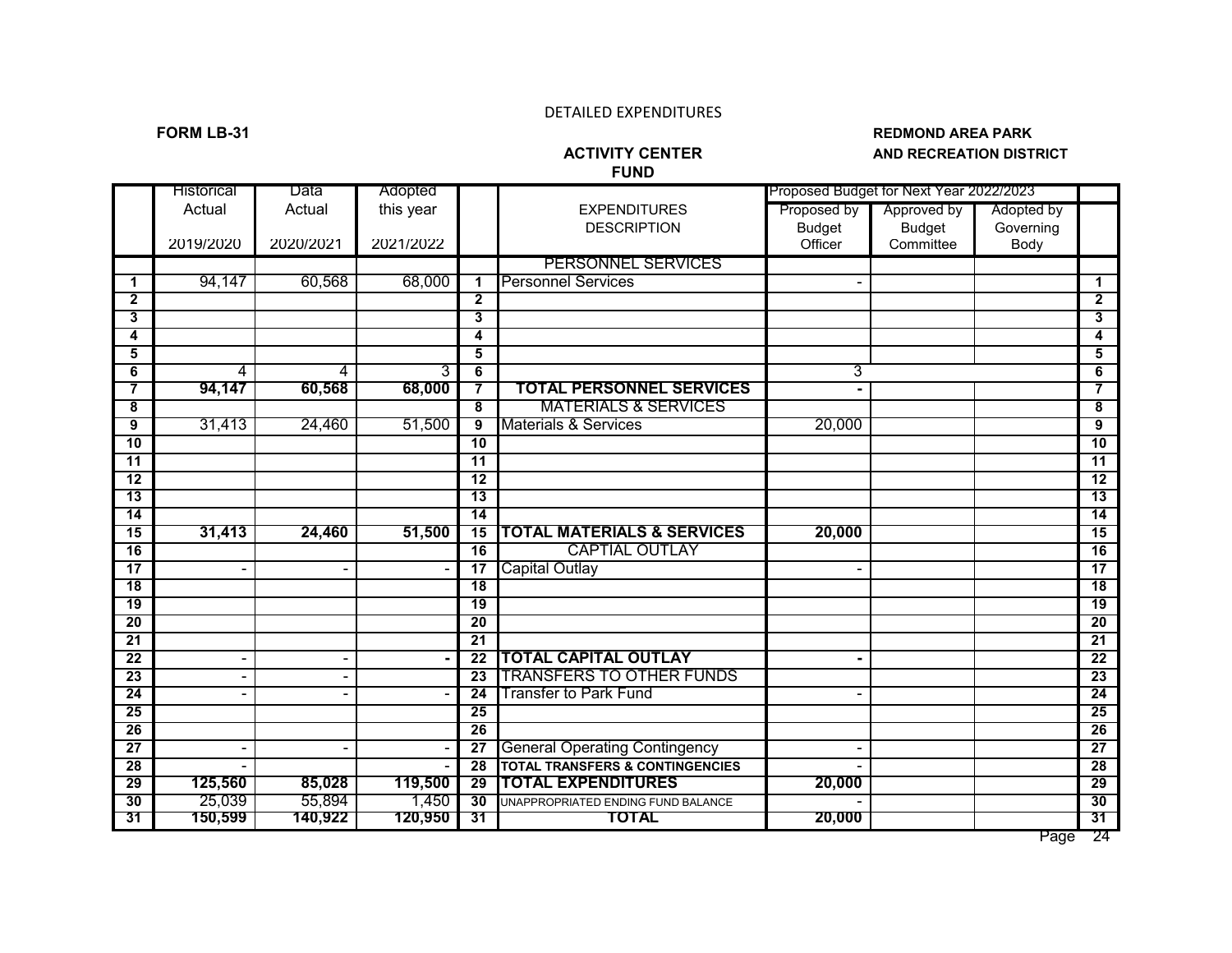### RESOURCES

## FORM LB-20 **REDMOND AREA PARK**<br>PARK FUND AND RECREATION DISTRI **AND RECREATION DISTRICT**

|                 | <b>Historical</b> | Data      | Adopted   |                 |                                            |               | Proposed Budget for Next Year 2022/2023 |            |                 |
|-----------------|-------------------|-----------|-----------|-----------------|--------------------------------------------|---------------|-----------------------------------------|------------|-----------------|
|                 | Actual            | Actual    | this year |                 | <b>RESOURCE</b>                            | Proposed by   | Approved by                             | Adopted by |                 |
|                 |                   |           |           |                 | <b>DESCRIPTION</b>                         | <b>Budget</b> | <b>Budget</b>                           | Governing  |                 |
|                 | 2019/2020         | 2020/2021 | 2021/2022 |                 |                                            | Officer       | Committee                               | Body       |                 |
|                 |                   |           |           |                 | <b>Beginning Fund Balance:</b>             |               |                                         |            |                 |
| $\mathbf{1}$    |                   |           |           |                 | Available Cash on Hand                     |               |                                         |            | $\mathbf{1}$    |
| $\overline{c}$  | 105,659           | 69,081    | 70,000    | $\overline{2}$  | <b>Net Working Capital</b>                 | 50,000        |                                         |            | $\overline{2}$  |
| $\mathbf{3}$    |                   |           |           | 3               | <b>Previously Levied Taxes</b>             |               |                                         |            | 3               |
| 4               |                   |           |           | 4               | Interest                                   |               |                                         |            | 4               |
| $\overline{5}$  |                   |           |           | 5               | <b>OTHER RESOURCES</b>                     |               |                                         |            | 5               |
| 6               |                   |           |           | 6               |                                            |               |                                         |            | $\,6\,$         |
| $\overline{7}$  | 100,000           | 185,000   | 160,000   | $\overline{7}$  | <b>Transfer from General Fund</b>          | 180,000       |                                         |            | $\overline{7}$  |
| 8               |                   |           |           | 8               | <b>BMX Track</b>                           |               |                                         |            | 8               |
| 9               | 413               | 633       | 800       | 9               | Concessions                                | 1,000         |                                         |            | 9               |
| 10              |                   |           |           | 10              | Donations                                  |               |                                         |            | 10              |
| 11              | 330               | 275       |           | 11              | Miscellaneous Income                       |               |                                         |            | 11              |
| 12              | 500               | 500       | 500       | 12              | Model Airplane Club                        | 500           |                                         |            | 12              |
| 13              |                   |           |           | 13              | <b>Sign Revenues</b>                       |               |                                         |            | 13              |
| 14              |                   |           |           | 14              | <b>Tetherow Property</b>                   |               |                                         |            | 14              |
| 15              |                   |           |           | 15              |                                            |               |                                         |            | 15              |
| 16              |                   |           |           | 16              |                                            |               |                                         |            | 16              |
| 17              |                   |           |           | 17              |                                            |               |                                         |            | 17              |
| $\overline{18}$ |                   |           |           | 18              |                                            |               |                                         |            | 18              |
| 19              |                   |           |           | 19              |                                            |               |                                         |            | 19              |
| 20              |                   |           |           | 20              |                                            |               |                                         |            | 20              |
| 21              |                   |           |           | $\overline{21}$ |                                            |               |                                         |            | 21              |
| $\overline{22}$ |                   |           |           | $\overline{22}$ |                                            |               |                                         |            | 22              |
| 23              |                   |           |           | 23              |                                            |               |                                         |            | 23              |
| $\overline{24}$ |                   |           |           | $\overline{24}$ |                                            |               |                                         |            | 24              |
| $\overline{25}$ |                   |           |           | $\overline{25}$ |                                            |               |                                         |            | 25              |
| $\overline{26}$ |                   |           |           | $\overline{26}$ |                                            |               |                                         |            | 26              |
| 27              |                   |           |           | 27              |                                            |               |                                         |            | 27              |
| 28              | 206,902           | 255,488   | 231,300   | 28              | Total resources, except taxes to be levied | 231,500       |                                         |            | 28              |
| 29              |                   |           |           | 29              | Taxes necessary to balance                 |               |                                         |            | 29              |
| 30              |                   |           |           | 30              | Taxes collected in year levied             |               |                                         |            | 30              |
| 31              | 206,902           | 255,488   | 231,300   | $\overline{31}$ | <b>Total Resources</b>                     | 231,500       |                                         |            | $\overline{31}$ |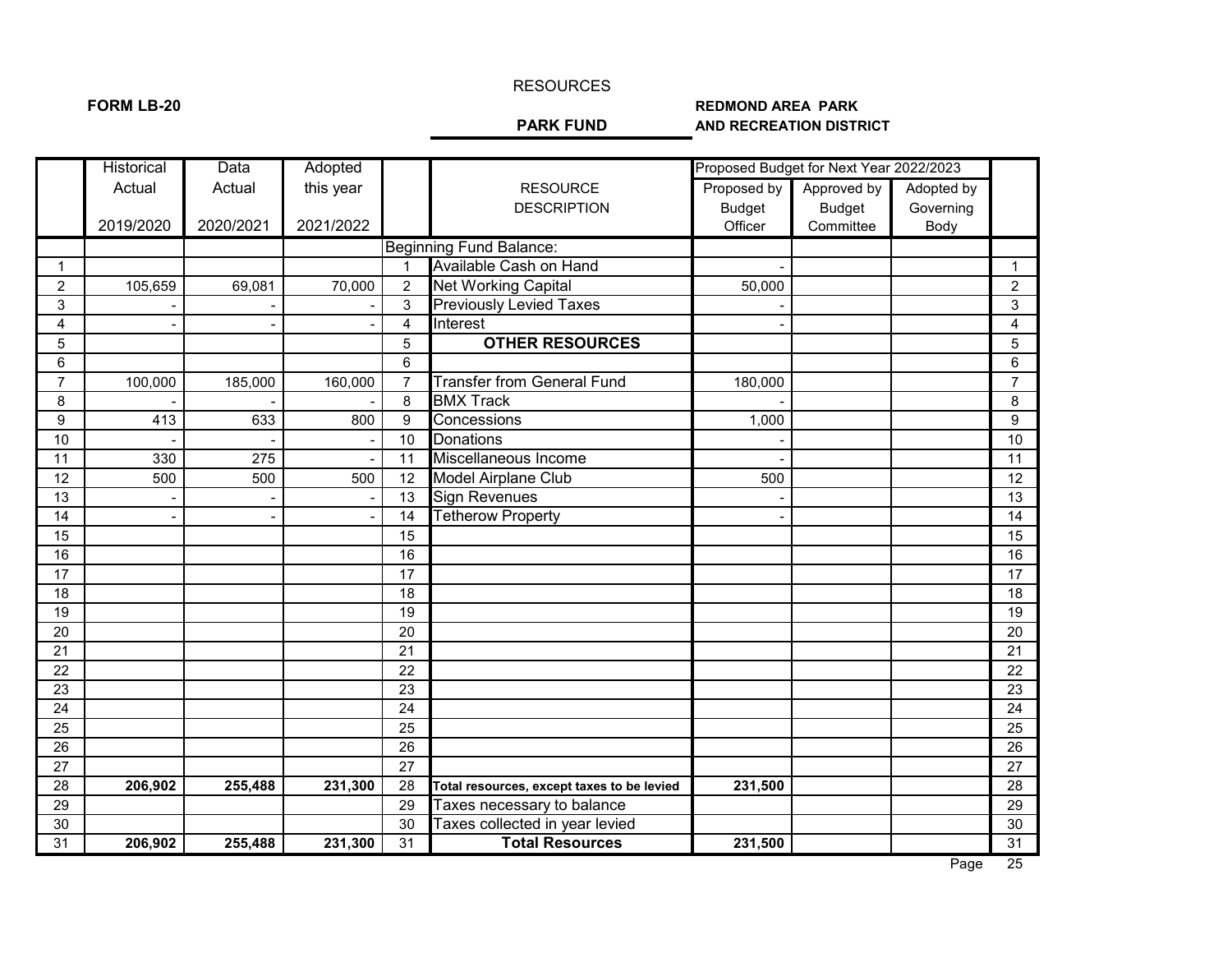**FUND**

### **FORM LB-31** REDMOND AREA PARK REDMOND AREA PARK REDMOND AREA PARK PARK AND RECREATION DIST **AND RECREATION DISTRICT**

|                 | <b>Historical</b> | Data      | Adopted   |                 |                                         |               | Proposed Budget for Next Year 2022/2023 |            |                  |
|-----------------|-------------------|-----------|-----------|-----------------|-----------------------------------------|---------------|-----------------------------------------|------------|------------------|
|                 | Actual            | Actual    | this year |                 | <b>EXPENDITURES</b>                     | Proposed by   | Approved by                             | Adopted by |                  |
|                 |                   |           |           |                 | <b>DESCRIPTION</b>                      | <b>Budget</b> | <b>Budget</b>                           | Governing  |                  |
|                 | 2019/2020         | 2020/2021 | 2021/2022 |                 |                                         | Officer       | Committee                               | Body       |                  |
|                 |                   |           |           |                 |                                         |               |                                         |            |                  |
| $\mathbf 1$     | 66,924            | 64,285    | 92,500    | $\overline{1}$  | Salaries & Wages                        | 105,500       |                                         | 105,500    | $\mathbf{1}$     |
| $\overline{c}$  | 5,220             | 4,663     | 9,500     | $\overline{c}$  | <b>Payroll Taxes</b>                    | 9,300         |                                         | 9,300      | $\overline{2}$   |
| 3               | 11,542            | 9,123     | 10,250    | $\overline{3}$  | <b>PERS</b>                             | 12,000        |                                         | 12,000     | $\overline{3}$   |
| $\overline{4}$  | 561               | 393       | 3,250     | 4               | <b>SAIF</b>                             | 3,400         |                                         | 3,400      | $\overline{4}$   |
| $\overline{5}$  | 15,970            | 16,161    | 20,000    | $\overline{5}$  | <b>Medical Insurance &amp; Benefits</b> | 21,500        |                                         | 21,500     | $\overline{5}$   |
| 6               |                   |           |           | $\overline{6}$  | <b>Medical Reimbursement</b>            |               |                                         |            | $\overline{6}$   |
| $\overline{7}$  |                   |           |           | $\overline{7}$  |                                         |               |                                         |            | $\overline{7}$   |
| 8               |                   |           |           | 8               |                                         |               |                                         |            | $\overline{8}$   |
| 9               |                   |           |           | 9               |                                         |               |                                         |            | $\boldsymbol{9}$ |
| $\overline{10}$ |                   |           |           | 10              |                                         |               |                                         |            | $\overline{10}$  |
| $\overline{11}$ |                   |           |           | 11              |                                         |               |                                         |            | 11               |
| $\overline{12}$ |                   |           |           | $\overline{12}$ |                                         |               |                                         |            | $\overline{12}$  |
| $\overline{13}$ |                   |           |           | $\overline{13}$ |                                         |               |                                         |            | $\overline{13}$  |
| 14              |                   |           |           | 14              |                                         |               |                                         |            | $\overline{14}$  |
| $\overline{15}$ |                   |           |           | $\overline{15}$ |                                         |               |                                         |            | 15               |
| 16              |                   |           |           | 16              |                                         |               |                                         |            | 16               |
| $\overline{17}$ |                   |           |           | 17              |                                         |               |                                         |            | $\overline{17}$  |
| $\overline{18}$ |                   |           |           | 18              |                                         |               |                                         |            | 18               |
| 19              |                   |           |           | $\overline{19}$ |                                         |               |                                         |            | 19               |
| 20              |                   |           |           | 20              |                                         |               |                                         |            | 20               |
| 21              |                   |           |           | $\overline{21}$ |                                         |               |                                         |            | 21               |
| $\overline{22}$ |                   |           |           | $\overline{22}$ |                                         |               |                                         |            | 22               |
| 23              |                   |           |           | $\overline{23}$ |                                         |               |                                         |            | 23               |
| $\overline{24}$ |                   |           |           | 24              |                                         |               |                                         |            | 24               |
| $\overline{25}$ |                   |           |           | $\overline{25}$ |                                         |               |                                         |            | $\overline{25}$  |
| 26              |                   |           |           | 26              |                                         |               |                                         |            | $\overline{26}$  |
| $\overline{27}$ |                   |           |           | $\overline{27}$ |                                         |               |                                         |            | 27               |
| $\overline{28}$ |                   |           |           | $\overline{28}$ |                                         |               |                                         |            | $\overline{28}$  |
| $\overline{29}$ | 100,217           | 94,625    | 135,500   | $\overline{29}$ | <b>TOTAL EXPENDITURES</b>               | 151,700       |                                         | 151,700    | 29               |
| $\overline{30}$ |                   |           |           | $\overline{30}$ | UNAPPROPRIATED ENDING FUND BALANCE      |               |                                         |            | $\overline{30}$  |
| 31              | 100,217           | 94,625    | 135,500   | 31              | <b>TOTAL</b>                            | 151,700       |                                         | 151,700    | 31               |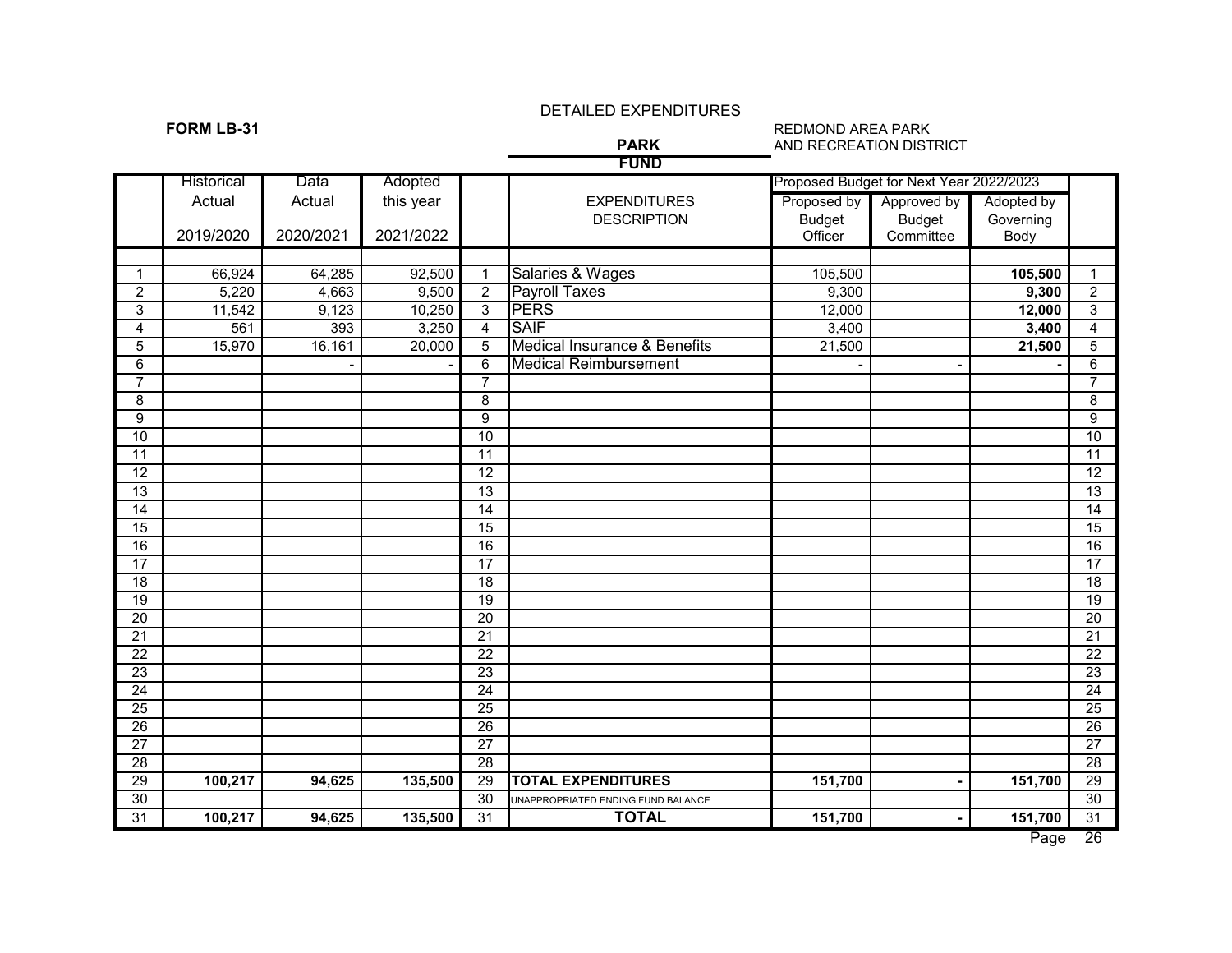# EXPENDITURES

### **FORM LB-31** REDMOND AREA PARK **PARK FUND** REDMOND AREA PARK REDMOND AREA PARK **AND RECREATION DISTRICT**

|                 | Historical | Data      | Adopted   |                 |                                           | Proposed Budget for Next Year 2022/2023 |               |            |                 |
|-----------------|------------|-----------|-----------|-----------------|-------------------------------------------|-----------------------------------------|---------------|------------|-----------------|
|                 | Actual     | Actual    | this year |                 | <b>EXPENDITURES</b>                       | Proposed by                             | Approved by   | Adopted by |                 |
|                 |            |           |           |                 | <b>DESCRIPTION</b>                        | <b>Budget</b>                           | <b>Budget</b> | Governing  |                 |
|                 | 2019/2020  | 2020/2021 | 2021/2022 |                 |                                           | Officer                                 | Committee     | Body       |                 |
|                 |            |           |           |                 |                                           |                                         |               |            |                 |
| 1               |            |           |           | $\mathbf{1}$    | <b>BMX Track</b>                          |                                         |               |            | $\mathbf 1$     |
| $\overline{2}$  | 807        | 807       | 1,000     | $\overline{2}$  | Communications                            | 1,000                                   |               | 1,000      | $\overline{c}$  |
| 3               | 125        | 472       | 450       | 3               | Concessions                               | 450                                     |               | 450        | $\sqrt{3}$      |
| 4               | 408        | 357       | 1,000     | $\overline{4}$  | <b>Contract Maint</b>                     | 1,000                                   |               | 1,000      | 4               |
| 5               | 455        | 848       | 500       | 5               | Janitorial                                | 1,500                                   |               | 1,500      | 5               |
| 6               | 607        | 621       | 750       | 6               | Licenses & Fees                           | 750                                     |               | 750        | 6               |
| $\overline{7}$  | 16,292     | 18,558    | 24,000    | $\overline{7}$  | Maintenance/Supplies/Sm Proj              | 24,000                                  |               | 24,000     | $\overline{7}$  |
| 8               | 72         |           | 500       | 8               | Sign Expense                              | 500                                     |               | 500        | 8               |
| 9               | 177        | 1,898     |           | 9               | <b>Tetherow Property</b>                  |                                         |               |            | 9               |
| 10              |            |           |           | 10              | <b>Trails Expense</b>                     |                                         |               |            | 10              |
| 11              | 178        | 81        | 1,000     | 11              | Training, Conf & Dues                     | 1,000                                   |               | 1,000      | 11              |
| 12              | 2,733      | 3,139     | 4,000     | 12              | Transportation                            | 5,000                                   |               | 5,000      | 12              |
| 13              | 6,594      | 5,811     | 7,000     | 13              | <b>Truck &amp; Tractor Maintenance</b>    | 10,000                                  |               | 10,000     | 13              |
| 14              | 6,410      | 7,333     | 7,500     | 14              | <b>Utilities</b>                          | 7,500                                   |               | 7,500      | 14              |
| 15              |            |           |           | 15              |                                           |                                         |               |            | 15              |
| 16              |            |           |           | 16              |                                           |                                         |               |            | 16              |
| 17              |            |           |           | 17              |                                           |                                         |               |            | $\overline{17}$ |
| 18              |            |           |           | 18              |                                           |                                         |               |            | 18              |
| 19              |            |           |           | 19              |                                           |                                         |               |            | 19              |
| 20              |            |           |           | 20              |                                           |                                         |               |            | 20              |
| 21              |            |           |           | 21              |                                           |                                         |               |            | $\overline{21}$ |
| $\overline{22}$ |            |           |           | 22              |                                           |                                         |               |            | $\overline{22}$ |
| $\overline{23}$ |            |           |           | 23              |                                           |                                         |               |            | $\overline{23}$ |
| $\overline{24}$ |            |           |           | $\overline{24}$ |                                           |                                         |               |            | 24              |
| 25              |            |           |           | 25              |                                           |                                         |               |            | $\overline{25}$ |
| 26              |            |           |           | 26              |                                           |                                         |               |            | $\overline{26}$ |
| 27              |            |           |           | $\overline{27}$ |                                           |                                         |               |            | $\overline{27}$ |
| 28              | 34,858     | 39,926    | 47,700    | 28              | Total expenses, except taxes to be levied | 52,700                                  |               | 52,700     | 28              |
| 29              |            |           |           | 29              | Taxes necessary to balance                |                                         |               |            | 29              |
| 30              |            |           |           | 30              | Taxes collected in year levied            |                                         |               |            | 30              |
| 31              | 34,858     | 39,926    | 47,700    | 31              | <b>Total Resources</b>                    | 52,700                                  |               | 52,700     | 31              |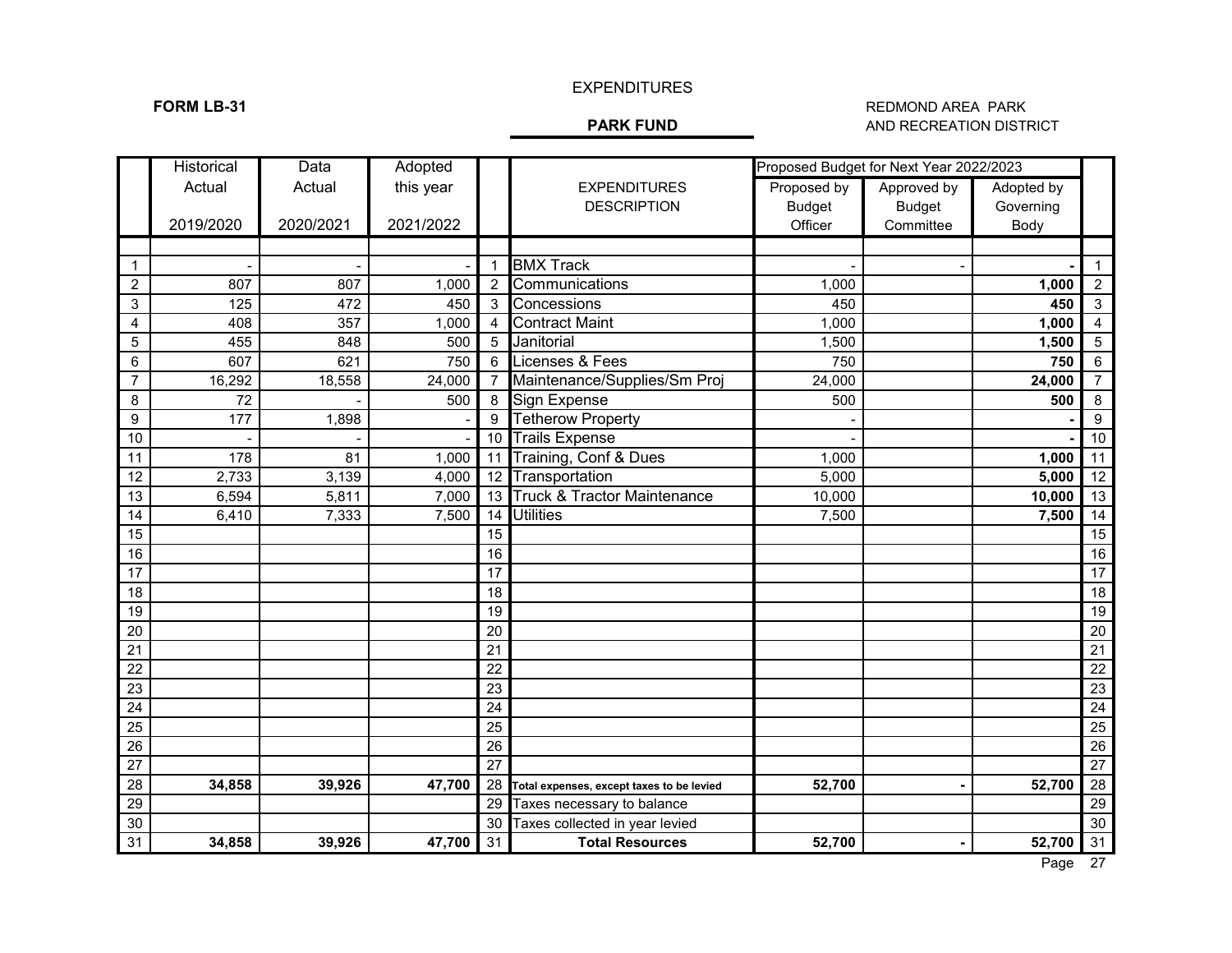### **FORM LB-31** REDMOND AREA PARK **PARK FUND** REDMOND AREA PARK REDMOND AREA PARK **AND RECREATION DISTRICT**

|                 | Historical | Data      | Adopted   |                 |                                    | Proposed Budget for Next Year 2022/2023 |               |            |                 |
|-----------------|------------|-----------|-----------|-----------------|------------------------------------|-----------------------------------------|---------------|------------|-----------------|
|                 | Actual     | Actual    | this year |                 | <b>EXPENDITURES</b>                | Proposed by                             | Approved by   | Adopted by |                 |
|                 |            |           |           |                 | <b>DESCRIPTION</b>                 | <b>Budget</b>                           | <b>Budget</b> | Governing  |                 |
|                 | 2019/2020  | 2020/2021 | 2021/2022 |                 |                                    | Officer                                 | Committee     | Body       |                 |
|                 |            |           |           |                 | <b>CAPITAL OUTLAY</b>              |                                         |               |            |                 |
| $\mathbf{1}$    |            |           |           | $\mathbf{1}$    |                                    |                                         |               |            | $\mathbf{1}$    |
| $\overline{2}$  | 1,695      | 15,194    | 36,000    | $\overline{2}$  | Equipment                          |                                         |               |            | $\overline{2}$  |
| $\mathsf 3$     | 1,051      |           | 5,400     | 3               | Improvements                       | 25,000                                  |               | 25,000     | $\sqrt{3}$      |
| 4               |            |           |           | $\overline{4}$  | Majestic Ridge                     |                                         |               |            | $\overline{4}$  |
| $\overline{5}$  |            |           |           | 5               | <b>Tetherow Improvements</b>       |                                         |               |            | $\mathbf 5$     |
| $6\,$           | 2,746      | 15,194    | 41,400    | 6               | <b>TOTAL CAPITAL OUTLAY</b>        | 25,000                                  |               | 25,000     | $\,6\,$         |
| $\overline{7}$  |            |           |           | $\overline{7}$  |                                    |                                         |               |            | $\overline{7}$  |
| 8               |            |           |           | 8               |                                    |                                         |               |            | $\bf 8$         |
| 9               |            |           |           | 9               |                                    |                                         |               |            | 9               |
| 10              |            |           |           | 10              |                                    |                                         |               |            | 10              |
| 11              |            |           |           | 11              |                                    |                                         |               |            | 11              |
| 12              |            |           |           | 12              |                                    |                                         |               |            | 12              |
| 13              |            |           |           | 13              |                                    |                                         |               |            | 13              |
| 14              |            |           |           | 14              |                                    |                                         |               |            | 14              |
| 15              |            |           |           | 15              |                                    |                                         |               |            | 15              |
| 16              |            |           |           | 16              |                                    |                                         |               |            | 16              |
| $\overline{17}$ |            |           |           | 17              |                                    |                                         |               |            | $\overline{17}$ |
| 18              |            |           |           | 18              |                                    |                                         |               |            | 18              |
| 19              |            |           |           | 19              |                                    |                                         |               |            | 19              |
| 20              |            |           |           | 20              |                                    |                                         |               |            | $\overline{20}$ |
| 21              |            |           |           | 21              |                                    |                                         |               |            | $\overline{21}$ |
| $\overline{22}$ |            |           |           | 22              |                                    |                                         |               |            | 22              |
| $\overline{23}$ |            |           |           | $\overline{23}$ |                                    |                                         |               |            | $\overline{23}$ |
| $\overline{24}$ |            |           |           | $\overline{24}$ |                                    |                                         |               |            | 24              |
| $\overline{25}$ |            |           |           | 25              |                                    |                                         |               |            | $\overline{25}$ |
| $\overline{26}$ |            |           |           | 26              |                                    |                                         |               |            | 26              |
| $\overline{27}$ |            |           |           | 27              |                                    |                                         |               |            | 27              |
| 28              |            |           |           | 28              |                                    |                                         |               |            | 28              |
| 29              | 2,746      | 15,194    | 41,400    | 29              | <b>TOTAL EXPENDITURES</b>          | 25,000                                  |               | 25,000     | 29              |
| 30              |            |           |           | 30              | UNAPPROPRIATED ENDING FUND BALANCE |                                         |               |            | 30              |
| 31              | 2,746      | 15,194    | 41,400    | 31              | <b>TOTAL</b>                       | 25,000                                  |               | 25,000     | 31              |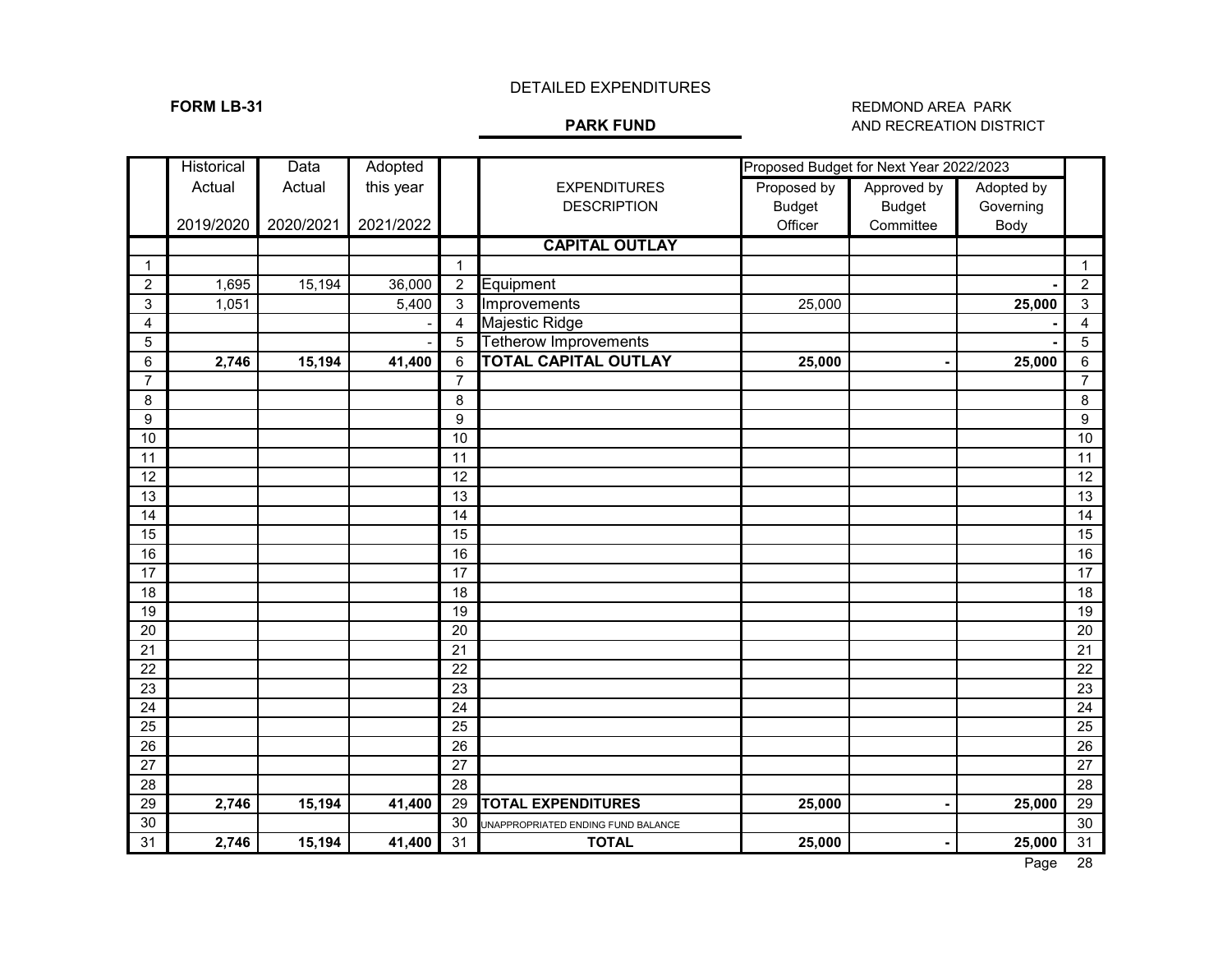### **FORM LB-31 REDMOND AREA PARK AND RECREATION DISTRICT**

|                 | Historical     | Data           | Adopted        |                        | Proposed Budget for Next Year 2022/2023   |                          |               |            |                 |
|-----------------|----------------|----------------|----------------|------------------------|-------------------------------------------|--------------------------|---------------|------------|-----------------|
|                 | Actual         | Actual         | this year      |                        | <b>EXPENDITURES</b>                       | Proposed by              | Approved by   | Adopted by |                 |
|                 |                |                |                |                        | <b>DESCRIPTION</b>                        | <b>Budget</b>            | <b>Budget</b> | Governing  |                 |
|                 | 2019/2020      | 2020/2021      | 2021/2022      |                        |                                           | Officer                  | Committee     | Body       |                 |
|                 |                |                |                |                        | <b>PERSONNEL SERVICES</b>                 |                          |               |            |                 |
| $\mathbf{1}$    | 100,217        | 94,625         | 135,500        | $\mathbf 1$            | <b>Personnel Services</b>                 | 151,700                  |               |            | $\mathbf{1}$    |
| $\overline{2}$  |                |                |                | $\overline{2}$         |                                           |                          |               |            | $\overline{2}$  |
| 3               |                |                |                | 3                      |                                           |                          |               |            | 3               |
| $\overline{4}$  |                |                |                | $\boldsymbol{\Lambda}$ |                                           |                          |               |            | $\overline{4}$  |
| 5               | $\overline{2}$ | $\overline{2}$ | $\overline{2}$ | 5                      | Total Full-Time Equivelent (FTE)          | $\overline{2}$           |               |            | 5               |
| 6               | 100,217        | 94,625         | 135,500        | 6                      | <b>TOTAL PERSONNEL SERVICES</b>           | 151,700                  |               |            | $\,6$           |
| $\overline{7}$  |                |                |                | $\overline{7}$         |                                           |                          |               |            | $\overline{7}$  |
| 8               |                |                |                | 8                      |                                           |                          |               |            | 8               |
| 9               |                |                |                | 9                      | <b>MATERIALS &amp; SERVICES</b>           |                          |               |            | 9               |
| 10              | 34,858         | 39,926         | 47,700         | 10                     | Materials & Services                      | 52,700                   |               |            | 10              |
| 11              |                |                |                | 11                     |                                           |                          |               |            | 11              |
| 12              |                |                |                | 12                     |                                           |                          |               |            | 12              |
| 13              |                |                |                | 13                     |                                           |                          |               |            | 13              |
| 14              | 34,858         | 39,926         | 47,700         | 14                     | <b>TOTAL MATERIALS &amp; SERVICES</b>     | 52,700                   |               |            | 14              |
| $\overline{15}$ |                |                |                | 15                     |                                           |                          |               |            | 15              |
| 16              |                |                |                | 16                     | <b>CAPITAL OUTLAY</b>                     |                          |               |            | 16              |
| 17              | 2,746          | 15,194         | 41,400         | 17                     | <b>Capital Outlay</b>                     | 25,000                   |               |            | 17              |
| 18              |                |                |                | 18                     |                                           |                          |               |            | 18              |
| 19              |                |                |                | 19                     |                                           |                          |               |            | 19              |
| 20              | 2,746          | 15,194         | 41,400         | 20                     | <b>TOTAL CAPITAL OUTLAY</b>               | 25,000                   |               |            | 20              |
| 21              |                |                |                | 21                     |                                           |                          |               |            | 21              |
| 22              |                |                |                | 22                     |                                           |                          |               |            | 22              |
| 23              |                |                |                | 23                     | <b>TRANSFERS TO OTHER FUNDS</b>           |                          |               |            | 23              |
| 24              |                |                |                | 24                     |                                           |                          |               |            | 24              |
| $\overline{25}$ |                |                |                | 25                     |                                           |                          |               |            | 25              |
| $\overline{26}$ |                |                |                | $\overline{26}$        |                                           |                          |               |            | $\overline{26}$ |
| 27              |                |                |                | 27                     | <b>Total Tranfers &amp; Contingencies</b> | $\overline{\phantom{0}}$ |               |            | 27              |
| 28              |                |                |                | 28                     |                                           |                          |               |            | 28              |
| 29              | 137,821        | 149,745        | 224,600        | 29                     | <b>TOTAL EXPENDITURES</b>                 | 229,400                  |               |            | 29              |
| 30              | 69,081         | 105,743        | 6,700          | 30                     | UNAPPROPRIATED ENDING FUND BALANCE        | 2,100                    |               |            | 30              |
| 31              | 206,902        | 255,488        | 231,300        | 31                     | <b>TOTAL</b>                              | 231,500                  |               |            | 31              |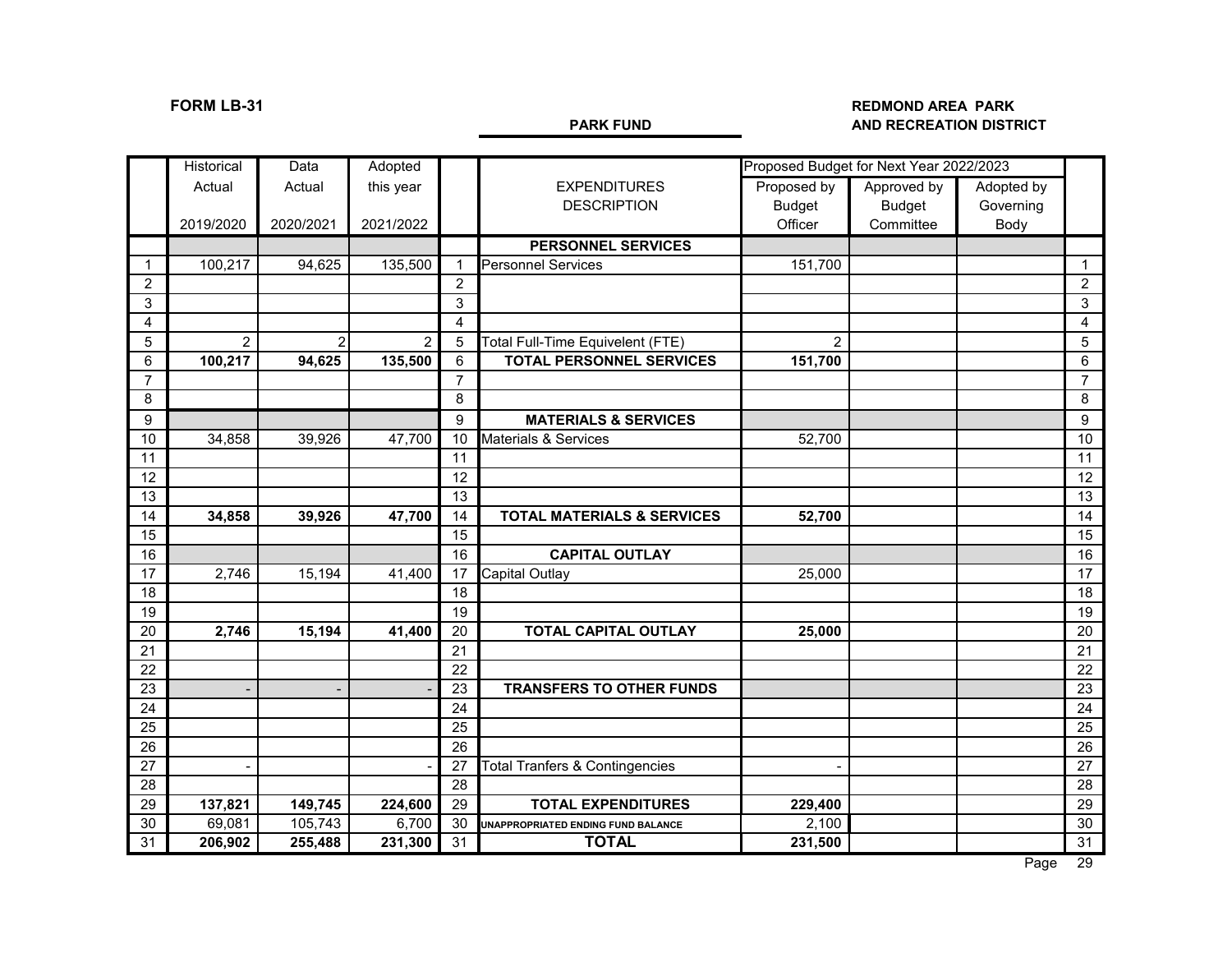# **FORM LB-10 SPECIAL FUND SPECIAL FUND REDMOND AREA PARK**<br>RESOURCES & REQUIREMENTS **AND RECREATION DISTRICT**

### **RESOURCES & REQUIREMENTS OPERATING RESERVE**

**Fund**

|              | Historical | Data                     | Adopted   |                         |                                     |               | Proposed Budget for Next Year 2022/2023 |            |                         |
|--------------|------------|--------------------------|-----------|-------------------------|-------------------------------------|---------------|-----------------------------------------|------------|-------------------------|
|              | Actual     | Actual                   | this      |                         | <b>RESOURCE &amp; REQUIREMENTS</b>  | Proposed by   | Approved by                             | Adopted by |                         |
|              |            |                          | year      |                         |                                     | <b>Budget</b> | <b>Budget</b>                           | Governing  |                         |
|              | 2019/2020  | 2020/2021                | 2021/2022 |                         | Beginning Fund Balance:             | Officer       | Committee                               | Body       |                         |
|              |            |                          |           |                         |                                     |               |                                         |            |                         |
| $\mathbf 1$  |            |                          |           | $\mathbf{1}$            | Cash on Hand                        |               |                                         |            | 1                       |
| $\mathbf{2}$ | 100,000    | 125,000                  | 150,000   | $\overline{\mathbf{2}}$ | Net Working Capital                 | 175,000       |                                         |            | $\overline{\mathbf{2}}$ |
| 3            |            |                          |           | 3                       | <b>Previously Levied Taxes</b>      |               |                                         |            | 3                       |
| 4            |            |                          |           | $\overline{\mathbf{4}}$ | Earnings from Temporary Investments |               |                                         |            | 4                       |
| 5            | 25,000     | 25,000                   | 25,000    | 5                       | Transferred from other funds        | 25,000        |                                         |            | 5                       |
| 6            |            |                          |           | 6                       | Donations/Gifts                     |               |                                         |            | 6                       |
| 7            |            |                          |           | $\overline{7}$          |                                     |               |                                         |            | 7                       |
| 8            |            |                          |           | 8                       |                                     |               |                                         |            | 8                       |
| 9            | 125,000    | 150,000                  | 175,000   | 9                       | <b>Total Resources</b>              | 200,000       |                                         |            | 9                       |
| 10           |            |                          |           | 10                      |                                     |               |                                         |            | 10                      |
| 11           |            |                          |           | 11                      | Taxes necessary to balance          |               |                                         |            | 11                      |
| 12           |            |                          |           | 12                      | Taxes collected in year levied      |               |                                         |            | 12                      |
| 13           |            |                          |           | 13                      |                                     |               |                                         |            | 13                      |
| 14           | 125,000    | 150,000                  | 175,000   | 14                      | <b>TOTAL RESOURCES</b>              | 200,000       |                                         |            | 14                      |
| 15           |            |                          |           | 15                      |                                     |               |                                         |            | 15                      |
| 16           |            |                          |           | 16                      | <b>REQUIREMENTS</b>                 |               |                                         |            | 16                      |
| 17           |            |                          |           | 17                      |                                     |               |                                         |            | 17                      |
| 18           |            | $\overline{\phantom{a}}$ |           | 18                      |                                     |               |                                         |            | 18                      |
| 19           |            |                          |           | 19                      |                                     |               |                                         |            | 19                      |
| 20           |            |                          |           | 20                      |                                     |               |                                         |            | 20                      |
| 21           |            |                          |           | 21                      |                                     |               |                                         |            | 21                      |
| 22           |            |                          |           | 22                      |                                     |               |                                         |            | 22                      |
| 23           |            |                          |           | 23                      |                                     |               |                                         |            | 23                      |
| 24           |            |                          |           | 24                      |                                     |               |                                         |            | 24                      |
| 25           |            |                          |           | 25                      |                                     |               |                                         |            | 25                      |
| 26           |            |                          |           | 26                      |                                     |               |                                         |            | 26                      |
| 27           |            |                          |           | 27                      |                                     |               |                                         |            | 27                      |
| 28           |            |                          |           | 28                      | <b>TOTAL EXPENDITURES</b>           |               |                                         |            | 28                      |
| 29           | 125,000    | 150,000                  | 175,000   | 29                      | UNAPPROPRIATED ENDING FUND BALANCE  | 200,000       |                                         |            | 29                      |
| 30           | 125,000    | 150,000                  | 175,000   | 30                      | <b>TOTAL REQUIREMENTS</b>           | 200,000       |                                         |            | 30                      |